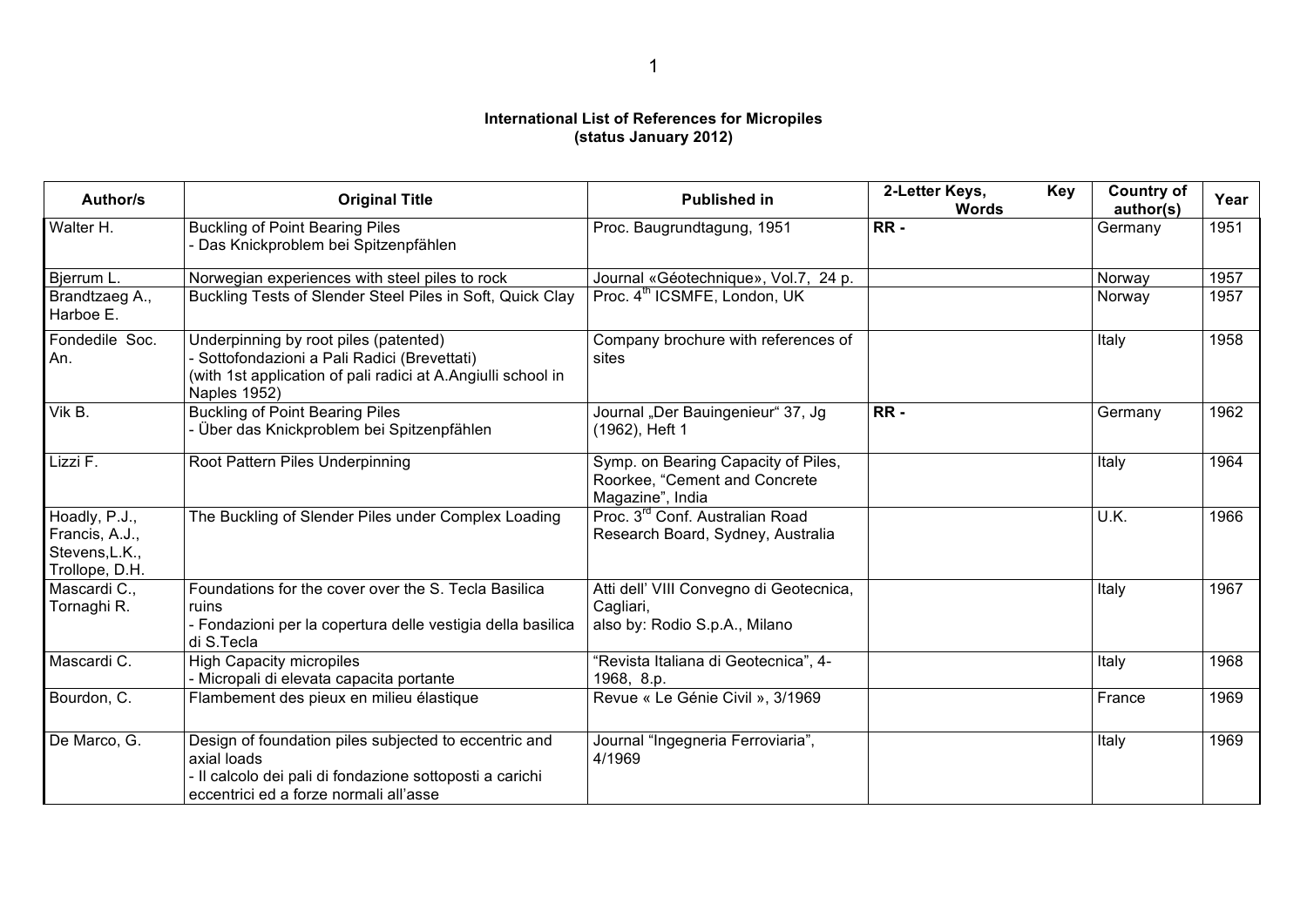| Rodio S.p.A,<br>(Mascardi C.) | Prestressing of Tubfix micropiles<br>- Precompressione dei micropali Tubfix                                                                                                                                                           | Ing.Giovanni Rodio & C.S.p.A, Milano -<br>Casalmaiocco,<br>Nota technica n° 16'000,                                                                                          | Italy   | 1969 |
|-------------------------------|---------------------------------------------------------------------------------------------------------------------------------------------------------------------------------------------------------------------------------------|------------------------------------------------------------------------------------------------------------------------------------------------------------------------------|---------|------|
| Frank A.                      | Bearing Capacity of Root Piles (Micropiles) and<br>Applications<br>- Tragfähigkeit von Wurzelpfählen mit<br>Anwendungsbeispielen                                                                                                      | Proc. Baugrundtagung 1970,<br>Düsseldorf, pp.143,                                                                                                                            | Germany | 1970 |
| Bondioli S.                   | Special patented techniques for the foundations of two<br>viaduct piers using micropiles.<br>- Tecniche particolari brevettate per le fondazioni delle<br>pile di due viadotti a mezzo di micropali Tubfix e Tiranti<br>Tirsol I.R.P. | Journal "Il Nuovo Cantiere", 11/1970                                                                                                                                         | Italy   | 1970 |
| Lizzi F.                      | Reticulation of root piles to improve the strength<br>characteristics of soils<br>- I «Reticoli di Pali Radice» per il miglioramento delle<br>caratteristiche di resistenza del terreno.                                              | X Convegno di Geotecnica, Bari                                                                                                                                               | Italy   | 1970 |
| Mascardi C.                   | The behaviour of micropiles subjected to axial loads,<br>bending moments and shear<br>- Il comportamento dei micropali sottoposti a sforza<br>assiale, momento flettante e taglio                                                     | Verlag Leeman, Zurich, Switzerland                                                                                                                                           | Italy   | 1970 |
| Brandl H.                     | Bearing Capacity of Multi-row Detached Pile Walls<br>- Tragfähigkeit mehrreihiger aufgelöster Pfahlwände                                                                                                                              | Journal "Straße-Brücke-Tunnel", 1971,<br>Berlin, 7p.                                                                                                                         | Austria | 1971 |
| Brandl H.                     | Stress Conditions in Pile Walls with Slender Piles<br>- Spannungsverhältnisse in Stabwänden aus schlanken<br>Pfählen                                                                                                                  | Journal "Tiefbau" 4/1971, Germany                                                                                                                                            | Austria | 1971 |
| Lizzi F.                      | Special Patented Systems of Underpinning and, More<br>Generally, Subsoil Strengthening by Means of «Pali<br>Radice» with Special Reference to Problems Arising<br>from the Construction of Subways in Built-Up Areas.                 | - Univ. of Illinois, Champaign/Urbana,<br>USA;<br>- M.I.T., Boston, USA;<br>- U.S. Bureau of Reclamation. Denver,<br>USA:<br>- Club of Civil Engineers, Vancouver,<br>Canada | Italy   | 1971 |
| Marra M.                      | Static reinforcement of the Burano Belltower<br>- Il rafforzamento statico del Campanile di Burano                                                                                                                                    | "Revista Italiana di Geotecnica", 4-<br>1971,                                                                                                                                | Italy   | 1971 |
| Brandl H.                     | Design of Vertically and Horizontally Loaded Pile Walls<br>- Die Bemessung vertikal und horizontal belasteter<br>Stabwände aus Pfählen                                                                                                | Journal "Der Bauingenieur", Jg.47,<br>3/1972, Berlin, 8 p.                                                                                                                   | Austria | 1972 |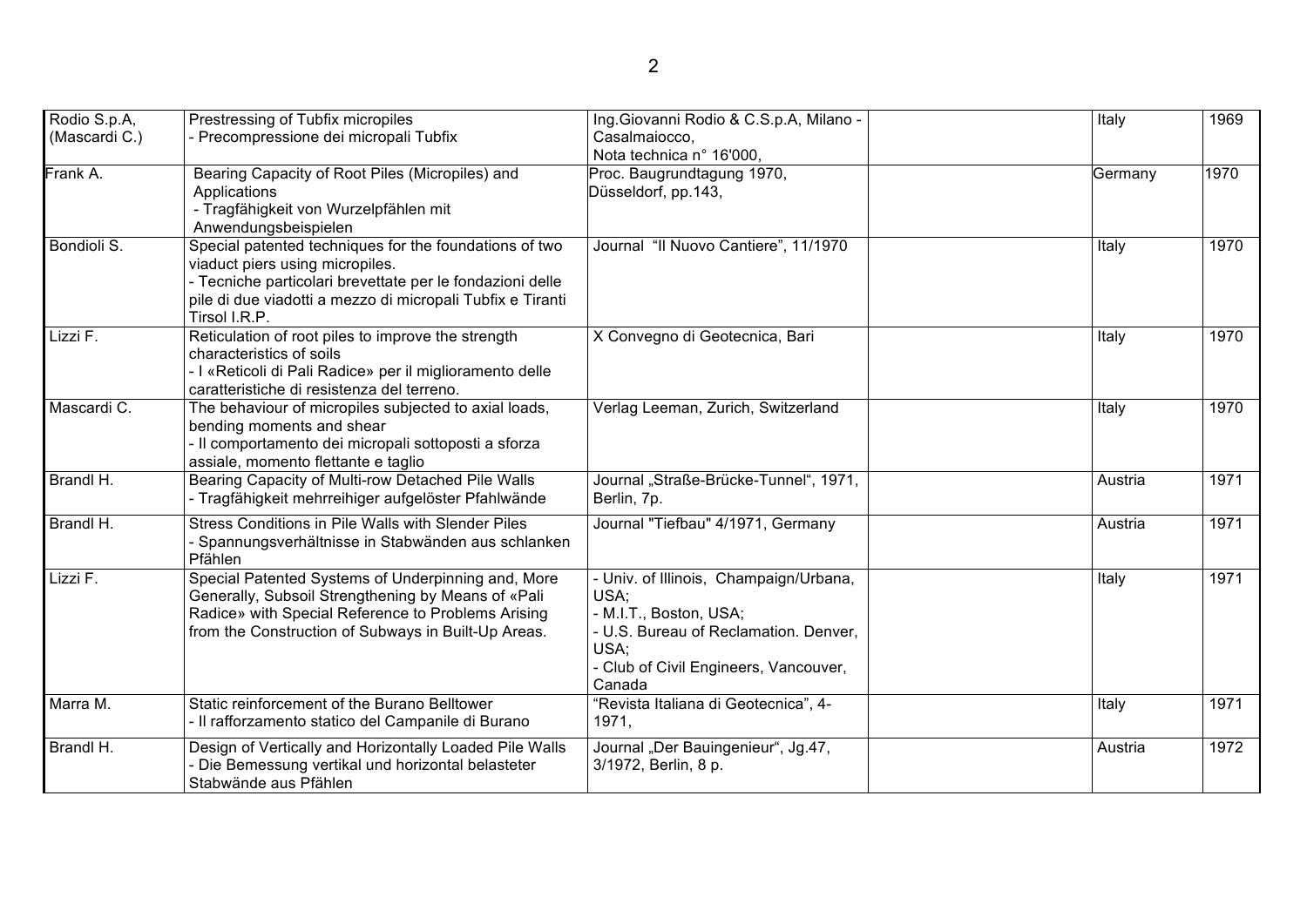| Wenz K.                        | Buckling of Slender Piles in Soft Cohesive Soil Layers<br>- Das Knicken von schlanken Pfählen in weichen<br>bindigen Schichten                                                                              | Publ. No. 50, Inst. for Soil Mechanics,<br>Univ. Karlsruhe                                             | Germany | 1972 |
|--------------------------------|-------------------------------------------------------------------------------------------------------------------------------------------------------------------------------------------------------------|--------------------------------------------------------------------------------------------------------|---------|------|
| Herbst T.F.                    | The GEWI-Pile (Micropile), a New Foundation Element<br>- Der GEWI-Pfahl, ein neues Gründungselement                                                                                                         | Publ. Festschrift Finsterwalder, Verlag<br>Braun, Karlsruhe                                            | Germany | 1973 |
| Kast K.                        | Design of Foundations with Micropiles (GEWI-piles)<br>- Beitrag zur Bemessung von Gründungen mit GEWI-<br>Pfählen                                                                                           | Publ. Festschrift Finsterwalder, Verlag<br>Braun, Karlsruhe                                            | Germany | 1973 |
| Bernasconi, F.,<br>Gagliani, E | Behaviour of micropiles subjected to seismic events<br>Considerazioni sul comportamento dei micropali<br>soggetti a sismi                                                                                   | AGI, A.G.I. Ed. AGI: Milano,                                                                           | Italy   | 1973 |
| Lizzi F.                       | Root piles and networks of root piles in special<br>foundations and consolidation works<br>Les Pieux Racine et les Réseaux de Pieux Racine dans<br>les Travaux de fondations spéciales et de consolidation. | Conf. à l'Ecole Centrale, Chatenay-<br>Malabry, France                                                 | Italy   | 1973 |
| Brandl H.,<br>Fross M.         | Rehabilitation of an Inclined Sewage Tank<br>Die Sanierung einer schiefgestellten Kläranlage                                                                                                                | Proc. 4 <sup>th</sup> Danube-European Conf. for<br>SM/FE, Vol.1, Bled, Slovenia (former<br>Jugoslavia) | Austria | 1974 |
| Armstrong D.J.                 | Development of Pencil Piles                                                                                                                                                                                 | B.C.Hydro                                                                                              | Canada  | 1975 |
| Gouvenot D.                    | Essais de chargement et de flambement de pieux<br>aiguilles                                                                                                                                                 | Annales de l'I.T.B.T.P,<br>No. 334, 12/1975.                                                           | France  | 1975 |
| Degebo                         | Report on Test Loading of Micropiles at site of U-Bahn<br>H100 in Berlin<br>- Bericht über Probebelastungen an<br>Verpreßpfählen im Rahmen des U-Bahnloses H100 in<br><b>Berlin</b>                         | unpublished<br>Degebo, Berlin                                                                          | Germany | 1975 |
| Kauer H.,<br>Prückner R.       | Underpinning with micropiles of DB Building in<br>Hamburg-Altona<br>- Unterfahrung des Direktionsgebäudes der Deutschen<br>Bundesbahn in Hamburg-Altona                                                     | Journal "Bauingenieur", 50, pp.163                                                                     | Germany | 1975 |
| Zanetto L.                     | Technological aspects of the construction of micropiles<br>Aspetti tecnologici della costruzione dei micropali                                                                                              | Politecnico di Torino, T.<br>Ed. Politecnico di Torino: Torino                                         | Italy   | 1975 |
| Scharf A.                      | Underpinning with Micropiles of the Railway Bridge at<br><b>Sudtiroler Platz</b><br>- Unterfangung der Eisenbahnbrücke am Südtiroler Platz<br>mit Wurzelpfählen                                             | Journal "Der Aufbau", 31. Jahrg. Heft<br>3, Germany                                                    | Austria | 1976 |
| Fenoux G.                      | I.M. Needle Piles                                                                                                                                                                                           | Journal "Construction", Vol. 31 No 6,<br>June, USA                                                     | France  | 1976 |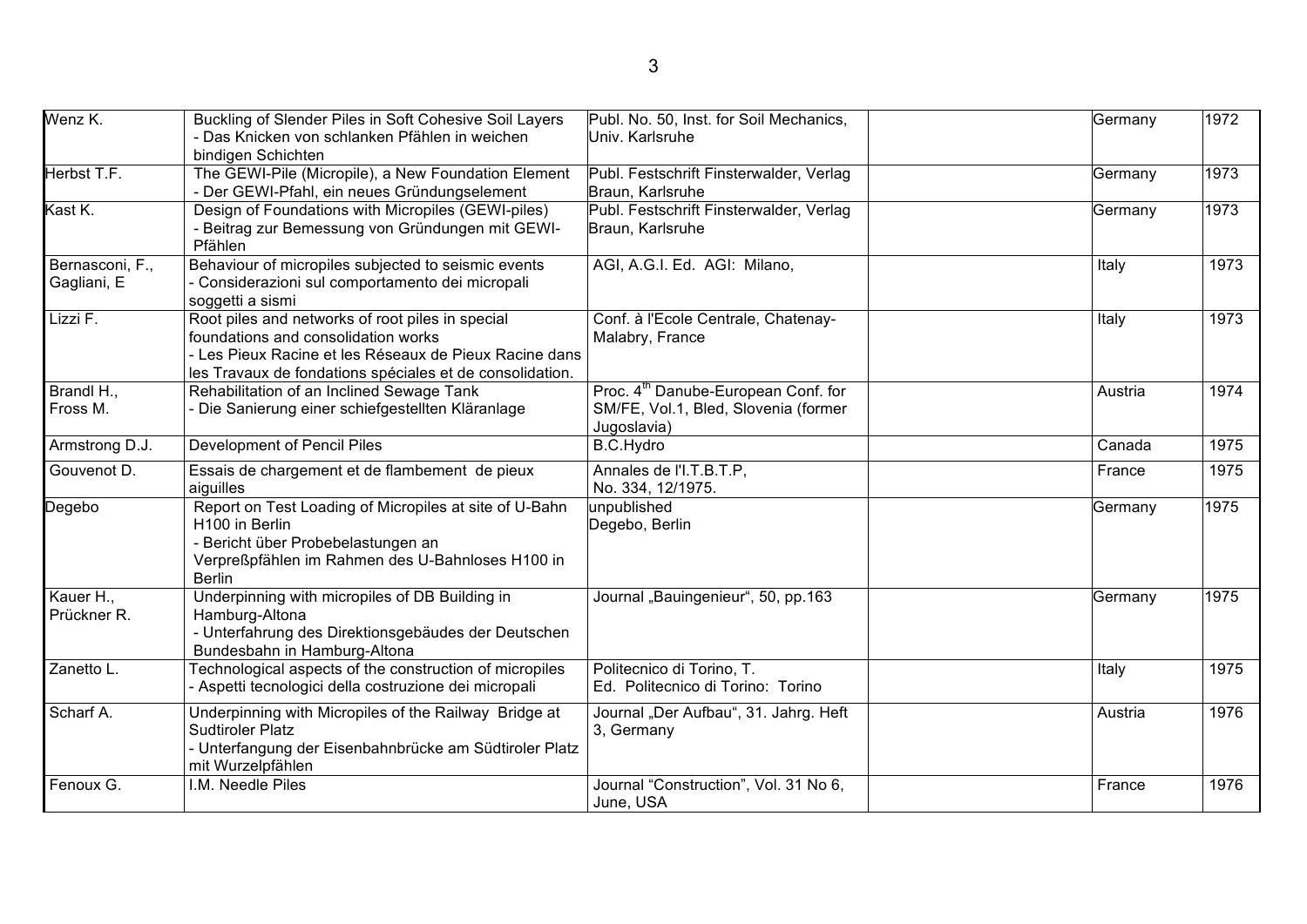| Burda R.                | Micropiles and their Applications                                                                                                                                                            | Journal "Bautechnik" 6/1976, pp.197                                                                                                                 | Germany | 1976 |
|-------------------------|----------------------------------------------------------------------------------------------------------------------------------------------------------------------------------------------|-----------------------------------------------------------------------------------------------------------------------------------------------------|---------|------|
| Kern G., Herbst<br>T.F. | - Injektionspfähle und ihre Anwendung<br>DYWIDAG - Erd- und Felsanker (soil and rock<br>anchors), DYWIDAG - GEWI-Pfahl (micropile).                                                          | Publ. DYWIDAG-Berichte: Sonderheft<br>der Dyckerhoff und Widmann AG,<br>München                                                                     | Germany | 1976 |
| Lizzi F.                | Foundation piles with preload cells<br>- Pieu de fondation à cellule de « précharge ».                                                                                                       | Revue «Construction», June1976,<br>Paris, France                                                                                                    | Italy   | 1976 |
| Lizzi F.                | La Restauration statique des Monuments Historiques                                                                                                                                           | Conf. des Architectes en Chef des<br>Monuments Historiques, Paris, France                                                                           | Italy   | 1976 |
| Meardi P.               | Rapidly Feasible High Bearing Capacity Small Diameter<br><b>Steel Pile</b>                                                                                                                   | Proc. 6th Europ. Conf., vol.2.2, p.186,<br>Vienna, Austria                                                                                          | Italy   | 1976 |
| Frank A.                | <b>Pile Foundations with Micropiles</b><br>- Pfahlgründungen mittels Kleinbohr- und<br>Verpresspfählen.                                                                                      | Proc. Pfahlsymposium München:<br>Stand der Normung, Bemessung und<br>Ausführung von Pfählen und<br>Pfahlwänden, (ed. Weinhold H.), pp.<br>141-147.  | Germany | 1977 |
| Koreck H.-W.            | Micropiles - Considerations related to Certification and<br>Standardisation<br>- Kleinbohrpfähle - Gesichtspunkte zur Zulassung bzw.<br>Normung                                              | Proc. Pfahlsymposium München:<br>Stand der Normung, Bemessung und<br>Ausführung von Pfählen und<br>Pfahlwänden, (ed. Weinhold, H.), pp.<br>141-147. | Germany | 1977 |
| Lizzi F.                | <b>Practical Engineering in Structurally Complex</b><br>Formations.                                                                                                                          | Int. Symp. on the Geotechnics of<br><b>Structurally Complex Formations,</b><br>Capri                                                                | Italy   | 1977 |
| Sroka D.,<br>Goldberger | Small Diameter Piles in Karstic Rock                                                                                                                                                         | Proc.9th ICSMFE, vol.1, p.471ff,<br>Tokyo, Japan                                                                                                    | U.K.    | 1977 |
| Norme Française         | NF P 11-212 - DTU 13.2 (Unified Technical Document),<br>1978/1992                                                                                                                            | AFNOR, Paris                                                                                                                                        | France  | 1978 |
| Koreck H.-W.            | <b>Small Diameter Injection Piles (Micropiles)</b>                                                                                                                                           | Journal "Ground Engineering" 4/1978,<br>U.K.                                                                                                        | Germany | 1978 |
| Koreck H.-W.            | <b>Remarks Related to Micropiles</b><br>- Diskussionsbeitrag zum Thema Kleinbohrpfähle                                                                                                       | Mitteilungen der Schweizerischen<br>Gesellschaft für Boden- und<br>Felsmechanik, Heft 99                                                            | Germany | 1978 |
| Rizkallah V.            | Experiences Collected at Underpinning Works with<br>Micropiles in Hannover Clay<br>- Erfahrungen bei Unterfangungsarbeiten mit<br>Verpresspfählen (Kleinbohrpfähle) im Hannoverschen<br>Ton. | Beiträge zum Grundbau, zur<br>Bodenmechanik und zum<br>Energiewasserbau. Festschrift zum 65.<br>Geburtstag von Prof. Lackner, pp. 235-<br>250.      | Germany | 1978 |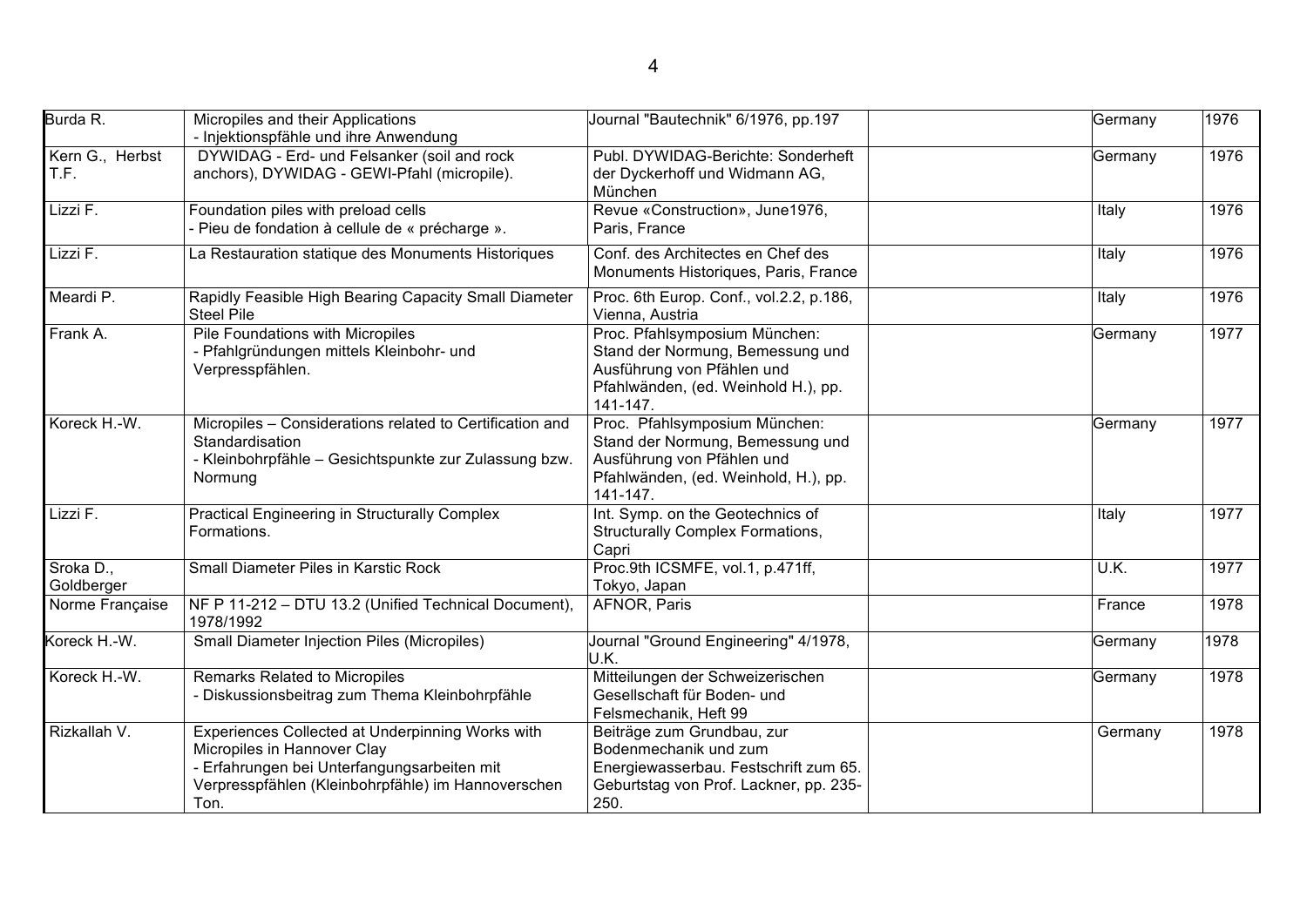| Lizzi F.                    | <b>Reticulated Root Piles to Correct Land Slides</b>                                                                                                                                                                     | Proc. ASCE Convention, Chicago, IL,<br>USA, Oct.                                                                                | Italy       | 1978 |
|-----------------------------|--------------------------------------------------------------------------------------------------------------------------------------------------------------------------------------------------------------------------|---------------------------------------------------------------------------------------------------------------------------------|-------------|------|
| Herbst T.F.                 | Micropiles, Development and Fields of Application<br>- Kleinbohrpfähle, Entwicklung und<br>Anwendungsmöglichkeiten                                                                                                       | Publ. Festschrift Jelinek,<br>pp. 90-110, Inst. und Prüfamt für<br>Grundbau und Boden-<br>mechanik, TU München                  | Germany     | 1979 |
| Kauer H.,<br>Frank A.       | Application of Micropiles for Construction Works<br>-Anwendung von Verpresspfählen mit kleinem<br>Durchmesser im Hochbaubereich                                                                                          | Journal "Bauingenieur" Jg. 54 (1979),<br>Nr.12, 5 p., ISSN: 0005-6650                                                           | Germany     | 1979 |
| Lizzi F.,<br>Carnevale G.   | Les «réseaux de pieux racine» pour la consolidation des<br>sols. Aspects théoriques et essais sur modèles                                                                                                                | Proc. Int .Symp. on Soil<br>Reinforcement, Paris, France                                                                        | Italy       | 1979 |
| De-Berti A.                 | Micropile Foundation inside the Old Building of the<br>Theater Casino in Zug<br>- Pfahlgründungen im Inneren des Altbaues des Theater-<br>Casinos Zug                                                                    | Journal "Schweizer Ingenieur und<br>Architekt", 9/1979, 4 p.                                                                    | Switzerland | 1979 |
| Behrendt A.,<br>Martinek K. | Micropiles (Small Diameter Injection Piles)<br>- Verpresspfähle mit kleinem Durchmesser                                                                                                                                  | Journal Kunstbauten,<br>Eisenbahntechnische Rundschau -<br>ETR-, Hestra-Verlag, Darmstadt, 4 p.                                 | Germany     | 1980 |
| Kauer H.,<br>Frank A.       | Micropiles for Underpinning works at the Construction of<br>a S-Bahn Line in Hamburg<br>- Konstruktive Anwendung von Verpresspfählen mit<br>kleinem Durchmesser bei Gebäude-Unterfahrungen im<br>Zuge der S-Bahn Hamburg | Journal "Forschung und Praxis" 21                                                                                               | Germany     | 1980 |
| Kauer H., Bartsch<br>O.     | Tunnel Crossing under the Museum für Kunst und<br>Gewerbe in Hamburg Using Micropiles<br>- Unterfahrung des Museums für Kunst und Gewerbe in<br>Hamburg                                                                  | Journal "Beton und Stahlbeton" 9/1980                                                                                           | Germany     | 1980 |
| Küfner H.                   | Foundation and Stabilization with Micropiles<br>- Gründungs- und Sicherungsmaßnahmen durch<br>Verpresspfähle mit kleinem Durchmesser<br>(Wurzelpfähle)                                                                   | Journal "Bautechnik" 5/1980                                                                                                     | Germany     | 1980 |
| Prückner R.                 | Retrofitting of Foundations for Dynamic Loading Using<br><b>Micropiles</b><br>- Nachgründung dynamisch beanspruchter Fundamente<br>mit Verpresspfählen                                                                   | Journal "Beton und Stahlbeton" 9/1980                                                                                           | Germany     | 1980 |
| Stocker M.                  | Comparison of the Bearing Capacity of Piles with<br><b>Different Construction Procedure</b><br>-Vergleich der Tragfähigkeit unterschiedlich hergestellter<br>Pfähle                                                      | Proc. Baugrundtagung 1980 in Mainz,<br>Deutsche Gesellschaft für Geotechnik,<br>e. V., Verlag Glückauf, Essen, pp. 565-<br>590. | Germany     | 1980 |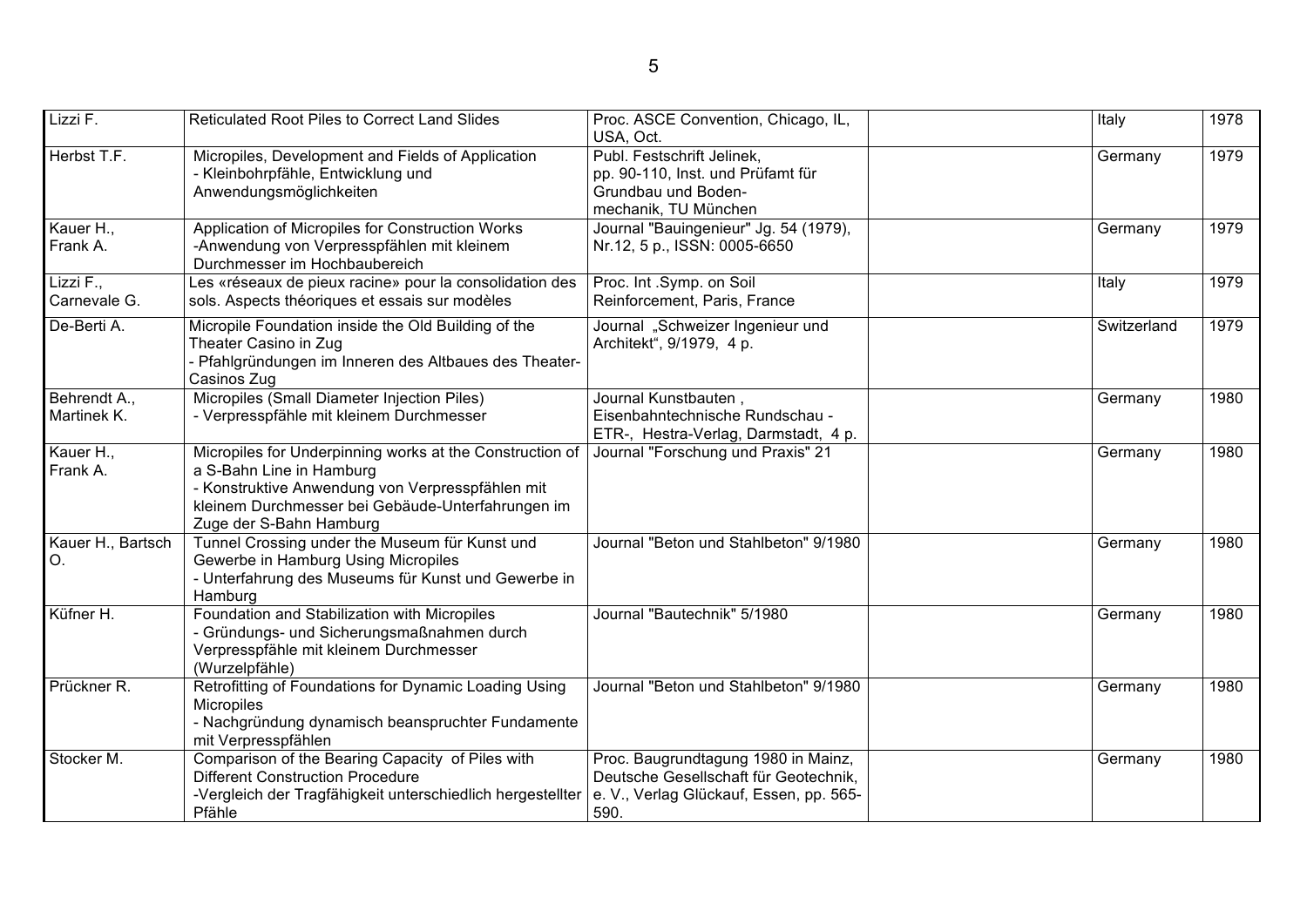| Lizzi F.                                                           | L'impiego dei «Pali Radice» nelle sottofon-dazioni di<br>Monumenti e vecchie fabbriche e nel consolidamento di<br>antichi centri abitati.                                                                      | Rivista «L'industria delle costruzioni».<br>Dicembre 1980, Roma                                        | Italy       | 1980 |
|--------------------------------------------------------------------|----------------------------------------------------------------------------------------------------------------------------------------------------------------------------------------------------------------|--------------------------------------------------------------------------------------------------------|-------------|------|
| Harvey J.T.C                                                       | Problems and New Techniques in Underpinning                                                                                                                                                                    | The Royal Institution of Chartered<br>Surveyors<br>Annual Conference, Birmingham, U.K.,<br>July, 10 p. | U.K.        | 1980 |
| Jones D.A.,<br>Turner M.J.                                         | Load Tests on Post-Grouted Micropiles in London Clay                                                                                                                                                           | Journal "Ground Engineering" 9/1980,<br>7 p.                                                           | U.K.        | 1980 |
| Fenoux, G.Y.,<br>Gouvenot, D.                                      | Reprise de Bâtiments Anciens par Pieux I.M.                                                                                                                                                                    | Proc. 10 <sup>th</sup> ICSMFE, Stockholm,<br>Sweden, Vol. 3                                            | France      | 1981 |
| Juran I.,<br>Schlosser F.,<br>Louis C.,<br>Kemoa M.,<br>Eckmann B. | Soil Reinforcing by Passive Bars                                                                                                                                                                               | Proc. 10 <sup>th</sup> ICSMFE, Stockholm,<br>Sweden                                                    | France      | 1981 |
| Ribbert H.,<br>Wichter L                                           | Field Test and Bearing Behaviour of Ribbert Micropiles<br>- Grossversuch und Wirkungsweise von<br>Verpresspfaehlen nach dem System Ribbert                                                                     | Journal "Tiefbau, Ingenieurbau,<br>Straßenbau". TIS, Jg. 23 (1981), Nr.6,<br>3 p., ISSN: 0340-5079     | Germany     | 1981 |
| Weinhold H.                                                        | Micropiles Conforming to DIN 4128, Standardisation,<br>Design and Execution<br>- Verpresspfähle nach DIN 4128, Stand der Normung,<br>Bemessung und Herstellung                                                 | Reports Berichte der<br>Bundesvereinigung. der<br>Prüfingenieure für Baustatik                         | Germany     | 1981 |
| Lizzi F., Carnevale<br>G.                                          | Networks of root piles for the consolidation of soils.<br>Theoretical aspects and tests on models<br>Les «réseaux de pieux racine» pour la consolidation<br>des sols. Aspects théoriques et essais sur modèles | Proc. 3 <sup>rd</sup> Int. Symp. On Babylon, Ashur<br>and Haditha                                      | Italy       | 1981 |
| Comte C.,<br>Stencek G.                                            | Retrofitting of the Cathedral Saint Pierre in Geneva<br>Confortation de la Cathédrale Saint Pierre à Genève                                                                                                    | Proc. 10 <sup>th</sup> ICSMFE, Stockholm,<br>Sweden, Vol. 3                                            | Switzerland | 1981 |
| Weltman A.                                                         | A Review of Micropile Types                                                                                                                                                                                    | Journal "Ground Engineering" 5/1981                                                                    | U.K.        | 1981 |

CSSR (now CSR)

Proc. Int. Symposium on Ground Improvement, Dec., Bangkok, Balkema, Rotterdam, NL

Austria 1982

Germany 1982

Fross M.  $\blacksquare$  Underpinning with Micropiles – Experiences from 1971 to Proc. 10<sup>th</sup> Conf. on Foundation, Brno,

- Unterfangungen mit Kleinbohrpfählen – Erfahrungen

1981

von 1971 bis 1981

Herbst T.F. **The GEWI-Pile (micropile), a Solution for Difficult** Foundation Problems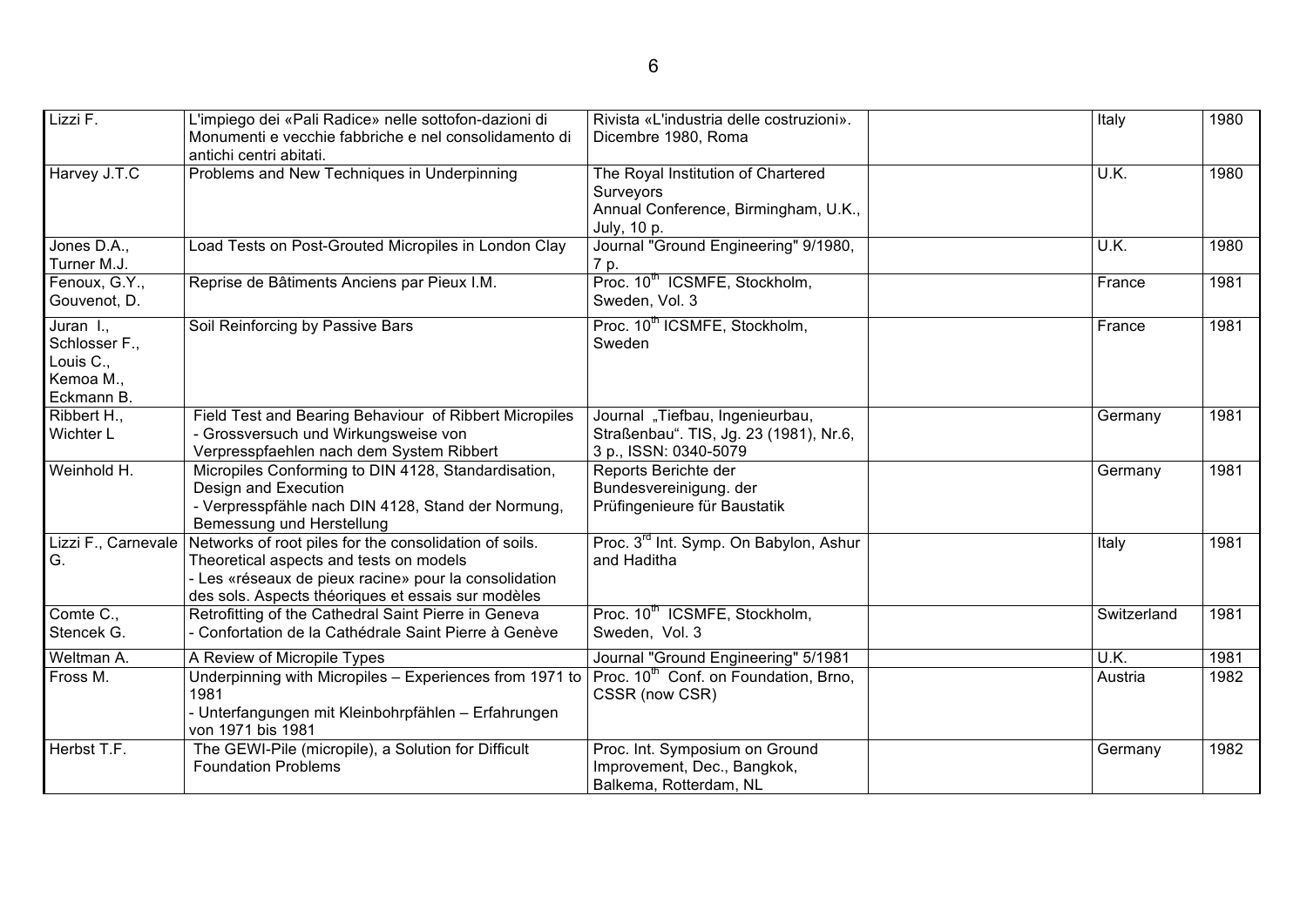| Prückner R.                                                              | Tunnels Crossing under Buildings for the Construction<br>of Underground Railways Using Micropiles for<br>Underpinning<br>- Gebäudeunterfahrungen beim Bau von U- und S-<br><b>Bahnen</b> | Journal "Baumaschine und<br>Bautechnik" 6/1983                                                                           | Germany    | 1982 |
|--------------------------------------------------------------------------|------------------------------------------------------------------------------------------------------------------------------------------------------------------------------------------|--------------------------------------------------------------------------------------------------------------------------|------------|------|
| Lizzi F.                                                                 | The "Pali radice"(Root Piles) - A state-of the-art report                                                                                                                                | Proc. Int. Symp. on Soil and Rock<br>Improvement Techniques, Dec., A.I.T.<br>Bangkok, Thailand<br>Balkema, Rotterdam, NL | Italy      | 1982 |
| Lizzi F.                                                                 | The Static Restoration of Monuments                                                                                                                                                      | Sagep Publishers, Genova, Italy                                                                                          | Italy      | 1982 |
| Mascardi C.                                                              | Design Criteria and Performance of Micropiles                                                                                                                                            | Proc. Int. Symp. on Soil and Rock<br>Improvement Techniques, Dec., A.I.T.<br>Bangkok, Thailand<br>Balkema, Rotterdam, NL | Italy      | 1982 |
| BustamanteM.,<br>Gianeselli L.,<br>Ledoux J.L.,<br>Seigle B.,<br>Klos J. | Portance d'un micropieu dans les marnes,                                                                                                                                                 | Bull. Liaison LCPC.<br>N° 128 - nov.-déc.1983 -<br>Réf. 2870, 8 p                                                        | France     | 1983 |
| <b>DIN Standard</b>                                                      | DIN 4128 German Standard for<br>- Small Diameter Injection Piles (Micropiles) (English<br>ed.)<br>- Verpreßpfähle mit kleinem Durchmesser                                                | Beut Verlag, Berlin                                                                                                      | Germany    | 1983 |
| Neumann J.,<br>Mueller G.                                                | Universal Drilling Equipment for Micropiles<br>- Universeller Bohrgerätekomplex für Kleinbohrpfähle                                                                                      | Journal "Bauplanung, Bautechnik"<br>(1952) (1983), v.37, no.2, p.68-70,<br>ISSN: 0005-6758                               | Germany    | 1983 |
| Lizzi F.                                                                 | The "Reticolo di Pali Radici" (Reticulated root piles) for<br>the improvement of soil resistance                                                                                         | Proc. 7. Europ.Conf. on Improvements<br>of soils, Helsinki, Finland                                                      | Italy      | 1983 |
| Terrasol                                                                 | KNU - Turbine Hall: Weak-Zone Reinforcement by<br>Micropiling.                                                                                                                           | Reports DE.83.71/03 and<br>DE.83.71/04, Paris, France                                                                    | France     | 1984 |
| Röder K.,<br>Richter T.,<br>Markgraf H.,<br>Streicher H.,<br>Toelle L.   | Application of Micropile Walls<br>- Anwendung von Stabwaenden aus Kleinbohrpfaehlen                                                                                                      | Journal "Bauplanung, Bautechnik"<br>(1952), Jg. 38 (1984), Nr.1, 3 p., ISSN:<br>0005-6758                                | Germany    | 1984 |
| Bruce D.A., Yeung<br>C.K.                                                | A Review of Minipiling, With Particular Regard to Hong<br>Kong Applications."                                                                                                            | Journal "Hong Kong Engineer", June<br>1984, 24 p, presented 1983                                                         | <b>USA</b> | 1984 |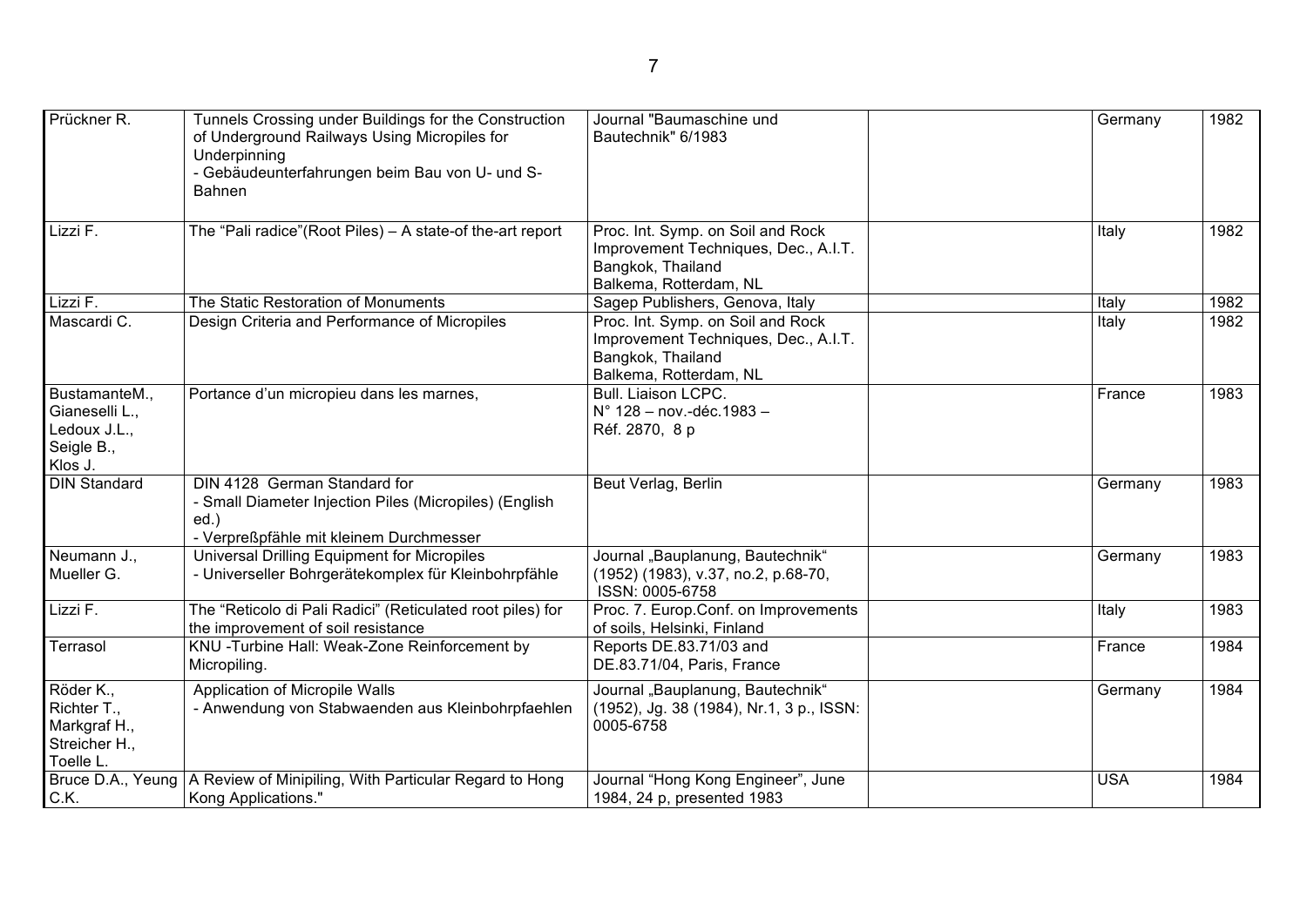| Cox W.R.                                  | Lateral-Load Test on a 25,4mm(1Inch)Diameter Piles in                                                                                             | Spec. techn. publ. No. 835, ASTM                                                                                                 | <b>USA</b>  | 1984 |
|-------------------------------------------|---------------------------------------------------------------------------------------------------------------------------------------------------|----------------------------------------------------------------------------------------------------------------------------------|-------------|------|
| et al.                                    | Very Soft Clay in Side-by-Side and In- Line Groups                                                                                                | $(1984)$ , 18 p.                                                                                                                 |             |      |
| Korfiatis, G.P.                           | Field Testing of Short Pile Systems for Floor Support.                                                                                            | Proc. Int. Symp. on In Situ<br>Reinforcement of Soils and Rocks.<br>Paris, Oct., ENPC Press, 5 p.                                | <b>USA</b>  | 1984 |
| BustamanteM.,<br>Doix B.                  | A Method of Calculating Driven Ties and Micropiles                                                                                                | Civil Engineering Newsletter. No. 140.<br>Nov., 18 p, USA                                                                        | France      | 1985 |
| Plumelle C.                               | Amélioration de la portance d'un sol par inclusions de<br>groupe et réseaux de micropieux                                                         | Proc. Int. Symp. on In-situ Soil and<br>Rock Reinforcement, Paris                                                                | France      | 1985 |
| Plumelle C.                               | Renforcement d'un sol lâche par inclusion de micropieux<br>(Reinforcement of weak soil with inserts of micropiles)                                | Revue «Revue française de<br>Géotechnique», No. 30, 13 p.                                                                        | France      | 1985 |
| Gruber N., Koreck<br>H.W., Schwarz P.     | Bearing Behaviour of Micropiles at Cyclic Axial Loading<br>(2 investigations)<br>- Beiträge zum Tragverhalten axial zyklisch belasteter<br>Pfähle | Lehrstuhl und Prüfamt für Grundbau,<br>Bodenmechanik und Felsmechanik,<br>Techn. Univ. München, Heft(Publ.) 5                    | Germany     | 1985 |
| Lizzi F.                                  | Pali Radice (Root Piles) and Reticulated Pali Radice<br>(Micropiles)                                                                              | In: "Underpinning", pp.84-158, Ed.<br>S. Thorburn & JF Hutchinson, Surry<br>Univ. Press, Glasgow, U.K.                           | Italy       | 1985 |
| Lizzi F.                                  | <b>Chapter: Pali Radice Structures</b>                                                                                                            | In "Underpinning and Retension",<br>eds S. Thorburn and G. S. Littlejohn,<br><b>Blackie Academic and Professional,</b><br>London | Italy       | 1985 |
| Dauner H.-G.,<br>Krummenacher<br>W.       | Anchorage and Avalanche Protection in the Break-off<br>Area<br>- Verankerung und Lawinenverbauungen im Anrissgebiet                               | Journal "Schweizer Ingenieur und<br>Architekt", Jg. 103 (1985), Nr.17,4p                                                         | Switzerland | 1985 |
| Mitchell J.M.                             | Foundations for the Pan Pacific Hotel on Pinnacled and<br>Cavernous Limestone."                                                                   | Proc. 8th SE Asian Geotech-nical<br>Conf., March, Kuala Lumpur, Malaysia,<br>15p                                                 | U.K.        | 1985 |
| Bruce, D.A., Ingle<br>J.D.,<br>Jones M.R. | Recent Examples of Underpinning Using Mini Piles                                                                                                  | Second Int. Conf. on Structural Faults<br>and Repairs, London, May, 11 p                                                         | <b>USA</b>  | 1985 |
| Azuar M.J.J.,<br>Renault M.J.             | Les Micropieux                                                                                                                                    | Ministere de L'Urbanisme du<br>Logement et des Transports -<br>Direction des Routes. Document, 27p.                              | France      | 1986 |
| Solétanche                                | Marseilles: The Law Courts - Underpinning with I.M.<br>Piles                                                                                      | Promotional literature of Solétanche,<br>Paris,                                                                                  | France      | 1986 |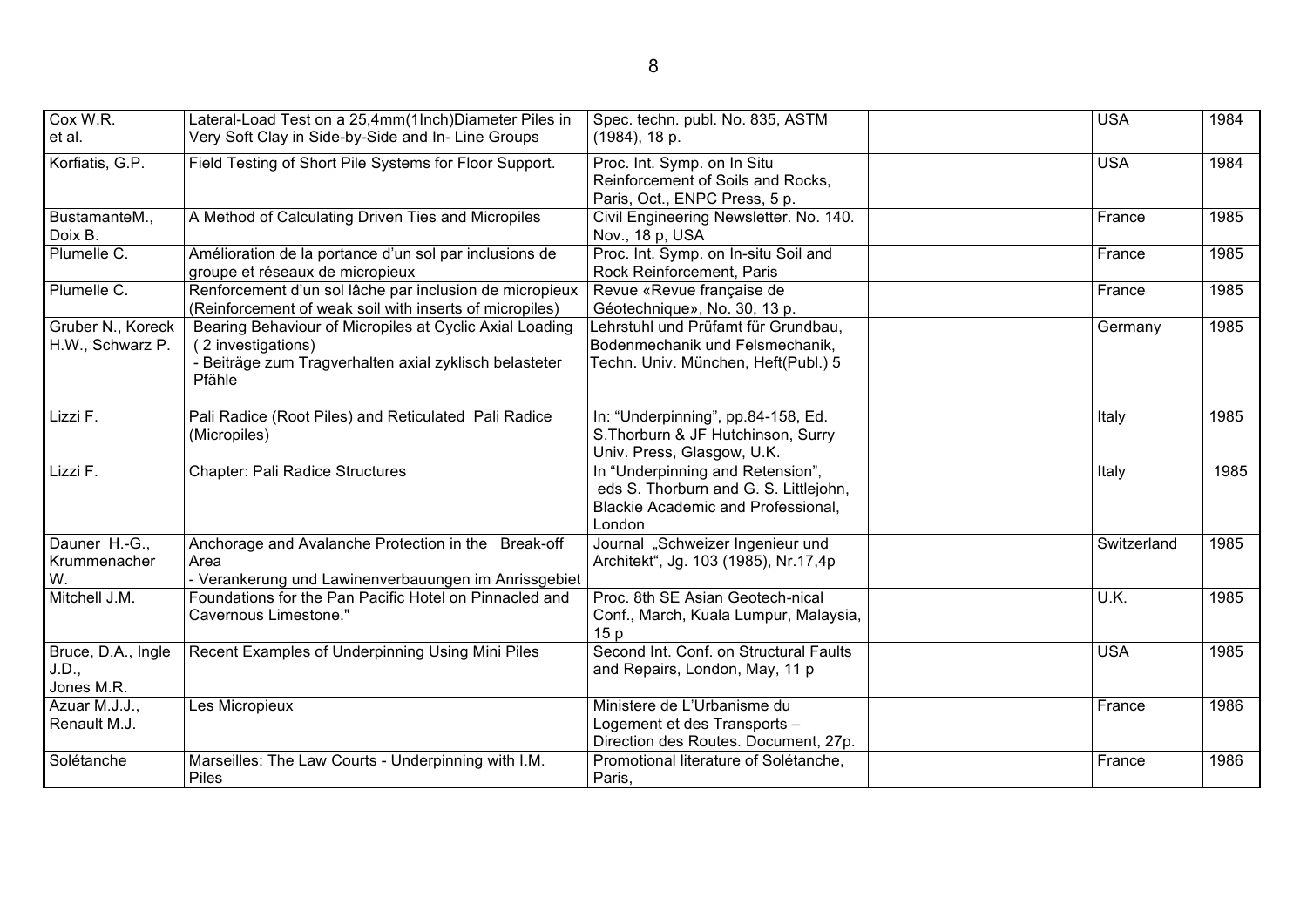| Kempfert H.G.                                            | Foundation on Injection Piles (Micropiles) in Soft Basin<br>Sediments<br>- Gruendung auf Verpresspfaehlen in weichen<br>Sedimenten                                                                                            | Journal "Geotechnik", Jg. 9 (1986),<br>Nr.2, 6 p.<br>ISSN: 0172-6145                                    | Germany     | 1986 |
|----------------------------------------------------------|-------------------------------------------------------------------------------------------------------------------------------------------------------------------------------------------------------------------------------|---------------------------------------------------------------------------------------------------------|-------------|------|
| Neumann W.,<br>Wiesiolek B.                              | Experiences with Micropiles during Construction of U-<br>Bahnlos D76 A in Berlin<br>- Erfahrunge mit Verpresspfaehlen beim U-Bahnlos D76<br>A in Berlin                                                                       | Journal "Die Bautechnik". Ausgabe B,<br>Jg. 63 (1986), Nr.11, 8 p., ISSN: 0341-<br>1052                 | Germany     | 1986 |
| Röder K.,<br>Sitte J.-J.,<br>Baumgarten H.,<br>Heyden G. | Rehabilitation of a Foundation with Micropiles<br>- Rekonstruktion einer Gründung mit Hilfe von<br>Verpresspfählen                                                                                                            | Journal "Bauzeitung", Jg. 40 (1986),<br>Nr.8, 4p.,<br>ISSN: 0005-6871                                   | Germany     | 1986 |
| Blondeau F.,<br>Schlosser F.,<br>Nhiem T.V.              | Reinforcement of a Large ENPC Fault by Micropiles,<br>Beneath a Nuclear Plant Group Table Footing                                                                                                                             | ENPC Symp. on Soil Structure<br>Interactions, Paris, May                                                | France      | 1987 |
| Manns W.;<br>Zimbelmann R.;<br>Bayer M.                  | Influence of Aggressive Water and<br>Soils on the Long Term Performanc of Ground Anchors<br>and Micropiles<br>- Einfluss aggressiver Wässer und Böden auf das<br>Langzeitverhalten von Verpressankern und<br>Verpresspfählen. | Forschungsvorhaben Abschlussbericht<br>zu Tl. 1. Grundsatzversuche, IRB<br>Verlag Stuttgart 1987, 90 p. | Germany     | 1987 |
| Anonymous                                                | Core Drilling Through Concrete Pier Bases Preparatory<br>to Mini Piling                                                                                                                                                       | Journal "Geodrilling", August,<br>8 p                                                                   | <b>U.K.</b> | 1987 |
| Attwood                                                  | Pali Radici - Their in Stabilizing Existing Retaining Walls<br>and Creating Cast-In-Situ Retaining Structures                                                                                                                 | Journal "Ground Engineering" 10/1987                                                                    | <b>U.K.</b> | 1987 |
| Federation of<br>Piling<br>Specialists (FPS)             | Specification for the Construction of Minipiles                                                                                                                                                                               | Journal "Ground Engineering", Vol. 20,<br>3/1987, 3 p.                                                  | <b>U.K.</b> | 1987 |
| Bruce D.A., Boley<br>D.L, Gallavresi F.                  | New Developments in Ground Reinforcement and<br>Treatment for Tunnelling.                                                                                                                                                     | Proc. Rapid Excavation and Tunnelling<br>Conference, New Orleans, LO; Vol.II.<br>26 p.                  | <b>USA</b>  | 1987 |
| Munfakh, G.A.,<br>Soliman N.N.                           | Back on Track at Coney                                                                                                                                                                                                        | Journal "Civil Engineering", ASCE, Vol.<br>59, 12/1987, 3 p                                             | <b>USA</b>  | 1987 |
| Brandl H.                                                | The Interaction between Soil and Groups of Small<br>Diameter Bored Piles (Micropiles)                                                                                                                                         | Proc.1 <sup>st</sup> Int. Geot.Sem. Deep<br>Foundations on Bored and Auger<br>Piles, Balkema NL,        | Austria     | 1988 |
| Bruce D.A.                                               | Developments in Geotechnical Construction Processes<br>for Urban Engineering                                                                                                                                                  | Civil Engineering Practice, Vol. 3, No.<br>1, Spring, 49 p                                              | <b>USA</b>  | 1988 |
| Bruce D.A.                                               | Aspects of Minipiling Practice in the United States                                                                                                                                                                           | Journal "Ground Engineering", Vol. 21,<br>8/1988, U.K., 14 p                                            | <b>USA</b>  | 1988 |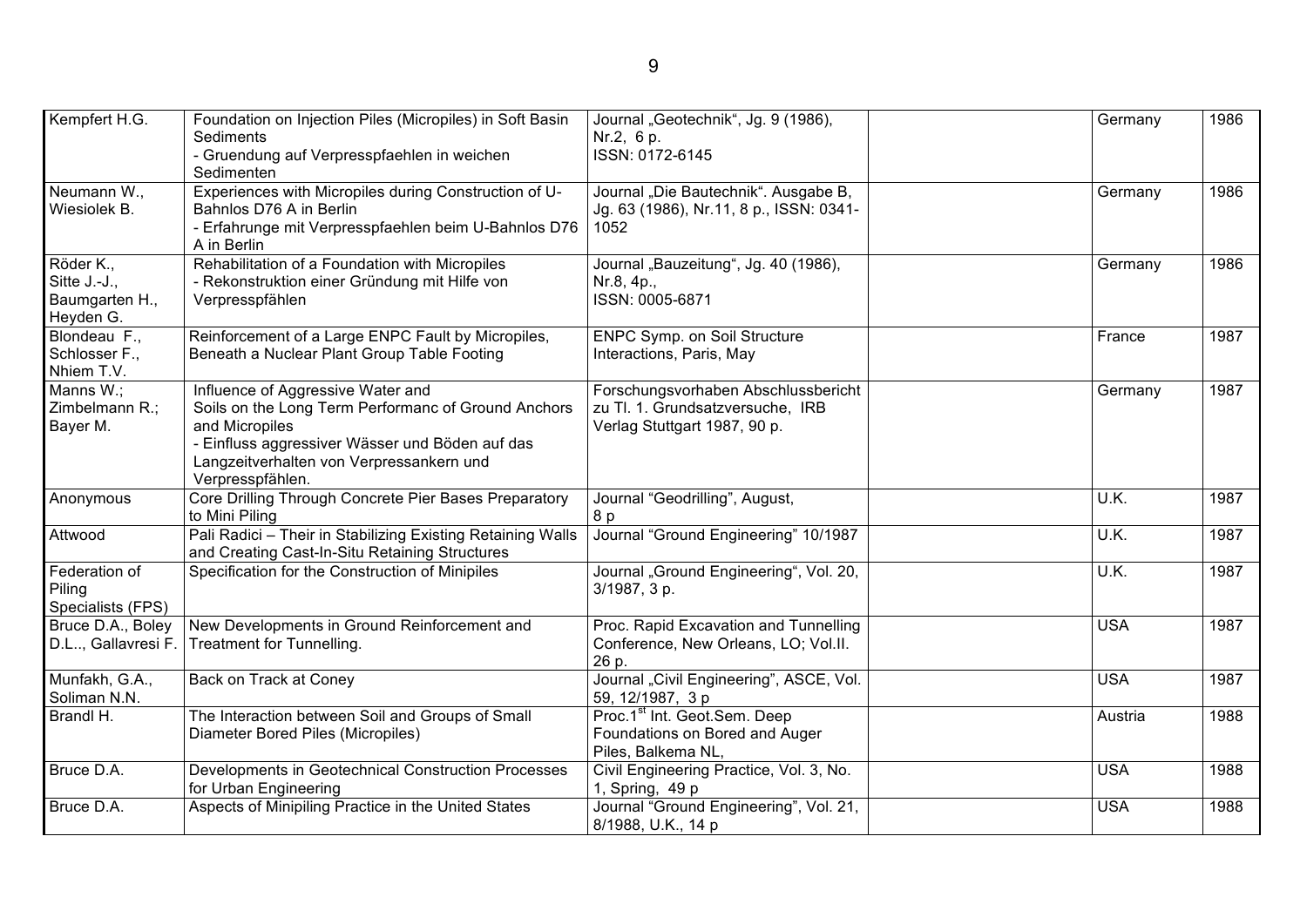| Bruce D.A.                                                   | Pinpiling in the United States - Practice and Potential                                                                                                                                                         | Conf. on Developments in<br>Geotechnical Engineering. ASCE and<br>Pennsylv. DOT, Hershey, PA., Sept.,<br>23p | <b>USA</b>  | 1988 |
|--------------------------------------------------------------|-----------------------------------------------------------------------------------------------------------------------------------------------------------------------------------------------------------------|--------------------------------------------------------------------------------------------------------------|-------------|------|
| Vezole P.                                                    | Stabilité de forme de micropieux : une approche simple.                                                                                                                                                         | Annales de l'I.T.B.T.P. n° 478,<br>novembre 1989, Série: Sols et<br>Fondations 206, 14 p                     | France      | 1989 |
| Röder K.,<br>Richter T.,<br>Baumgarten H.<br>Markgraf H.     | Stabilization of a Foundation with Single Micropiles and<br>Micropile Walls<br>- Fundamentsicherung durch Einzelverpreßpfähle und<br>Stabwände                                                                  | Journal "Bauinformation Wissenschaft<br>und Technik", Jg. 32 (1989), Nr.5, 2 p.,<br>ISSN: 0323-8490          | Germany     | 1989 |
| Cantoni R. T.,<br>Collota V.N.,<br>Ghionna P.C.,<br>Moretti. | A Design Method For Reticulated Micropile Structure in<br><b>Sliding Slopes</b>                                                                                                                                 | Journal "Ground Engineering", May<br>1989, U.K., 7 p                                                         | Italy       | 1989 |
| Dente G.                                                     | Underpinning three buildings using "ropress" micropiles<br>- Sottofondazione di tre edifici mediante micropali<br>ropress                                                                                       | AGI, A.G.I. Ed. AGI: Taormina, 10 p.                                                                         | Italy       | 1989 |
| Lizzi F.                                                     | Consolidation of buildings and soils<br>Il consolidamento del terreno e dei fabbricati                                                                                                                          | Dario Flaccovio Editore,<br>132 p                                                                            | Italy       | 1989 |
| Vielmo I.                                                    | Micropiles: structural and technological aspects<br>- Micropali: aspetti strutturali e tecnologici                                                                                                              | AGI, A.G.I. Ed. AGI: Taormina, 6 p.                                                                          | Italy       | 1989 |
| W.,<br>Salerno G.                                            | Wrench B.P., Heiz   Underpinning a Multi Storey Building Using Micropiles                                                                                                                                       | Proc. ICSMFE Rio de Janeiro, Vol.2, 8<br>p.                                                                  | Italy       | 1989 |
| Bruce D.A                                                    | Aspects of Minipiling Practice in the United States                                                                                                                                                             | Journal "Ground Engineering", Vol. 22,<br>1/1989, U.K., 5 p                                                  | <b>USA</b>  | 1989 |
| Bruce D.A.                                                   | American Developments in the Use of Small-Diameter<br>Inserts as Piles and In Situ Reinforcement                                                                                                                | DFI Int. Conf. on Piling and Deep<br>Foundations, May, London. 12 p                                          | <b>USA</b>  | 1989 |
| Heim R.                                                      | Building Extension in the City Center, Construction of a<br>Basement for Building Limmatquai 92 in Zurich<br>- Gebäudeerweiterung im Stadtkern. Umbau und<br>Unterkellerung Geschäftshaus Limmatquai 92, Zürich | Journal "Schweizer Ingenieur und<br>Architekt", Jg. 108 (1990), Nr.4, 7 p                                    | Switzerland | 1990 |
| Turner M.J.,<br>Wilson D.J.                                  | Micropiles at Albert Docks, Liverpool                                                                                                                                                                           | Journal "Ground Engineering", Vol. 23,<br>No.5, Sept, 5 p                                                    | U.K.        | 1990 |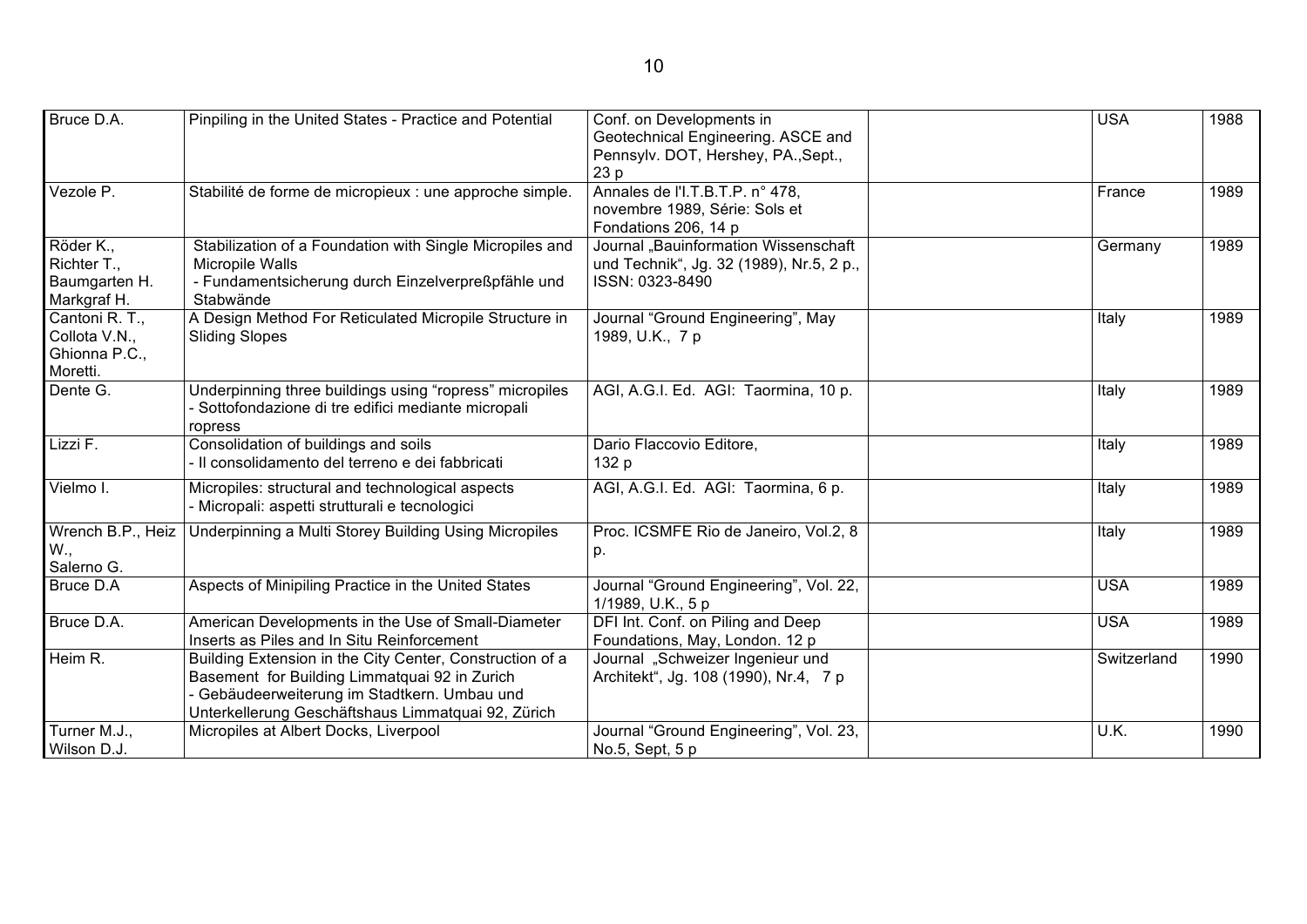| Bruce D.A.,<br>Pearlman S. L.,<br>Clark J.H. | Foundation Rehabilitation of the Pocomoke River Bridge<br>Maryland, Using High Capacity Preloaded Pinpiles,"                                                                                                                          | Proc., 7th Annual Int. Bridge Conf.,<br>Pittsburgh, PA, June<br>9 p                   |                                                 | <b>USA</b> | 1990 |
|----------------------------------------------|---------------------------------------------------------------------------------------------------------------------------------------------------------------------------------------------------------------------------------------|---------------------------------------------------------------------------------------|-------------------------------------------------|------------|------|
| Pelzl M.                                     | Ductile Cast Iron Piles<br>Ductile Gußeisenpfähle                                                                                                                                                                                     | Proc. 6. Christian Veder Kolloquium,<br>Techn. Universität Graz, 10p.                 | <b>DP</b>                                       | Austria    | 1991 |
| Reiffenstuhl H.                              | Micropile with Precompressed Steel Core (Active Pile)<br>Kleinbohrpfahl mit auf Druck vorgespanntem Stahlkern<br>(Activpfahl)                                                                                                         | Proc. 6. Christian Veder Kolloquium,<br>Techn. Universität Graz, 8p.                  | <b>DT</b> - precompressed Micropile             | Austria    | 1991 |
| Schippinger K.,<br>FuchsbergerM.             | In-situ Measurements for Active-Piles (Micropiles), Load<br>Transfer to the Ground<br>- In-situ Messungen an Aktivpfählen (Kleinbohrpfählen),<br>Krafteinleitung in den Boden                                                         | Proc. 6. Christian Veder Kolloquium,<br>Techn. Universität Graz, 22p.                 | <b>RR</b> - test loading in situ                | Austria    | 1991 |
| BustamanteM.,<br>Bondu A.                    | Données expérimentales sur la portance des micropieux<br>scellés dans les sols coralliens                                                                                                                                             | Colloque international ENPC<br>"Fondations Profondes", Paris, 8 p.                    |                                                 | France     | 1991 |
| Heibaum M. H.                                | Micropiles for Tension Anchorage - Considerations<br>relating to the Overall Safety and Required Length<br>- Kleinbohrpfähle als Zugverankerung – Überlegungen<br>zur Standsicherheit und zur Ermittlung der<br>erforderlichen Länge. | Proc. 6. Christian Veder Kolloquium,<br>Technische Universität Graz, Austria,<br>19p. | $PD$ – design of Pile length                    | Germany    | 1991 |
| Herbst T.F.                                  | GEWI-Pile (Micropile), a Modern Pile Element<br>- Der GEWI-Pfahl, ein modernes Pfahlbauelement.                                                                                                                                       | Proc. 6. Christian Veder Kolloquium,<br>Technische Universität Graz, Austria,<br>23p  | $DT$ – description of product<br>and technology | Germany    | 1991 |
| Placzek D.                                   | Micropiles for Securing and Retrofitting of the<br><b>Foundations of Historic Buildings</b><br>- Verpresspfähle als Sicherungs- und<br>Instandsetzungselement für historische<br>Bauwerksgründungen.                                  | Proc. 6. Christian Veder Kolloquium,<br>Technische Universität Graz, Austria,<br>16p. | AA - retrofitting of historic<br>buildings      | Germany    | 1991 |
| Rizkallah V.,<br>Bayersdorf A.,<br>Harder H. | Experiences Collected during Rehabilitation Works with<br><b>SVV Piles</b><br>- Erfahrungen bei der Gründungssanierung mit SVV-<br>Pfählen.                                                                                           | Proc. 6. Christian Veder Kolloquium,<br>Technische Universität Graz, Austria,<br>11p. | $DT$ – description and<br>application           | Germany    | 1991 |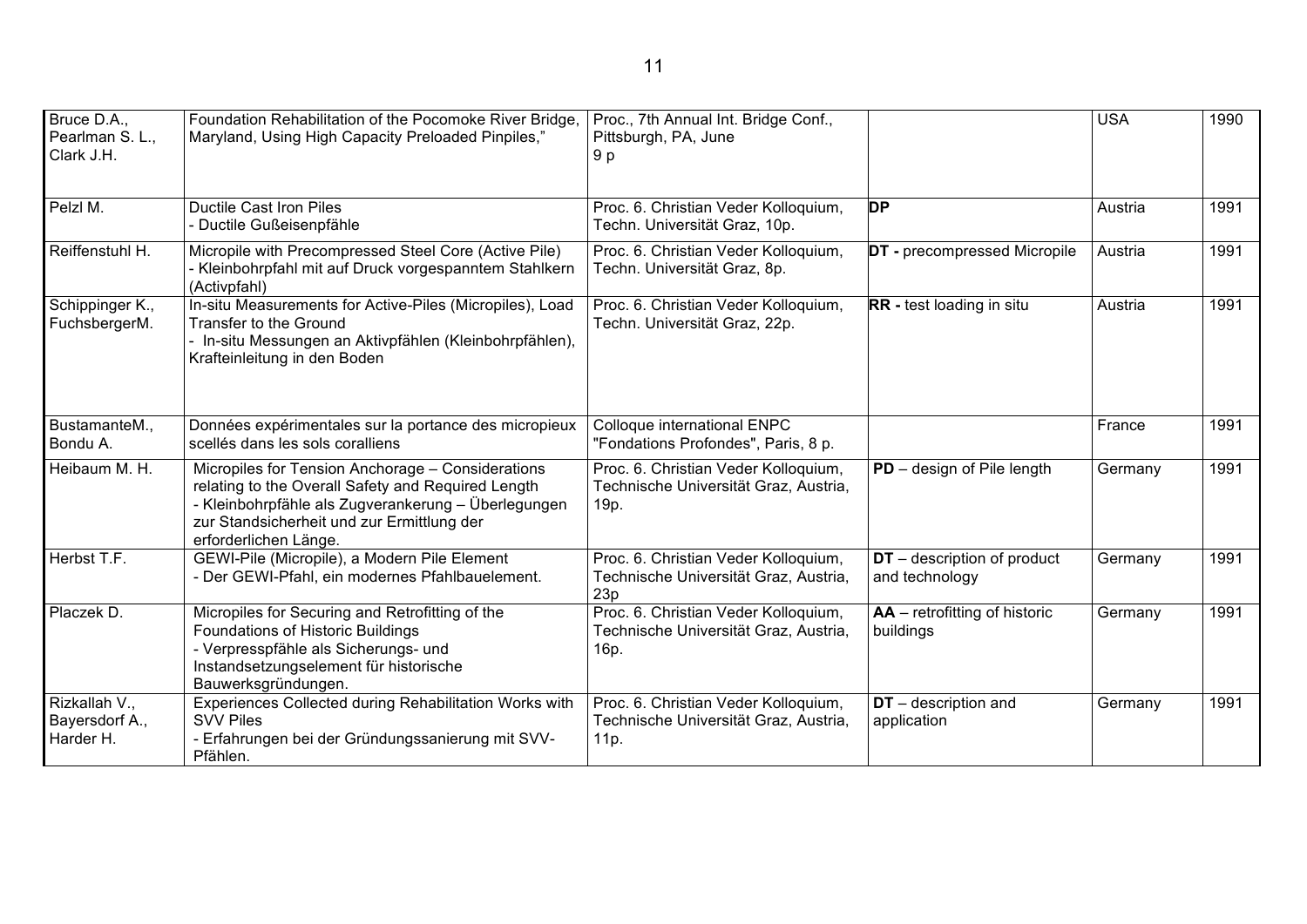| Rodatz W.                                  | Bearing Capacity of Micropiles for the Retrofitting of<br><b>Historic Buildings</b><br>- Tragfähigkeit von Verpresspfählen mit kleinem                                                  | Final Report Abschlussbericht, Institut<br>für Grundbau und Bodenmechanik der                                      |                                          | Germany     | 1991 |
|--------------------------------------------|-----------------------------------------------------------------------------------------------------------------------------------------------------------------------------------------|--------------------------------------------------------------------------------------------------------------------|------------------------------------------|-------------|------|
|                                            | Durchmesser für die Sanierung historischer Gebäude                                                                                                                                      | TU Braunschweig.                                                                                                   |                                          |             |      |
| Sperling G.                                | Use of Long Micropiles for the Retrofitting of the<br>Foundation of the Neue Museum in Berlin<br>- Einsatz langer Mikropfähle bei der<br>Gründungssanierung des Neuen Museums in Berlin | Proc. 6. Christian Veder Kolloquium,<br>Technische Universität Graz, Austria,<br>18p.                              | $AA$ – retrofitting of old<br>foundation | Germany     | 1991 |
| Bodnar G.,<br>Kunz H.                      | Use of Micropiles for Retrofitting<br>- Verwendung von Mikropfählen für Sanierungszwecke                                                                                                | Journal "Schweizer Ingenieur und<br>Architekt", Jg. 109 (1991), Nr.47,<br>pp.1132-1137                             |                                          | Switzerland | 1991 |
| Schippinger K.                             | The Load Transmission in Active Piles with<br>Precompressed Steel Core<br>Der Kraftfluss im Kleinbohrpfahl mit auf Druck<br>vorgespanntem Stahlkern (Activpfahl)                        | Techn. Universität Graz, Institut für<br>Grundbau, Bodenmechanik und<br>Felsmechanik, Heft 9                       |                                          | Austria     | 1992 |
| Neidhardt H.                               | <b>High Capacity Drilled Tension Micropiles</b><br>Hochbelastbare, gebohrte Zugpfähle                                                                                                   | Journal "Hansa", Jg. 129 (1992), Nr.8,<br>S.812-814, Abb., ISSN: 0017-7504                                         |                                          | Germany     | 1992 |
| Heim R.                                    | Underground Crossing at Zurich Central Railway Station<br>- Passage Bahnhofstraße, Unterquerung des Südtrakts.<br>Der Zürcher Hauptbahnhof. Restaurierung, Umbau,<br>Erweiterung        | Journal "Schweizer Ingenieur und<br>Architekt", Jg. 110 (1992), Nr.21, 4p                                          |                                          | Switzerland | 1992 |
| Barley A.D.,<br>Woodward M.A.              | High Loading of Long Slender Minipiles                                                                                                                                                  | Proc. ICE Conf. on Piling: European<br>Practice and Worldwide Trends,<br>Thomas Telford, London, pp. 131-136       |                                          | U.K.        | 1992 |
| Bruce D.A.                                 | Recent Progress in American Pin Pile Technology                                                                                                                                         | Proc. ASCE Conf. on Grouting, Soil<br>Improvement, and Geo-synthetics,<br>New Orleans, Louisiana, Feb., 13p        |                                          | <b>USA</b>  | 1992 |
| Bruce D.A.                                 | Recent Advances in American Pinpiling Practice                                                                                                                                          | Proc. ICE Conf. Piling: European<br>Practice and Worldwide Trends.<br>London, April, 8 p.                          |                                          | <b>USA</b>  | 1992 |
| Bruce D.A.                                 | Two New Specialty Geotechnical Processes for Slope<br>Stabilization                                                                                                                     | ASCE Specialty Conf. on Stability and<br>Performance of Slopes and<br>Embankments - II, July. Berkeley, CA,<br>15p |                                          | <b>USA</b>  | 1992 |
| Bruce D.A.,<br>Hall C.H., Triplett<br>R.E. | Structural Underpinning by Pinpiles.                                                                                                                                                    | Proc. 17 <sup>th</sup> DFI Annual Meeting, New<br>Orleans, LA. October, 32 p                                       |                                          | <b>USA</b>  | 1992 |
| Bruce D.A.,<br>Gemme R.                    | <b>Current Practice in Structural Underpinning Using</b><br>Pinpiles                                                                                                                    | Proc. New York Met Section, ASCE<br>Seminar, New York, April, 46 p                                                 |                                          | <b>USA</b>  | 1992 |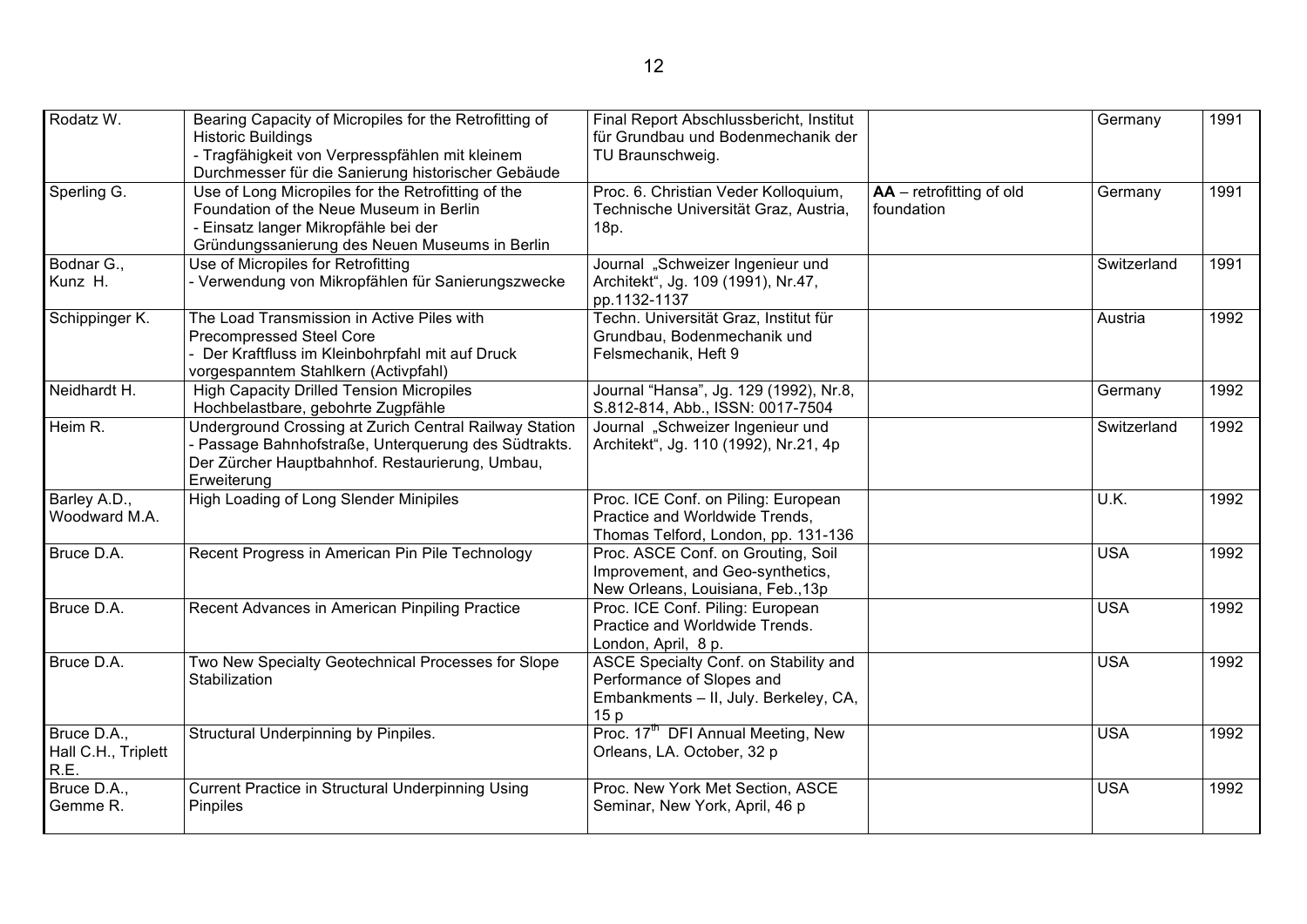| Pearlman S. L.,<br>Wolosick, J. R.                          | Pin Piles for Bridge Foundations                                                                                                                                                       | Proc. 9 <sup>th</sup> Annual Int. Bridge Conf.,<br>Pittsburgh, PA, June                                                          |                                                   | <b>USA</b> | 1992 |
|-------------------------------------------------------------|----------------------------------------------------------------------------------------------------------------------------------------------------------------------------------------|----------------------------------------------------------------------------------------------------------------------------------|---------------------------------------------------|------------|------|
| Schippinger K.;<br>Schweiger H.F.                           | Load - Settlement Behaviour of a Micropile - Site<br><b>Investigations and Analysis</b><br>- Last-Setzungsverhalten eines Kleinbohrpfahles -<br>Feldversuche und numerische Berechnung | Journal "Bautechnik", Jg. 70 Nr.9,<br>Germany, 12 p.,<br>ISSN: 0341-105                                                          |                                                   | Austria    | 1993 |
| Rodio                                                       | Brindisi ENEL Power Plant: High-Capacity Micropiles                                                                                                                                    | Internal Technical Report, Milan, Italy                                                                                          |                                                   | Italy      | 1993 |
| Brittsan D.,<br>Speer D.                                    | Pile Load Test Results for Highway 280 Pile Uplift Test<br><b>Site</b>                                                                                                                 | DFI and CALTRANS Specialty<br>Seminar, Sept. 1993                                                                                |                                                   | <b>USA</b> | 1993 |
| Bruce D.A.,<br>Bjorhovde R.,<br>Kenny J.R.                  | Fundamental Tests on the Performance of High Capacity<br>Pin Piles <sup>sm</sup>                                                                                                       | Proc. 18 <sup>th</sup> Annual DFI Conf.<br>Pittsburgh, PA, October, 33 p                                                         |                                                   | <b>USA</b> | 1993 |
| Bruce D.A.,<br>Pearlman S.L.,<br>Wolosick J.R.              | Support of Bridge Piers by High-Capacity Pin Pilessm                                                                                                                                   | Proc. National Earthquake Conf.,<br>Memphis, TEN, May, Vol. II, 11 p                                                             |                                                   | <b>USA</b> | 1993 |
| Caltrans                                                    | Caltrans Pile Load Test Results at a Deep Bay Mud Site<br>Using Various Pile Types - I-280 San Francisco: Results<br>and Seismic Design Guidelines                                     | Proc. DFI and Caltrans Specialty<br>Seminar, Sacramaneto, CA, October,<br>44 p                                                   |                                                   | <b>USA</b> | 1993 |
| Groneck P.B.,<br>Bruce D.A.;<br>GreenmanJ.H.,<br>Bingham G. | Pin Piles Save Silos.                                                                                                                                                                  | Journal "Civil Engineering", Vol. 63,<br>9/1993, September, ASCE, 3 p                                                            |                                                   | <b>USA</b> | 1993 |
| Kenny J.R., Bruce<br>D.A., Bjorhovde R.                     | Behavior and Strength of Composite Tubular Columns in<br>High-Strength Steel,                                                                                                          | Research Report No. ST-13<br>Department of Civil Eng., University of<br>Pittsburgh, Pittsburgh, PA, April.                       |                                                   | <b>USA</b> | 1993 |
| Pearlman S.L.,<br>Wolosick J.R.,<br>Gronek P.B.             | Pin Piles for Seismic Rehabilitation of Bridges                                                                                                                                        | Proc. 10th Annual Int. Bridge Conf.,<br>Pittsburgh, PA, June                                                                     |                                                   | <b>USA</b> | 1993 |
| Maire du Poset A.                                           | Etude du comportement des micropieux isolés et des<br>groupes de micropieux sous sollicitations axiales en<br>chambre d'étalonnage                                                     | Mémoire du DEA Mécanique,<br>Laboratoire Sols, Solides, Structures,<br>Institut National Polytechnique de<br>Grenoble, septembre |                                                   | France     | 1994 |
| Maleki K.,<br>Frank R.                                      | Groupes de Pieux Chargés Axialement.                                                                                                                                                   | Projet National FOREVER,<br>Programme 1993, CERMES, Juin.                                                                        |                                                   | France     | 1994 |
| Herbst T.F.                                                 | The GEWI-Pile, a Micropile for Retrofitting, Seismic<br>Upgrading and Difficult Installation                                                                                           | Proc. Int. Conf. on Design and<br>Construction of Deep Foundations,<br>Orlando, FL, USA, org. by FHWA<br>Washington, USA, 18p.   | AA - description of technology<br>and application | Germany    | 1994 |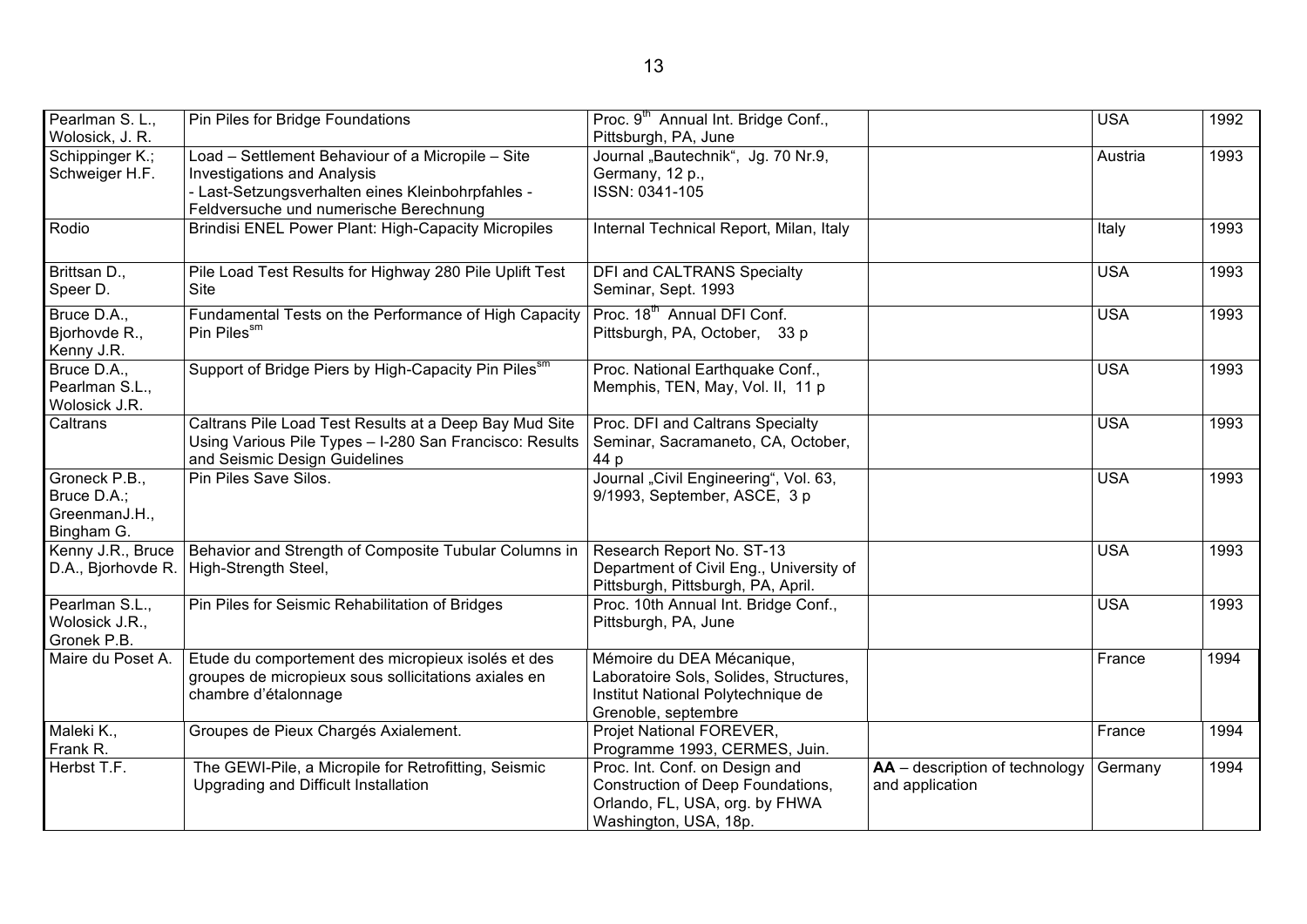| Lizzi F.          | The Reinforced Soil in the Future of Geotechnics          | Proc. SEAG and AIT Symp. on                      | Italy         | 1994 |
|-------------------|-----------------------------------------------------------|--------------------------------------------------|---------------|------|
|                   |                                                           | Developments in Geotechnical                     |               |      |
|                   |                                                           | Engineering, Bangkok, Thailand, Jan.             |               |      |
| Sakai K.          | Effect of Micropile to Restrain Settlement of Sidewall    | 29 <sup>th</sup> Soil Mechanics Meeting for      | Japan         | 1994 |
| et al.            | during Tunnel Excavation                                  | Presenting Research Papers, p 2001               |               |      |
|                   | (in Japanese)                                             |                                                  |               |      |
| Bruce D.A.,       | Researches into the Behavior of High Capacity Pin Piles   | Proc. Int.Conf.on Design and                     | <b>USA</b>    | 1994 |
| Wolosick J.R.,    |                                                           | Construction of Deep Foundations,                |               |      |
| Rechenmacher      |                                                           | FHWA,                                            |               |      |
| A.L.              |                                                           | Orlando, FL, Dec. 1994, 23 p.                    |               |      |
| Rezende M.E.      | Analise de recalques de grupos de estacas escavadas       | Tese de Doutor em Geotechnia,                    | <b>Brazil</b> | 1995 |
|                   | de pequeno diametro atraves de provas de carga in-situ    | Universidade de Sao Paulo, EESC,                 |               |      |
|                   | e em modelos centrifugados                                | 233 p                                            |               |      |
| Maléki K.         | Contribution à l'étude du comportement des micropieux     | Thèse de doctorat de l'ENPC, 6 juin,             | France        | 1995 |
|                   | isolés et en groupe                                       | 350 p                                            |               |      |
| Youssef E., Degny | Etude expérimentale et théorique du flambement des        | Proc. 11 <sup>th</sup> African Regional Conf. on | France        | 1995 |
| E., Garnier J.,   | pieux                                                     | Soil Mechanics and Foundation                    |               |      |
| Frank R.          |                                                           | Engineering, Cairo, Dec. vol.3, 8 p              |               |      |
| Youssef E., Degny | Etude expérimentale et théorique du flambement des        | Proc. 11th African Regional Conf. on             | France        | 1995 |
| E., Garnier J.,   | pieux                                                     | Soil Mechanics and Foundation                    |               |      |
| Frank R.          |                                                           | Engineering, Cairo, December, vol. 3,            |               |      |
|                   |                                                           | pp. 107-114                                      |               |      |
| Kasselman J.      | Self Drilling Injection Anchors, Nails and Micropiles     | Anker in Theorie und Praxis, (ed.                | Germany       | 1995 |
|                   | Wiborex                                                   | Widmann), Balkema, Rotterdam, pp.                |               |      |
|                   | - Selbstbohrende Injektionsanker, - Nägel und             | 325-334.                                         |               |      |
|                   | Mikropfähle Wiborex.                                      |                                                  |               |      |
| Kurahara          | The Effectiveness of Micropiles as Support                | Proc. Japan Nat. Conf. on Soil                   | Japan         | 1995 |
| et al.            | (in Japanese)                                             | Mechanics and Foundation                         |               |      |
|                   |                                                           | Engineering                                      |               |      |
| Bruce D.A., Chu   | Micropiles for Seismic Retrofit                           | Proc National Seismic Conf. on                   | <b>USA</b>    | 1995 |
| E.K.              |                                                           | Bridges and Highways, Dec., Spons.               |               |      |
|                   |                                                           | by FHWA and Caltrans, San Diego,                 |               |      |
|                   |                                                           | CA., 7p                                          |               |      |
| Bruce D.A.,       | A Primer on Micropiles                                    | Journal "Civil Engineering", Vol. 65,            | <b>USA</b>    | 1995 |
| Dimillio A.F.,    |                                                           | 12/1995, ASCE,                                   |               |      |
| Juran I.          |                                                           | 4p                                               |               |      |
| Bruce D.A.,       | Introduction to Micropiles: An International Perspective, | ASCE, GPS 50, pp.1-26                            | <b>USA</b>    | 1995 |
| Dimillio A.F.,    | Foundation Upgrading and Repair for Infrastructure        |                                                  |               |      |
| Juran I.          | Improvement                                               |                                                  |               |      |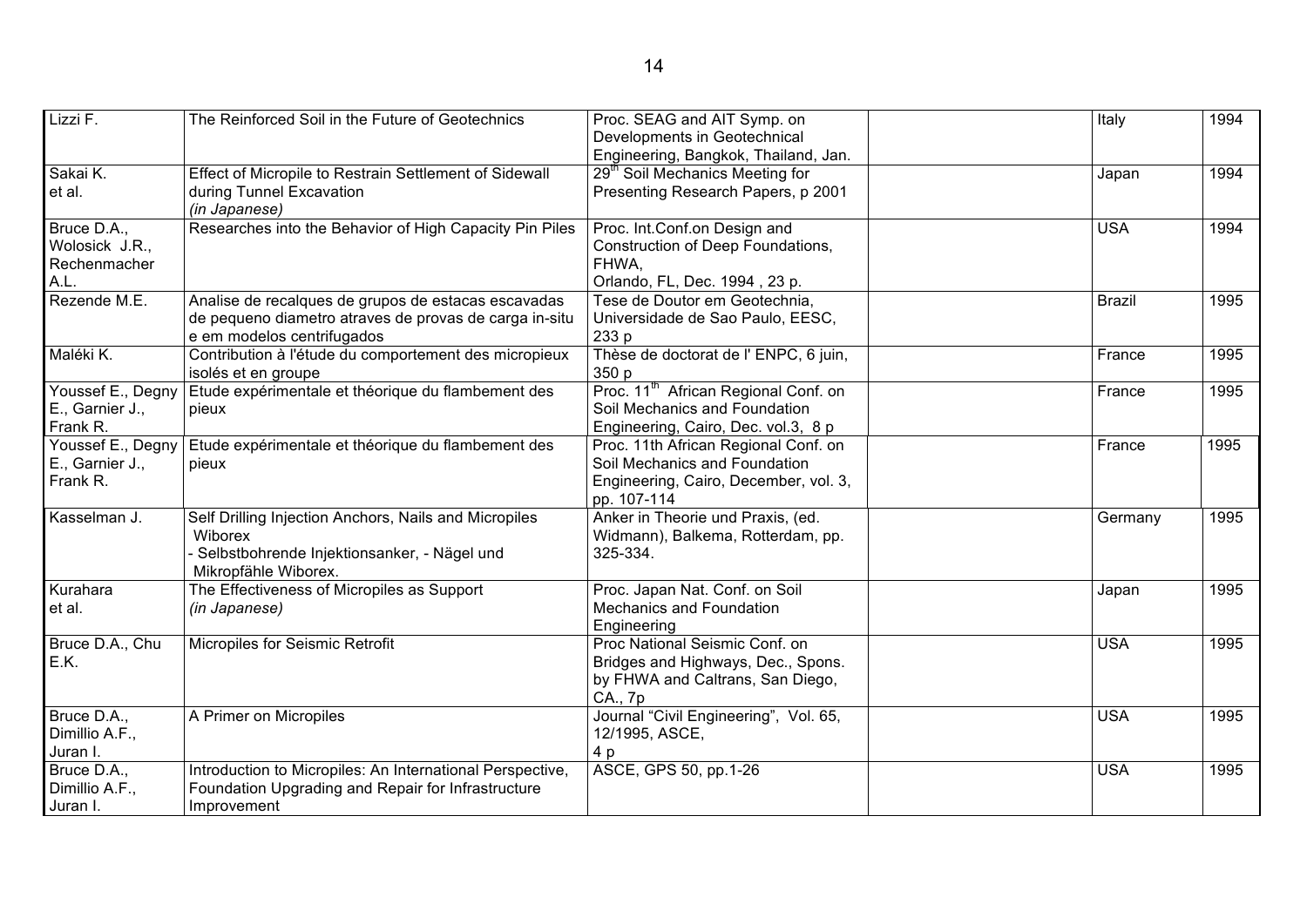| BustamanteM.,<br>Gianesselli L.,<br>Ledoux J-L.       | Underpinning of Bordeaux Pont de Pierre : a First<br>Empire masonry bridge".                                                                                  | Proc. Int. Symp. Geotechnic. Engng<br>for the Preservation of Monuments and<br>Historic Sites, Naples, Italy, Oct., 9 p |                                                                        | France     | 1996 |
|-------------------------------------------------------|---------------------------------------------------------------------------------------------------------------------------------------------------------------|-------------------------------------------------------------------------------------------------------------------------|------------------------------------------------------------------------|------------|------|
| Francis R., Canou<br>J.,<br>Dupla J.C.,<br>Belmont G. | Group effects of model micropiles in sand                                                                                                                     | Proc. 7 <sup>th</sup> Australia-New Zealand Conf.<br>on Geomechanics, Adelaide, Australia,<br>Vol.7, No.1, 6 p          |                                                                        | France     | 1996 |
| Aminbaghai M.<br>Rubin H.                             | Buckling Load of Bars with Elastic Support and Linear<br><b>Load Distribution</b><br>- Knicklast elastisch gebetteter Stäbe mit linearem<br>Druckkraftverlauf | Journal "Bauingenieur" 71, Jg (1969)<br>pp. 321-328,                                                                    | RR-                                                                    | Germany    | 1996 |
| Meek J.W.                                             | Buckling of Micropiles in Soft Cohesive Soils<br>- Das Knicken von Verpreßpfählen mit kleinem<br>Durchmesser in weichem, bindigem Boden                       | Journal "Die Bautechnik". Ausgabe B,<br>Jg. 73 (1996), Nr.3, 7 p., ISSN: 0341-<br>1052                                  |                                                                        | Germany    | 1996 |
| Placzek D., Köther<br>M., Wilden U.                   | Bearing Capacity of Different Types of Micropiles<br>- Zum Tragverhalten verschiedener Pfahlsysteme mit<br>kleinem Durchmesser,                               | Proc. Baugrundtagung 1996 in Berlin,<br>DGGT, Verlag Glückauf, Essen, S<br>165-183.                                     |                                                                        | Germany    | 1996 |
| Ueblacker G.                                          | Portland Westside Lightrail Corridor Project Micropile<br><b>Retaining Wall</b>                                                                               | Journal "Foundation Drilling", Nov., 5                                                                                  |                                                                        | <b>USA</b> | 1996 |
| Eronen S.,<br>Hartikainen J.,<br>Lehtonen J.          | Improved Competitiveness of Drilled Piling                                                                                                                    | Journal Rakennustekniikka 6/97                                                                                          | <b>DT</b> - DTH drilled piles (RD<br>piles)                            | Finland    | 1997 |
| Koskinen M.                                           | Composite Action of Steel Pipe Pile                                                                                                                           | Research Report, pp 27                                                                                                  | <b>RR</b> - shear strength between<br>steel and concrete, test results | Finland    | 1997 |
| Lehtonen J.                                           | Steel Properties for Micropile Design                                                                                                                         | Proc.1 <sup>st</sup> IWM 1997, Seattle, DFI,<br>N.J., USA, 6p.                                                          | <b>SR</b> - steel grades, comparison                                   | Finland    | 1997 |
| Muhra H.                                              | Micropiles in Northern and Middle Europe                                                                                                                      | Tampere University of Technology,<br>Geotechnical Laboratory, Publication<br>39, 71p.                                   | AA - application, Northern and Finland<br>Middle Europe                |            | 1997 |
| Francis R.                                            | Etude du comportement mécanique de micropieux<br>modèles en chambre d'étalonnage. Application aux<br>effets de groupe                                         | Thèse de doctorat de l'Ecole nationale<br>des ponts et chaussées, 27 octobre,<br>386 p.                                 |                                                                        | France     | 1997 |
| Francis R., Canou<br>Dupla J.C., Lerat<br>Р.          | Feasability of using metallic micropiles for soil<br>reinforcement                                                                                            | Proc. Int. Conf. on Rehabilitation and<br>Development of Civil Eng.<br>Infrastructure Systems, Beirut,<br>Libanon, 9 p  |                                                                        | France     | 1997 |
| Ho C.L.,<br>Coyne A.G.,<br>Canou, J                   | Model tests of micropiles network applied to slope<br>stabilization                                                                                           | Proc. 14 <sup>th</sup> ICSMFE, Hamburg,<br>Germany, Sept., vol.2, 4 p                                                   |                                                                        | France     | 1997 |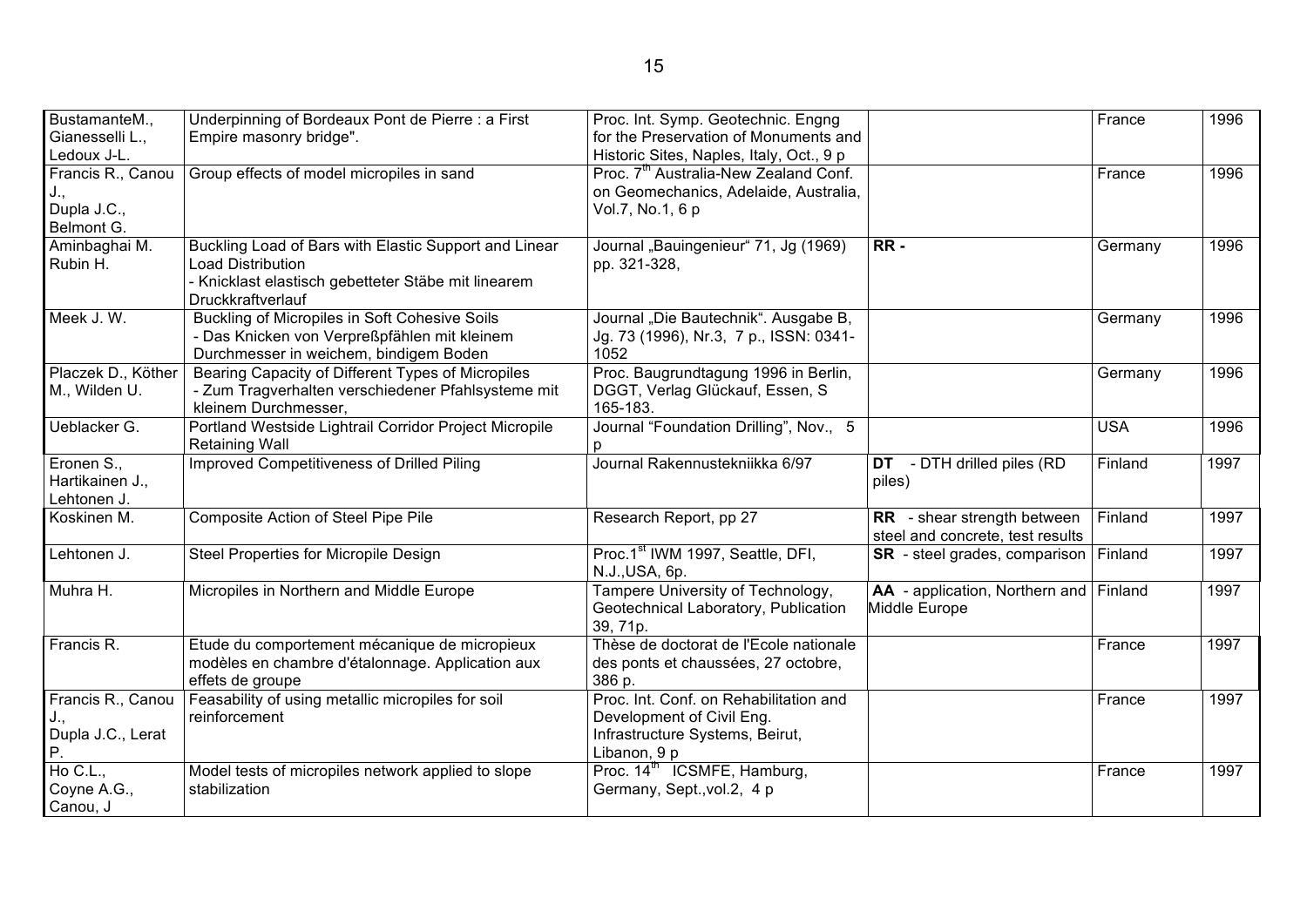| Maléki K.,              | Une approche pour le calcul des groupes de micropieux   | Proc. 14 <sup>th</sup> ICSMFE., Hamburg,     | France     | 1997 |
|-------------------------|---------------------------------------------------------|----------------------------------------------|------------|------|
| Frank R.                | chargés axialement                                      | Germany, Sept., vol.2, 4 p                   |            |      |
| Nguyen Quang Tri        | Etude du comportement des micropieux sous charges       | Rapport de D.E.A., Institut National         | France     | 1997 |
|                         | horizontales cyclique                                   | Polytechnique de Grenoble, Ecole             |            |      |
|                         |                                                         | Doctorale de Mécanique, juillet.             |            |      |
| Ischebeck E.            | Experiences with Drilled Titan-Micropiles               | Proc. Pfahl-Symposium,                       | Germany    | 1997 |
|                         | - Erfahrungen mit gebohrten Verpresspfählen Titan       | Braunschweig1997,                            |            |      |
|                         |                                                         | ISBN: 3-927610-43-7                          |            |      |
| Kudella P., Huber       | Prestressed GEWI-Micropiles for Uplift Securing -       | Journal Geotechnik Vol. 20, Heft 3, pp       | Germany    | 1997 |
| G., Wahrmund H.         | Bearing Behaviour and Load Measurement                  | 178-193.                                     |            |      |
|                         | - Vorgespannte GEWI-Auftriebspfähle- Tragverhalten      |                                              |            |      |
|                         | und Kraftmessung                                        |                                              |            |      |
| Muhra H., Schmidt       | Micropiles in Northern and Western Europe               | Journal Geotechnik, Vol. 20, Heft 3,         | Germany    | 1997 |
| $H.-G.$                 | - Mikropfähle in Nord- und Mitteleuropa.                | pp. 216-219.                                 |            |      |
| Peter M.,               | Weir Reinforcement with Micropiles                      | Journal "Wasser, Energie, Luft - eau,        | Germany    | 1997 |
| Jan S.,                 | - Wehrverstärkung mit Mikropfählen                      | energie, air", Jg. 89 (1997), Nr.7/8, 6      |            |      |
| Vögeli J.               |                                                         | p., ISSN: 0377-905X                          |            |      |
| Martis M.               | Small diameter piles: a special application             | CGT 97. I pali e le fondazioni su pali;      | Italy      | 1997 |
|                         | - Pali di piccolo diametro: un'applicazione particolare | Politecnico di Torino, T.; Regione           |            |      |
|                         |                                                         | Piemonte Eds. Politecnico di Torino:         |            |      |
|                         |                                                         | Torino                                       |            |      |
| Tatsuta M.,             | Experimental Study on Ultimate Behavior of Steel Pipe   | Proc.1 <sup>st</sup> IWM 1997, Seattle, DFI, | Japan      | 1997 |
| Shioi Y.,               | Pile Group                                              | N.J., USA, 15p.                              |            |      |
| Kimura M.,              |                                                         |                                              |            |      |
| Shimazu A.,             |                                                         |                                              |            |      |
| Yoshida E.,             |                                                         |                                              |            |      |
| Takano K.               |                                                         |                                              |            |      |
| Tatsuta M.,             | Experimental Study on Ultimate Behavior of Steel Pipe   | Proc.1 <sup>st</sup> IWM 1997, Seattle, DFI, | Japan      | 1997 |
| Shioi Y.,               | Pile Group                                              | N.J., USA, 15p.                              |            |      |
| Kimura M.,              |                                                         |                                              |            |      |
| Shimazu A.,             |                                                         |                                              |            |      |
| Yoshida E.,             |                                                         |                                              |            |      |
| Takano K.<br>TsukadaY., | Micropiles in Japan: Present Status and Future          | Proc.1 <sup>st</sup> IWM 1997, Seattle, DFI, |            | 1997 |
| Ichimura Y.             | Prospects                                               | N.J., 13p.                                   | Japan      |      |
| Turner M.J.             | Review of Grout Material Properties and Grouting        | Proc.1 <sup>st</sup> IWM 1997, Seattle, DFI, | U.K.       | 1997 |
|                         | <b>Methods for Micropiles</b>                           | N.J., USA, 30p.                              |            |      |
| Armour T.,              | Micropile Design and Construction Guidelines            | US DOT, FHWA, Priority Technologies          | <b>USA</b> | 1997 |
| Groneck P.              | <b>Implementation Manual</b>                            | Program, FHWA-SA-97-070, Wash.DC             |            |      |
| Bromen-schenkel         | Seismic Design Using Micropiles - Route 24/580/980      | Proc.1 <sup>st</sup> IWM 1997, Seattle, DFI, | <b>USA</b> | 1997 |
|                         |                                                         |                                              |            |      |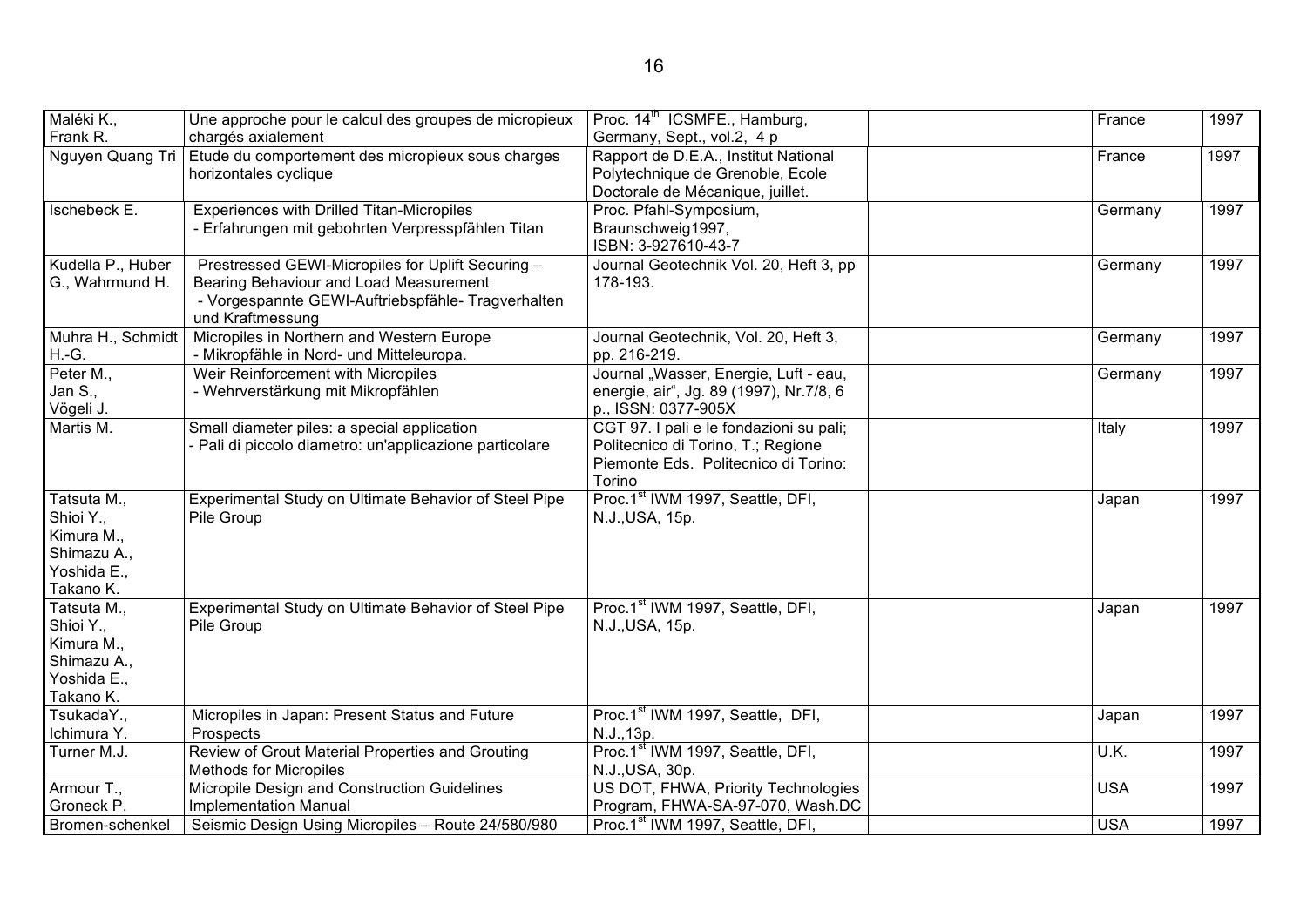| R.J.                                                          | Retrofit Project -Abstract-                                                                                 | N.J., USA, 5p.                                                                                                                                                                     |                                                          |            |      |
|---------------------------------------------------------------|-------------------------------------------------------------------------------------------------------------|------------------------------------------------------------------------------------------------------------------------------------------------------------------------------------|----------------------------------------------------------|------------|------|
| Bruce D.A., Juran                                             | Drilled and Grouted Micropiles: State-of-Practice Review                                                    | US DOT, FHWA-RD-96-016 to -019,<br>Vols.1-4, Washington DC                                                                                                                         |                                                          | <b>USA</b> | 1997 |
| DFI (USA)<br>FHWA(USA)<br>JAM (Japan)                         | IWM 1997 1 <sup>st</sup> International Workshop on Micropiles,<br>Seattle WA                                | Proc. 1 <sup>st</sup> IWM 1997, FHWA, ADSC<br><b>Technical Library, Dallas TX</b>                                                                                                  |                                                          | <b>USA</b> | 1997 |
| Mason J.                                                      | Seismic Design Concepts and Issues for Reticulated<br><b>Micropile Foundation Systems</b>                   | Proc.1 <sup>st</sup> IWM 1997, Seattle, DFI,<br>N.J., USA, 27p.                                                                                                                    |                                                          | <b>USA</b> | 1997 |
| Pearlman S.L.,<br>Richards T.D.,<br>Wise J.D.,<br>Vodde W. F. | Pin Piles for Bridge Foundations - A Five Year Update                                                       | Proc. 14 <sup>th</sup> Annual Int. Bridge Conf.,<br>Pittsburgh, PA, June.                                                                                                          |                                                          | <b>USA</b> | 1997 |
| Korkeakoski P.                                                | Jacked Steel Pipe Piles in Underpinning.                                                                    | DFI 98 Int. Conf. and Exhibition on<br>Piling and Deep Foundations, Vienna.                                                                                                        | DT - jacked piles, case<br>histories                     | Finland    | 1998 |
| Korkeakoski P.<br>Eronen S.                                   | Railway bridge Foundations with High Capacity Drilled<br><b>Piles</b>                                       | DFI 98 Int. Conf. and Exhibition on<br>Piling and Deep Foundations, Vienna                                                                                                         | DT - direct load on micropiles,<br>bridge superstructure | Finland    | 1998 |
| Lemieux N.                                                    | Etude expérimentale des groupes et réseaux de<br>micropieux en chambre d'étalonnage                         | Rapport de stage, Université Laval /<br><b>INP Grenoble</b>                                                                                                                        |                                                          | France     | 1998 |
| Marcouyre M.                                                  | Etude du comportement des groupes et réseaux de<br>micropieux dans le sable                                 | Rapport de stage de Maitrise de<br>Mécanique, Université Joseph Fourier,<br>Grenoble                                                                                               |                                                          | France     | 1998 |
| Ousta R.                                                      | Etude du comportement sismique des micropieux                                                               | Thèse de doctorat à l'Université des<br>Sciences et Technologies de Lille                                                                                                          |                                                          | France     | 1998 |
| Remaud D.,<br>Garnier J., Frank<br>R.                         | Laterally loaded piles in dense sand : Group effects                                                        | Proc. Int. Conf. Centrifuge 98, Tokyo,<br>23-25 September 1998, 6 p                                                                                                                |                                                          | France     | 1998 |
| Vezole P.                                                     | Micropieux scellés dans des forages, quelques<br>remarques.                                                 | Annales de l'ITBTP, n° 6, décembre                                                                                                                                                 |                                                          | France     | 1998 |
| Kotte G.                                                      | Micropiles and Ground Anchors for Excavation Securing<br>- Verpresspfähle und -anker zur Baugrubensicherung | Journal "Tiefbau, Ingenieurbau,<br>Strassenbau". TIS (1998), V.40, no.7,<br>12 p.                                                                                                  |                                                          | Germany    | 1998 |
| Schwarz P.                                                    | Axial Cyclic Loading of Small Diameter Injection Piles<br>(Micropiles) in Sand                              | Proc. Int. Conf. on Soil-Structure<br>Interaction in Urban Civil Engineering,<br>Darmstadt, Oct.<br>"Darmstadt Geotechnics", No. 4, vol. 2,<br>1998, Darmstadt Univ. of Technology |                                                          | Germany    | 1998 |
| Hamatsuka M. et<br>al.                                        | Lecture on next generation method. High proof stress<br>micropile work<br>(in Japanese)                     | Civil Engineering Journal, vol.39,<br>no.12, 6p.                                                                                                                                   |                                                          | Japan      | 1998 |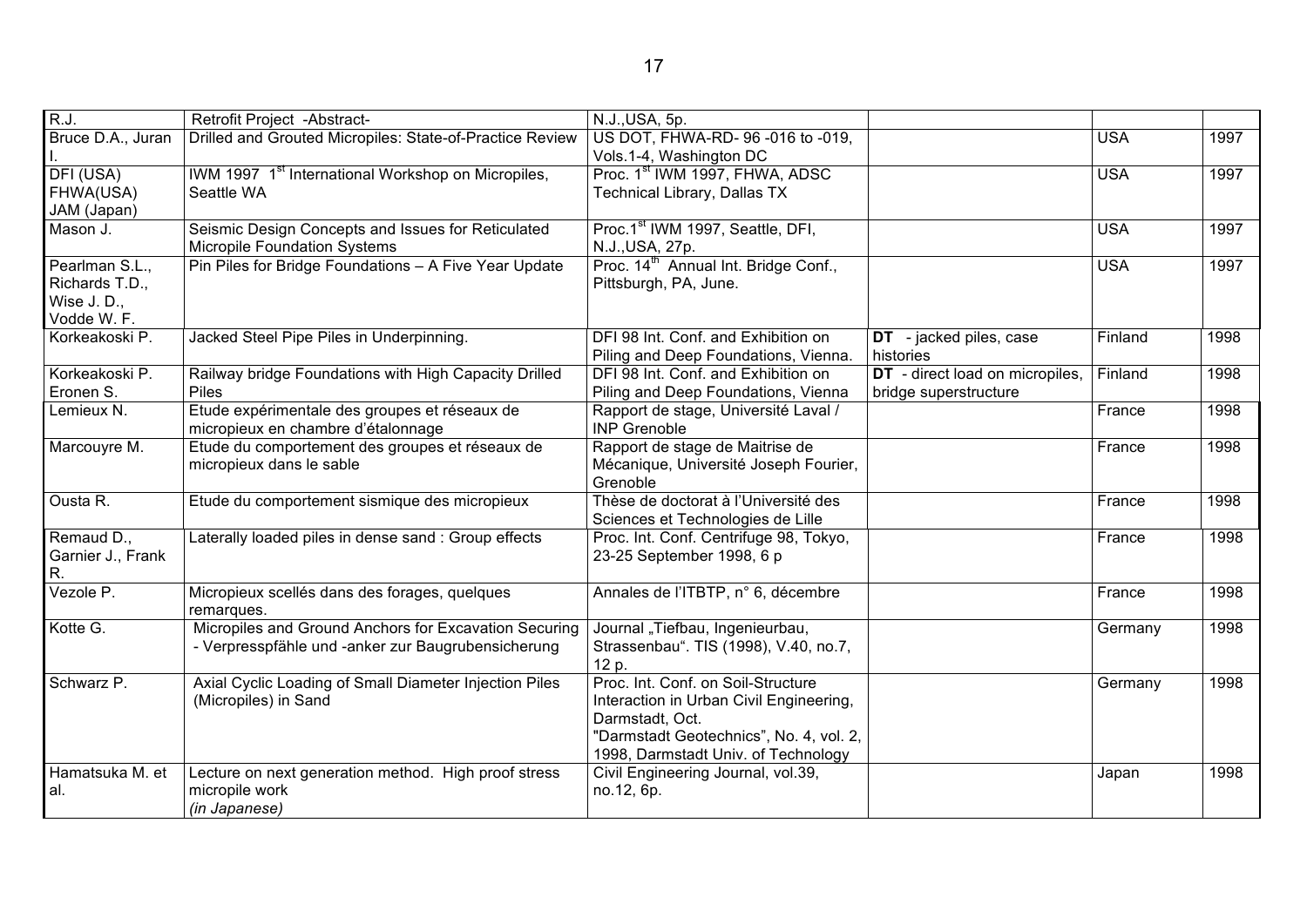| Ichimura Y.<br>et al.                                                         | Bearing Capacity Characteristics of Micropiles of Steel<br>Tube (Part 2)<br>(in Japanese)                                                               | Proc. 53rd Annual Conf. of the Japan<br>Society of Civil Engineers, vol.3                            | Japan      | 1998 |
|-------------------------------------------------------------------------------|---------------------------------------------------------------------------------------------------------------------------------------------------------|------------------------------------------------------------------------------------------------------|------------|------|
| Kishishita T.<br>et al.                                                       | Seismic Retrofitting of Existing Structural Foundation by<br><b>High-Capacity Micropiles</b><br>(in Japanese)                                           | Proc. 33rd Japan Nat. Conf. on<br><b>Geotechnical Engineering</b>                                    | Japan      | 1998 |
| Otani Y.<br>et al.                                                            | Recent Topics of Cast-in-place Piles. Construction Case<br>of Micropile<br>(in Japanese)                                                                | The Foundation Engineering &<br>Equipment, vol. 26, no. 7, 6p.                                       | Japan      | 1998 |
| Sagara M.<br>et al.                                                           | Bearing Capacity Characteristics of Micropiles of Steel<br>Tube (Part 3)<br>(in Japanese)                                                               | Proc. 53rd Annual Conf. of the Japan<br>Society of Civil Engineers, vol.3                            | Japan      | 1998 |
| Sagara M.<br>et al.                                                           | Characteristics of Bearing Capacity of Micropile with<br>Steel Pipe - Result of Static Load Test<br>(in Japanese)                                       | Proc. 33 <sup>rd</sup> Japan Nat. Conf. on<br>Geotechnical Engineering, Vol.2, July                  | Japan      | 1998 |
| Satou T.<br>et al.                                                            | Control of Deformation of Concrete Caisson Revetment<br>at Liquefaction Using Micropiles<br>(in Japanese)                                               | Proc. 53rd Annual Conf. of the Japan<br>Society of Civil Engineers, vol.3                            | Japan      | 1998 |
| Satou T.<br>et al.                                                            | The Deformation Performance of a Caisson Type Quay<br>Wall and the Countermeasure for the Deformation when<br>the Ground was Liquefied<br>(in Japanese) | Toyo Construction, Techn. Research<br>Reports, vol. 25, 6p.                                          | Japan      | 1998 |
| Tsubokawa Y. et<br>al.                                                        | Model Loading Tests on the Vertically loaded Micropile<br>Foundations on Sand Ground<br>(in Japanese)                                                   | Proc. 33 <sup>rd</sup> Japan Nat. Conf. on<br>Geotechnical Engineering, Vol.2, July                  | Japan      | 1998 |
| Benslimane A.,<br>Juran I.,<br>Hanna S., Drabkin<br>S., Perlo S.,<br>Frank R. | Seismic Retrofitting Using Micropile Systems: Centrifugal<br><b>Model Studies</b>                                                                       | 4 <sup>th</sup> Int. Conf. on Case Histories in<br>Geotechnical Engineering, St. Louis,<br>MO, March | <b>USA</b> | 1998 |
| Benslimane A.,<br>Juran I.,<br>Hanna S., Drabkin<br>S.                        | Seismic Behavior of Micropile Systems                                                                                                                   | <b>ASCE Geotechnical Special</b><br><b>Publication No.81</b>                                         | <b>USA</b> | 1998 |
| Mason J.                                                                      | Seismic Design Issues and Concepts for Reticulated<br><b>Micropile Foundation Systems</b>                                                               | Cornell University, Ithaca, N.Y.                                                                     | <b>USA</b> | 1998 |
| Turner J.,<br>Hasenkamp R.,<br>Wolosick J.R.                                  | Micropile and Tieback Reinforced Walls for Landslide<br>Stabilization, Snake River Canyon,<br>Wyoming                                                   | Proc. 49th Highway Geology<br>Symposium, Prescott, AZ,<br>September, 1998, pp. 156-168.              | <b>USA</b> | 1998 |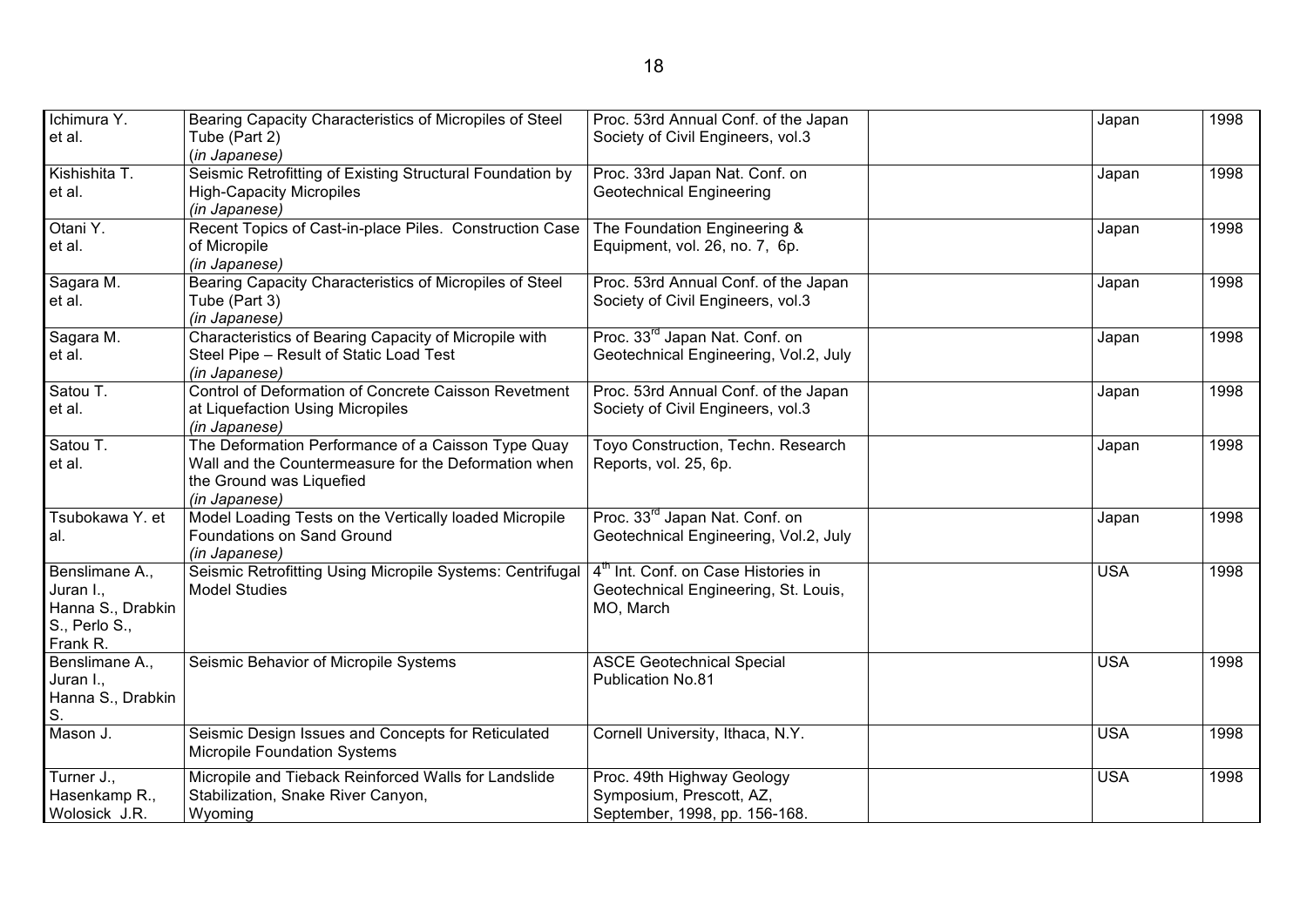| Hartikainen, J.,<br>Koskinen, M.,<br>Suomalainen, J | Effective Construction of Railway Underpass Bridges on<br><b>Steel Pipe Piles</b>   | Proc. XII European Conf. on SMGE,<br>Amsterdam p.141-146                                                                               | DT - direct load on micropiles,<br>bridge superstructure            | Finland | 1999 |
|-----------------------------------------------------|-------------------------------------------------------------------------------------|----------------------------------------------------------------------------------------------------------------------------------------|---------------------------------------------------------------------|---------|------|
| Korkeakoski P.                                      | Underpinning with jacked piles                                                      | Baltic Piling Days, Pärnu, Estonia, pp                                                                                                 | DT - jacked piles, case<br>histories                                | Finland | 1999 |
| Korkeakoski P.                                      | Development of Rautaruukki Micropiles                                               | Proc. IWM 1999, Executive<br>Committee, Ube City, 8p.                                                                                  | DP - micropiles, Finland                                            | Finland | 1999 |
| Korkeakoski P.                                      | Bearing Capacity of Jacked Piles                                                    | Workshop on Jacked Piles, Turku,<br>pp14                                                                                               | RR - jacked piles, test<br>loadings                                 | Finland | 1999 |
| Korkeakoski P.<br>Eronen S.,<br>Heinonen J          | Reliable Foundations for Railway Bridges with Drilled<br><b>Steel Pipe Piles</b>    | Proc. XII European Conf. on SMGE,<br>Amsterdam, p.1779 -1782                                                                           | DT - direct load on<br>micropiles, bridge<br>superstructure         | Finland | 1999 |
| Lehtonen J.                                         | <b>CMG Piles for Underpinning Works</b>                                             | 1st Baltic Seminar & Exhibition<br>Supported by DFI, Pärnu                                                                             | DT - impact driven,<br>continuous grouting,<br>underpinning         | Finland | 1999 |
| Lehtonen J.                                         | <b>Jacked CSG Piles</b>                                                             | 2 <sup>nd</sup> Int. Workshop on Jacked Piles,<br>Turku                                                                                | <b>DT</b> - jacked micropiles<br>continuous grouting                | Finland | 1999 |
| Lehtonen J.                                         | CMG Piles, a New Application for Driven Micropiles                                  | Proc. 6th Int. Conf .on "Modern<br>Building Materials, Structures and<br>Techniques", Vilnius Gediminas<br><b>Technical University</b> | DT - impact driven,<br>continuous grouting,<br>application          | Finland | 1999 |
| Lehtonen J.                                         | CSG Pile-a New Application for Impact Driven Micropiles                             | Proc. IWM 1999, Executive<br>Committee, Ube City, 10p.                                                                                 | <b>DT</b> - impact driven,<br>continuous grouting,<br>underpinning  | Finland | 1999 |
| Lehtonen, J.,<br>Korkeakoski P.                     | CMG Pile, a New Driven Pile for Underpinning.                                       | Baltic Piling Days, Pärnu Estonia,<br>pp3                                                                                              | <b>DT</b> - impact driven,<br>continuous grouting,<br>underpinning) | Finland | 1999 |
| Törngvist J.,<br>Lehtonen J.                        | Estimation of Corrosion Rate in Durability Design of<br><b>Steel Piles</b>          | Proc. XII European Conf. on SMGE,<br>Amsterdam                                                                                         | - steel corrosion,<br><b>RR</b><br>database analysis                | Finland | 1999 |
| Ata N.,<br>Shahrour I.                              | Numerical study of the consolidation of micropiles<br>subjected to lateral loading' | Proc. NUMOG VII, Sept, Graz, Austria,<br>Balkema Rotterdam, NL, 8 p                                                                    |                                                                     | France  | 1999 |
| Brouzeng G.                                         | Des micropieux a Saint-Denis de la Reunion                                          | Revue «Chantiers de France» (Paris),<br>no 322                                                                                         |                                                                     | France  | 1999 |
| Chammas R                                           | Etude sur le comportement des groupes et des réseaux<br>de micropieux               | Mémoire de DEA, Laboratoire 3S de<br>Grenoble, juin, 47 pages + 4 annexes                                                              |                                                                     | France  | 1999 |
| Miguet L.                                           | Luxe de precautions pour une reprise en sous-œuvre                                  | Revue «Le Moniteur des Travaux<br>Publics et du Bâtiment», no 5008                                                                     |                                                                     | France  | 1999 |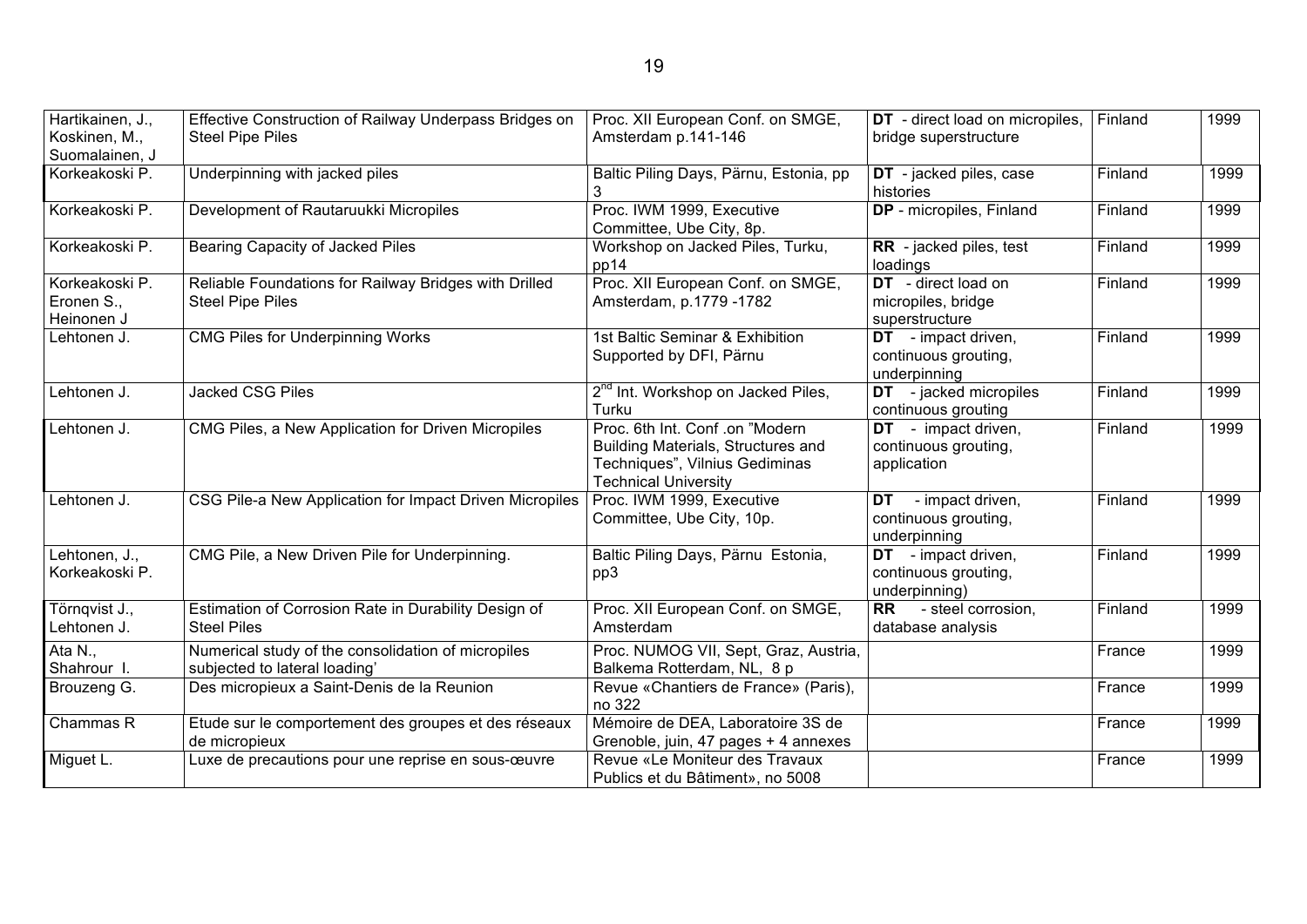| Montagnon M.                                      | 160 micropieux en 6 jours dans l'Oise                                                    | Revue «Chantiers de France» (Paris),<br>no 322                                                                      | France  | 1999 |
|---------------------------------------------------|------------------------------------------------------------------------------------------|---------------------------------------------------------------------------------------------------------------------|---------|------|
| Montagnon M.                                      | Techniques de reparation et de renforcement de<br>structures                             | Revue «Chantiers de France» (Paris),<br>no 317, 6 p                                                                 | France  | 1999 |
| Meek J.W.                                         | Is Buckling a Danger for Micropiles<br>- Sind Kleinverpresspfähle knickgefährdet?        | Pfahl-Symposium, Institut für<br>Grundbau und Bodenmechanik der TU<br>Braunschweig, Heft (Publ.) 60, S. 221-<br>234 | Germany | 1999 |
| Pagliacci F.                                      | A Multipurpose Technology in Foundation Engineering                                      | Proc. 2 <sup>nd</sup> IWM 1999, Executive<br>Committee, Ube City, 10p.                                              | Italy   | 1999 |
| Akamoto H.<br>et al.                              | Vertical load test results of micropiles in the reclaimed<br>ground<br>(in Japanese)     | Proc.34th Japan Nat. Conf. on<br>Geotechnical Engineering,                                                          | Japan   | 1999 |
| Fukui J., Nishitani<br>M., Umebara T.,<br>Miki T. | Study on the Retrofitting of Bridge Foundations with<br><b>Micropiles</b>                | Proc. 2 <sup>nd</sup> IWM 1999, Executive<br>Committee, Ube City, 10p.                                              | Japan   | 1999 |
| Hatano T.<br>et al                                | Technical Development and Future Prospects of<br>Micropile Technology. (in Japanese)     | Bridge and Foundation Engineering,<br>vol.33, no.8, 4p.                                                             | Japan   | 1999 |
| Hoshiya M., Otani<br>Y.,<br>Mega M.               | Application of Root Piles to Foundations and Reinforcing<br>Structures in Japan          | Proc. 2 <sup>nd</sup> IWM 1999, Executive<br>Committee, Ube City, 10p.                                              | Japan   | 1999 |
| Ichimura Y.<br>et al.                             | Bearing Capacity Characteristics of Micropile Using Steel<br>Pipe.<br>(in Japanese)      | Kensetsu-Syou Gijutu Kenkyukai<br>Houkoku (Engineering Report, Ministry                                             | Japan   | 1999 |
| Ichimura Y.,<br>Oshita T.,<br>Sagara M.           | Vertical Load Tests of Micropiles Reinforced with Steel<br>Pipe                          | of Construction), vol.52, 4p.<br>Proc. $2^{nd}$ IWM 1999, Executive<br>Committee, Ube City, 6p.                     | Japan   | 1999 |
| Ikemizu T.<br>et al.                              | High Bearing Strength Micropile Method.<br>(in Japanese)                                 | Electric Power Civil Engineering, no.<br>284, 3p.                                                                   | Japan   | 1999 |
| Ishida M.<br>et al.                               | Bearing Capacity Characteristics of Friction Piles of<br>Small Diameter<br>(in Japanese) | Proc. 54th Annual Conf. of the Japan<br>Society of Civil Engineers, vol.3                                           | Japan   | 1999 |
| Kawamura M.,<br>Jiang J.Q.                        | Dynamic Stiffness Properties of Micropile Foundation                                     | Proc. 2 <sup>nd</sup> IWM 1999, Executive<br>Committee, Ube City, 10p.                                              | Japan   | 1999 |
| Kishishita T.<br>et al.                           | Study on Flexural Capacity of Micropiles of Steel Tubes.<br>(Part 2)<br>(in Japanese)    | Proc. 54th Annual Conf.of the Japan<br>Soc. of Civil Engineers, vol.3                                               | Japan   | 1999 |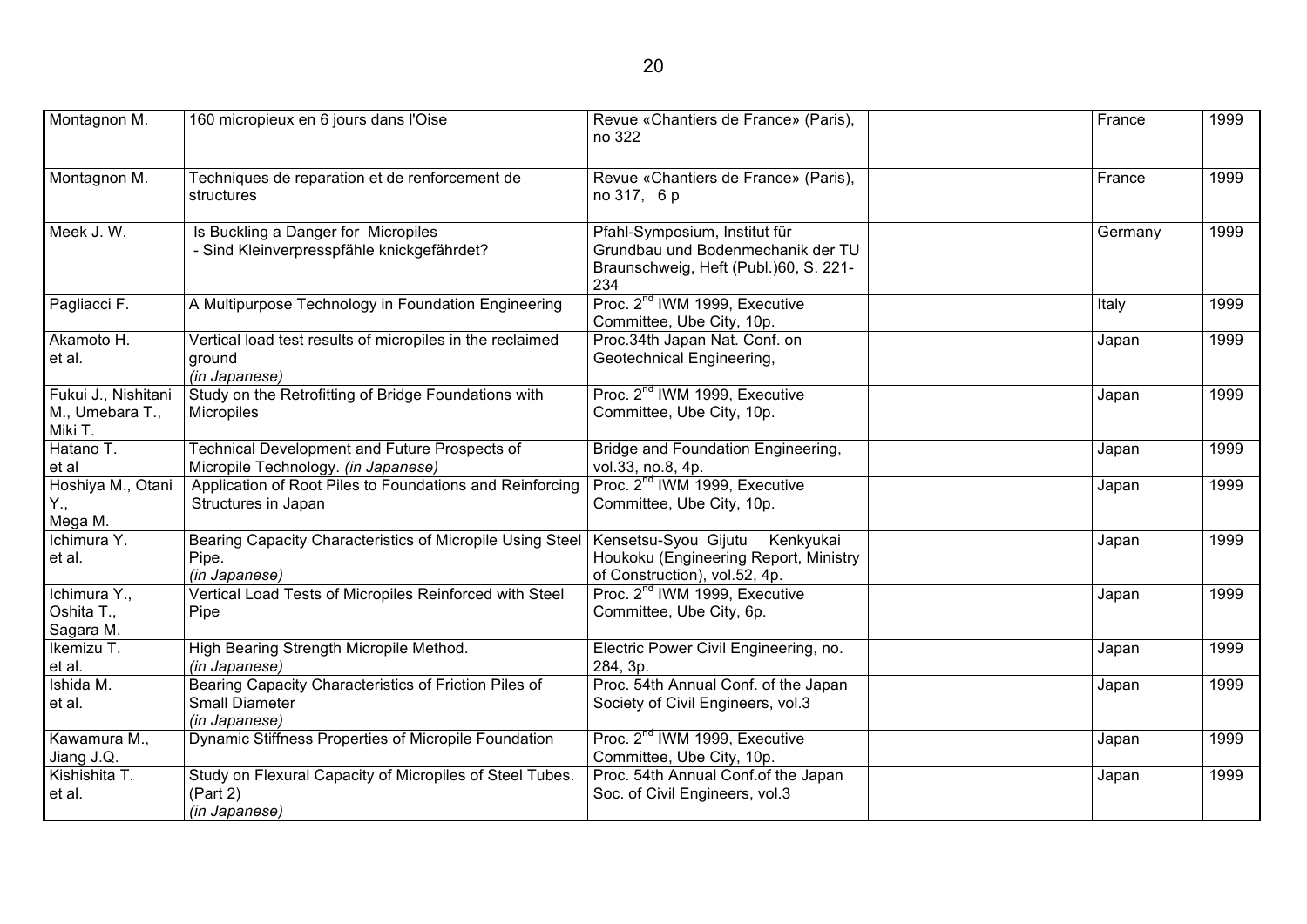|                   | Kishishita T., Saito   Dynamic Response Charactaristics of Structures with | Proc. 2 <sup>nd</sup> IWM 1999, Executive        | Japan | 1999 |
|-------------------|----------------------------------------------------------------------------|--------------------------------------------------|-------|------|
| E.,               | Micropile Foundation System                                                | Committee, Ube City, 8p.                         |       |      |
| Miura F.          |                                                                            |                                                  |       |      |
| Miura F.          | State of the Art of Micropiles in Japan                                    | Proc. 2 <sup>nd</sup> IWM 1999, Executive        | Japan | 1999 |
|                   |                                                                            | Committee, Ube City, 9p.                         |       |      |
| Miura K.          | Interactive Effect between Micropile and Footing in                        | Proc. 34th Japan Nat. Conf. on                   | Japan | 1999 |
| et al.            | Micropile Foundation.                                                      | <b>Geotechnical Engineering</b>                  |       |      |
|                   | (in Japanese)                                                              |                                                  |       |      |
| Morikawa M.,      | Centrifugal Model Tests on a Micropile Foundation - Part                   | Proc. 2 <sup>nd</sup> IWM 1999, Executive        | Japan | 1999 |
| Ohshita T.,       | 2 Outline of the Model Tests Results and Conclusions                       | Committee, Ube City, 4p.                         |       |      |
| Ichikawa Y.,      |                                                                            |                                                  |       |      |
| Itani M.,         |                                                                            |                                                  |       |      |
| Sagara M.         |                                                                            |                                                  |       |      |
| Murata H.,        | Development of High Capacity Steel Tube Core for                           | Proc. 2 <sup>nd</sup> IWM 1999, Executive        | Japan | 1999 |
| Kurosaki K.,      | <b>Micropiles</b>                                                          | Committee, Ube City, 9p.                         |       |      |
| Kobayashi Y.,     |                                                                            |                                                  |       |      |
| Ashiwara Y.       |                                                                            |                                                  |       |      |
| Nakagawa K.       | Present State of Auxiliary Methods of Mountain Tunnel                      | Proc. 2 <sup>nd</sup> IWM 1999, Executive        | Japan | 1999 |
|                   | <b>Construction in Poor Ground</b>                                         | Committee, Ube City, 6p.                         |       |      |
| Nakahara I.       | Applications of Trevi Forepiling Methods in                                | Proc. 2 <sup>nd</sup> IWM 1999, Executive        | Japan | 1999 |
|                   | Japan                                                                      | Committee, Ube City, 6p.                         |       |      |
| Nakata Y.,        | Experimental Study for Behavior of Micropile Foundation                    | Proc. 2 <sup>nd</sup> IWM 1999, Executive        | Japan | 1999 |
| Kishishita T.     |                                                                            | Committee, Ube City, 6p.                         |       |      |
| Nishimura A.      | Summary of the Earthquake Resistant Design Standards                       | Proc. 2 <sup>nd</sup> IWM 1999, Executive        | Japan | 1999 |
|                   | for Railway Structures                                                     | Committee, Ube City, 17p.                        |       |      |
| Oka K.            | <b>Tunnel Foot Reinforcement Using Micropiles</b>                          | Proc. 2 <sup>nd</sup> IWM 1999, Executive        | Japan | 1999 |
|                   |                                                                            | Committee, Ube City, 10p.                        |       |      |
| Okumatsu T.       | Micropile Projects in United States                                        | Proc. 2 <sup>nd</sup> IWM 1999, Executive        | Japan | 1999 |
|                   |                                                                            | Committee, Ube City, 2p.                         |       |      |
| Sagara M.         | Centrifugal Model Experiment of Micropile Foundation                       | Proc. 54 <sup>th</sup> Annual Conf. of the Japan | Japan | 1999 |
| et al.            | (in Japanese)                                                              | Soc.of Civil Engineers, vol. 3                   |       |      |
| Sagara M.         | Piling Technology. Reinforcement of Foundation by                          | Civil Engineering, vol. 54, no.8, 6p.            | Japan | 1999 |
| et al.            | Micropile Work Method                                                      |                                                  |       |      |
|                   | (in Japanese)                                                              |                                                  |       |      |
| Sagara M., Oshita | Centrifugal Model Tests on a Micopile Foundation -Part I                   | Proc. 2 <sup>nd</sup> IWM 1999, Executive        | Japan | 1999 |
| T., Ichikawa Y.,  | Outline of the Large Centrifugal Force Loading Test                        | Committee, Ube City, 4p.                         |       |      |
| Itani M.,         | Apparatus and Model Experiment Apparatus                                   |                                                  |       |      |
| Morikawa M.       |                                                                            |                                                  |       |      |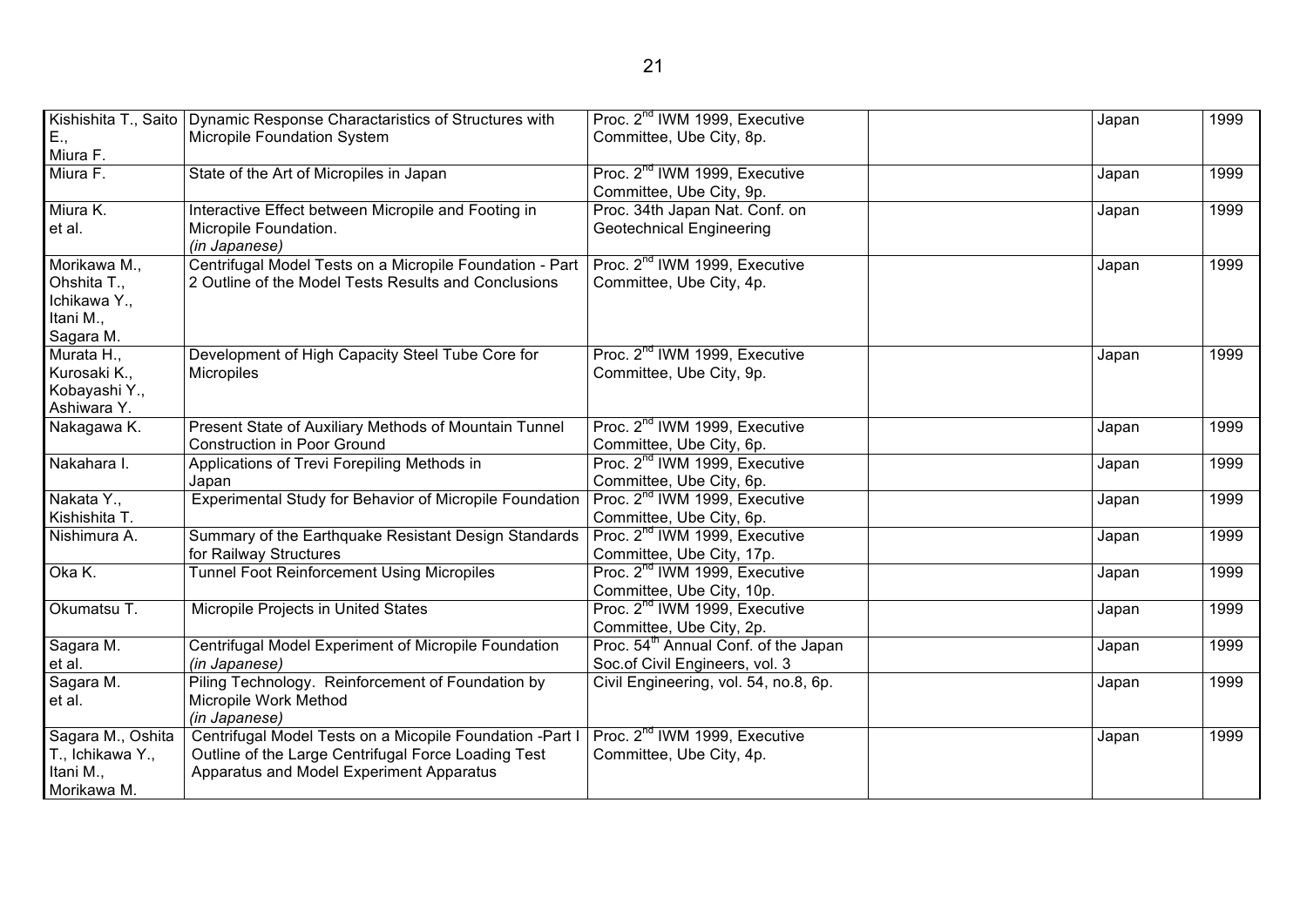| Saito             | Bending Properties of Micropiles Using Steel Pipes         | Proc. 54 <sup>th</sup> Annual Conf. of the Japan | Japan      | 1999 |
|-------------------|------------------------------------------------------------|--------------------------------------------------|------------|------|
| et al.            | (Part1)                                                    | Soc. of Civil Engineers, Sept.                   |            |      |
|                   | (in Japanese)                                              |                                                  |            |      |
| Tsubakawa M. et   | Load-Settlement Behavior of Spread Foundation              | Gijutu Houkoku Syuu (Proceedings of              | Japan      | 1999 |
| al.               | Reinforced with Micropiles                                 | Japanese Geotechnical Society                    |            |      |
|                   | (in Japanese)                                              | Hokkaido Branch)                                 |            |      |
| Tsubakawa M. et   | Model Tests on Micropile Foundation Subjected to           | Proc.34th Japan Nat. Conf. on                    | Japan      | 1999 |
| al.               | Inclined Load on Sand.                                     | <b>Geotechnical Engineering</b>                  |            |      |
|                   | (in Japanese)                                              |                                                  |            |      |
| Tsukada Y.        | Bearing Capacity Mechanism of Spread Footing               | Proc. of the Japan Geotechnical                  | Japan      | 1999 |
| et al.            | Reinforced with Micropiles on                              | Symposium                                        |            |      |
|                   | (in Japanese)                                              |                                                  |            |      |
| Tsukada Y.        | Model Tests on Micropile Foundation Subjected to Cyclic    | Proc. 34th Japan Nat.Conf. on                    | Japan      | 1999 |
| et al.            | Load on Sand.                                              | <b>Geotechnical Engineering</b>                  |            |      |
|                   | (in Japanese)                                              |                                                  |            |      |
| Tsukada Y., Miura | Experimental Investigation on the Improvement of           | Proc. 2 <sup>nd</sup> IWM 1999, Executive        | Japan      | 1999 |
| K., Tsubokura Y., | Bearing Capacity of Surface Footing with Micropiles        | Committee, Ube City, 10p.                        |            |      |
| Ishito M.,        |                                                            |                                                  |            |      |
| Nishimura N.,     |                                                            |                                                  |            |      |
| Ohtani Y.,        |                                                            |                                                  |            |      |
| You G.L.          |                                                            |                                                  |            |      |
| Tsukada Y.; Miura | Model Loading Tests of Micropile Foundation on Sand        | Japanese Geotechnical Soc., Journal              | Japan      | 1999 |
| K.; Tsubokawa Y.  | Ground                                                     | of Soil and Foundation, vol.47, no.1,            |            |      |
|                   | (in Japanese)                                              | 4p.                                              |            |      |
| Watanabe N.,      | Reinforcement of Foundations for Small Structures with     | Proc. 2 <sup>nd</sup> IWM 1999, Executive        | Japan      | 1999 |
| Sakamoto K.       | Micropiles: L-Shaped Retaining Wall and Snowshed           | Committee, Ube City, 6p.                         |            |      |
|                   | Foundations                                                |                                                  |            |      |
| Yamagushi         | Second International Workshop on Micropiles, Ube City      | Proc. 2 <sup>nd</sup> IWM 1999, Executive        | Japan      | 1999 |
| University        | (Complete edition)                                         | Committee, Ube City                              |            |      |
| Yamane T.,        | Experimental Study for Flexural Behavior of Micropile      | Proc. 2 <sup>nd</sup> IWM 1999, Executive        | Japan      | 1999 |
| Togawa K.         | Body                                                       | Committee, Ube City, 4p.                         |            |      |
| Yuanyuan Z.,      | Critical Load of a Micropile Considering Soil Liquefaction | Proc. 2 <sup>nd</sup> IWM 1999, Executive        | Japan      | 1999 |
| Miura F.          |                                                            | Committee, Ube City, 7p.                         |            |      |
| Liden $H$ .       | The 'Odex'-Drilling Concept in Micropiling Application     | Proc. 2 <sup>nd</sup> IWM 1999, Executive        | Sweden     | 1999 |
|                   |                                                            | Committee, Ube City, 11p.                        |            |      |
| Kulhawy F.H.,     | Some Observations on Axial Compression Capacity of         | Proc. 2 <sup>nd</sup> IWM 1999, Executive        | <b>USA</b> | 1999 |
| Jeon S-S.         | <b>Micropiles</b>                                          | Committee, Ube City, 4p.                         |            |      |
| Mason J.,         | Notes on Improvement and Underpinning Foundations of       | Proc. 2 <sup>nd</sup> IWM 1999, Executive        | <b>USA</b> | 1999 |
| Kulhawy F.H.      | <b>Historic Structures with Reticulated Micropiles</b>     | Committee, Ube City, 4p.                         |            |      |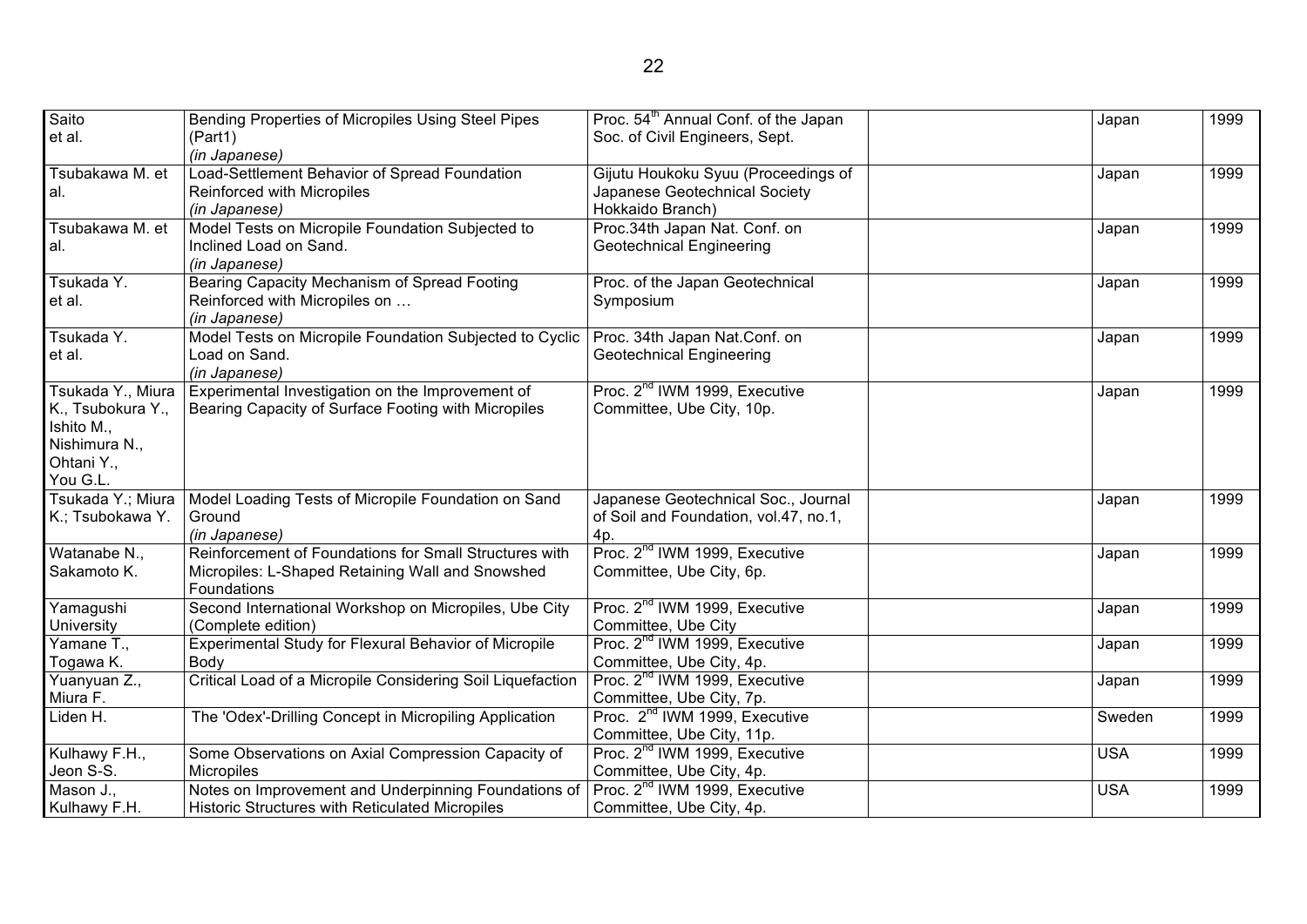| Misra A.,<br>Oberoi R.,<br>Kleiber A.             | Micropiles for Seismic Retrofitting of Highway<br>Interchange Foundation                                   | Proc. 2 <sup>nd</sup> IWM 1999, Executive<br>Committee, Ube City, 9p.                                   |                                                                         | <b>USA</b> | 1999 |
|---------------------------------------------------|------------------------------------------------------------------------------------------------------------|---------------------------------------------------------------------------------------------------------|-------------------------------------------------------------------------|------------|------|
| De Cock F.                                        | Stabilization of a 8000 Tons Concrete Storage Silo with<br><b>Micropiles</b>                               | Proc. 3 <sup>rd</sup> IWM Turku, Tampere Univ. of<br>Techn., Geotechnical Laboratory<br>Public.49; 7p.  |                                                                         | Belgium    | 2000 |
| De Cock F.,<br>Maerten A.                         | Development of Expanding Cement Grouts for Piles and<br><b>Grout Anchors</b>                               | Proc. 3 <sup>rd</sup> IWM Turku, Tampere Univ. of<br>Techn., Geotechnical Laboratory<br>Public.49; 9p.  |                                                                         | Belgium    | 2000 |
| Ahonen J.                                         | Numa's Dual Fluid System- the Drilling Solution                                                            | Proc. 3 <sup>rd</sup> IWM Turku, Tampere Univ. of<br>Techn., Geotechnical Laboratory<br>Public.49; 2p.  | <b>DT</b> - drilling method, dual<br>fluid system                       | Finland    | 2000 |
| Eronen S.                                         | <b>RR-Piles</b>                                                                                            | Proc. 3 <sup>rd</sup> IWM Turku, Tampere Univ. of<br>Techn., Geotechnical Laboratory<br>Public.49; 6p.  | <b>DP</b> - impact driven<br>micropiles                                 | Finland    | 2000 |
| Hartikainen J.                                    | <b>Classification of Micropile Types</b>                                                                   | Proc. 3 <sup>rd</sup> IWM Turku, Tampere Univ. of<br>Techn., Geotechnical Laboratory<br>Public.49; 14p. | RR - classification of<br>micropiles                                    | Finland    | 2000 |
| Heinonen J.                                       | <b>Twin-Pipe Foundations</b>                                                                               | Proc. 3 <sup>rd</sup> IWM Turku, Tampere Univ. of<br>Techn., Geotechnical Laboratory<br>Public.49; 2 p. | <b>DT</b> - application, steel<br>foundation                            | Finland    | 2000 |
| Korkeakoski P.                                    | Geotechnical Bearing Capacity of Impact Driven<br><b>RR-Piles</b>                                          | Proc. 3 <sup>rd</sup> IWM Turku, Tampere Univ. of<br>Techn., Geotechnical Laboratory<br>Public.49; 2p.  | $\overline{\mathsf{RR}}$ - design, dimensioning                         | Finland    | 2000 |
| Korkeakoski P.<br>Kataja J.                       | Proceedings of IWM 2000, 3 <sup>rd</sup> International Workshop<br>on Micropiles, Turku (complete edition) | Tampere Univ.of Techn., Geotechnical<br>Laboratory, Publication 49                                      | GO - proceedings, IWM 2000                                              | Finland    | 2000 |
| Korkeakoski P.<br>Lehtonen, J.,<br>Heikinheimo R. | Underpinning with Steel Pipe Piles.                                                                        | 25th Annual Meeting and 8th Int. Conf.<br>& Exhibition. DFI 2000 New York.                              | DT - application underpinning,<br>Turku                                 | Finland    | 2000 |
| Lehtonen J.                                       | Steel Pile Development in Northern Europe                                                                  | Baltic Geotechnics, Pärnu                                                                               | DT - micropile development,<br>overview                                 | Finland    | 2000 |
| Lehtonen J.                                       | Design of CSG Piles                                                                                        | Proc. 3 <sup>rd</sup> IWM Turku, Tampere Univ. of<br>Techn., Geotechnical Laboratory<br>Public.49; 4p.  | PD - impact driven,<br>continuous grouting                              | Finland    | 2000 |
| Lehtonen, J.,<br>Korkeakoski P.                   | CSG Piles, a New Application for Micropiles and Soil<br>Nailing,                                           | 4 <sup>th</sup> Int. Conf. on Ground Improvement<br>and Geosystems, Helsinki                            | DT - Simultaneous,<br>continuous grouting,<br>micropiling, soil nailing | Finland    | 2000 |
| Tarkkonen J.                                      | Rotex Oy Symmetrix -Driller's Manual                                                                       | Proc. 3 <sup>rd</sup> IWM Turku, Tampere Univ. of<br>Techn., Geotechnical Laboratory<br>Public.49; 7p.  | <b>SR</b> - DTH drilling, drilling bit Finland                          |            | 2000 |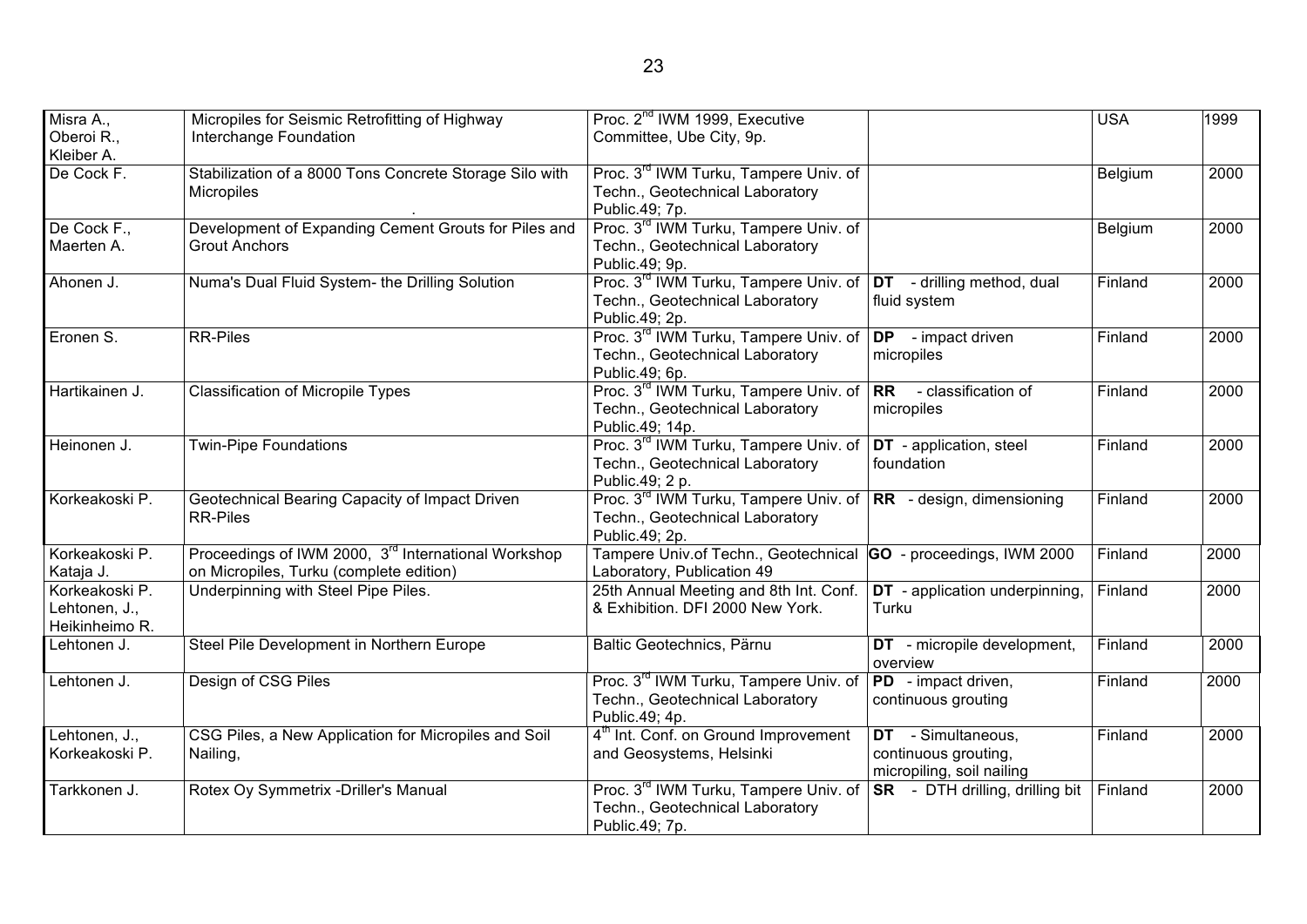| Vehmas H.      | The City Hall of Porvoo                                  | Proc. 3 <sup>rd</sup> IWM Turku, Tampere Univ. of   AA - application, Porvoo | Finland | 2000 |
|----------------|----------------------------------------------------------|------------------------------------------------------------------------------|---------|------|
|                |                                                          | Techn., Geotechnical Laboratory                                              |         |      |
|                |                                                          | Public.49; 2p.                                                               |         |      |
| Frank R.       | Some Applications in France Based on the Result of       | Proc. 3 <sup>rd</sup> IWM Turku, Tampere Univ. of                            | France  | 2000 |
|                | <b>FOREVER:</b>                                          | Techn., Geotechnical Laboratory                                              |         |      |
|                |                                                          | Public.49; 4p.                                                               |         |      |
| Frank R.       | Excerpts from IWM at Ube - European presentation         | Proc. 3 <sup>rd</sup> IWM Turku, Tampere Univ. of                            | France  | 2000 |
|                |                                                          | Techn., Geotechnical Laboratory                                              |         |      |
|                |                                                          | Public.49; 11p.                                                              |         |      |
| La Fonta J.-G. | Real - Time Monitoring During Underpinning Works         | Proc. 3 <sup>rd</sup> IWM Turku, Tampere Univ. of                            | France  | 2000 |
|                |                                                          | Techn., Geotechnical Laboratory                                              |         |      |
|                |                                                          | Public.49; 6p.                                                               |         |      |
| Fukui J.       | PWRI collaboration project; Design Work in PWRI,         | Proc. 3 <sup>rd</sup> IWM Turku, Tampere Univ. of                            | Japan   | 2000 |
|                | Design Manual                                            | Techn., Geotechnical Laboratory                                              |         |      |
|                |                                                          | Public.49; 21 p.                                                             |         |      |
| Ichimura Y.,   | The Centrifugal Model Tests on Load Sharing between      | Proc. 3 <sup>rd</sup> IWM Turku, Tampere Univ. of                            | Japan   | 2000 |
| Ishita T.,     | the Existing Pile and the Micropile                      | Techn., Geotechnical Laboratory                                              |         |      |
| Itani M.,      |                                                          | Public.49; 6p.                                                               |         |      |
| Moriwaki M.    |                                                          |                                                                              |         |      |
| Ichimura Y.,   | The Applicability of Statnamic Load Test for Micropile   | Proc. 3 <sup>rd</sup> IWM Turku, Tampere Univ. of                            | Japan   | 2000 |
| Oshita T.      |                                                          | Techn., Geotechnical Laboratory                                              |         |      |
|                |                                                          | Public.49; 6p.                                                               |         |      |
| Ichimura Y.,   | The Centrifugal Model Tests on Load Sharing between      | Proc. 3 <sup>rd</sup> IWM Turku, Tampere Univ. of                            | Japan   | 2000 |
| Ishita T.,     | the Existing Pile and the Micropile                      | Techn., Geotechnical Laboratory                                              |         |      |
| Itani M.,      |                                                          | Public.49; 6p.                                                               |         |      |
| Moriwaki M.    |                                                          |                                                                              |         |      |
| Ichimura Y.,   | The Applicability of Statnamic Load Test for Micropile   | Proc. 3 <sup>rd</sup> IWM Turku, Tampere Univ. of                            | Japan   | 2000 |
| Oshita T.      |                                                          | Techn., Geotechnical Laboratory                                              |         |      |
|                |                                                          | Public.49; 6p.                                                               |         |      |
| Kimura K.      | Implementation Manual in Japan                           | Proc. 3 <sup>rd</sup> IWM Turku, Tampere Univ. of                            | Japan   | 2000 |
|                |                                                          | Techn., Geotechnical Laboratory                                              |         |      |
|                |                                                          | Public.49; 7p.                                                               |         |      |
| Miura K.,      | Model Investigation on the Bearing Capacity of Micropile | Proc. 3 <sup>rd</sup> IWM Turku, Tampere Univ. of                            | Japan   | 2000 |
| Otani Y.,      | <b>Foundation with Prestress</b>                         | Techn., Geotechnical Laboratory                                              |         |      |
| Ishito M.,     |                                                          | Public.49; 8p.                                                               |         |      |
| You G.L.       |                                                          |                                                                              |         |      |
| Miura K.,      | Model Investigation on the Bearing Capacity of Micropile | Proc. 3 <sup>rd</sup> IWM Turku, Tampere Univ. of                            | Japan   | 2000 |
| Otani Y.,      | <b>Foundation with Prestress</b>                         | Techn., Geotechnical Laboratory                                              |         |      |
| Ishito M.,     |                                                          | Public.49; 8p.                                                               |         |      |
| You G.L.       |                                                          |                                                                              |         |      |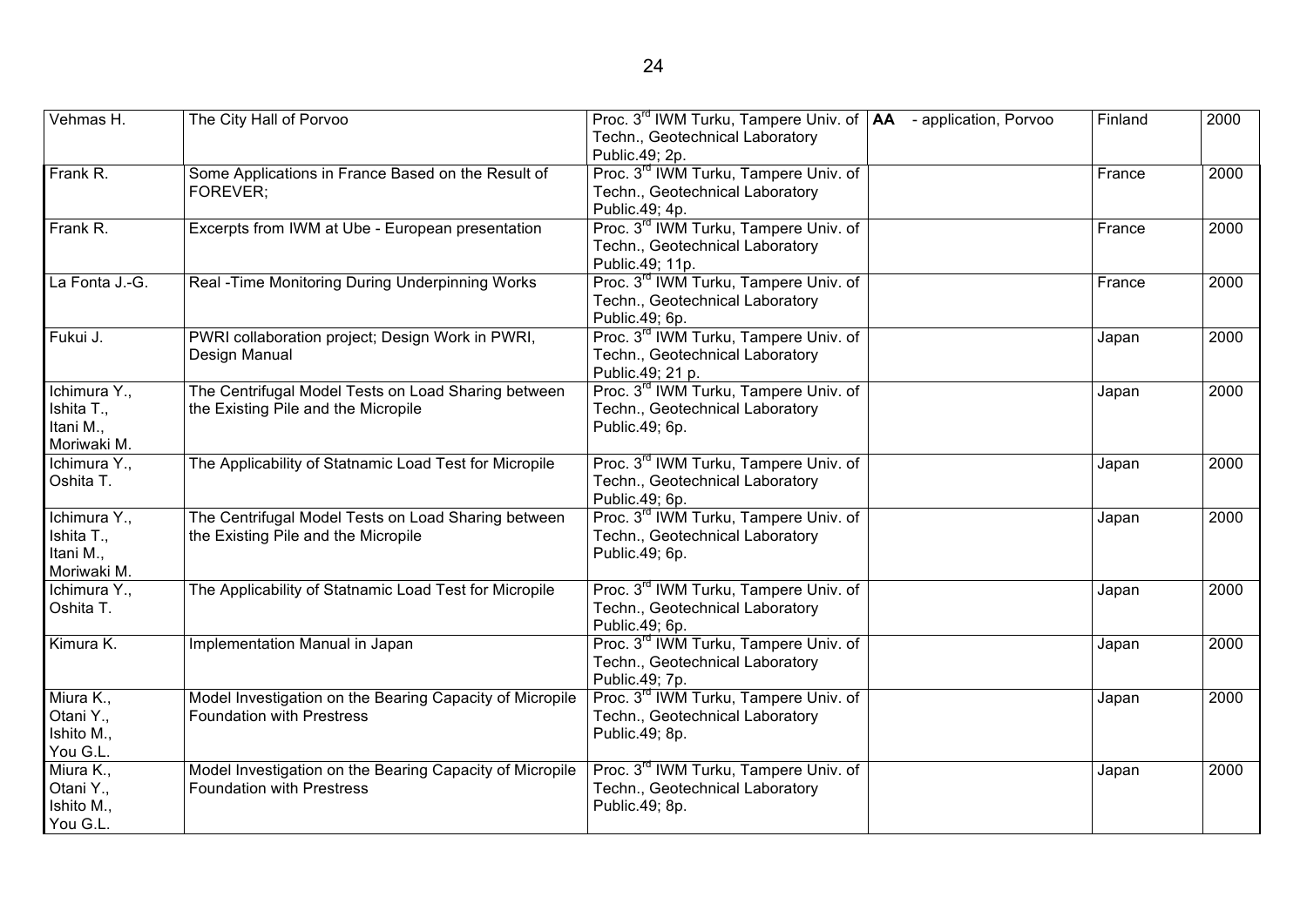| Moriwaki M.     | The Earthquake Strengthening Construction Case of the<br>Pier Foundation by Using the Micropile | Proc. 3 <sup>rd</sup> IWM Turku, Tampere Univ. of<br>Techn., Geotechnical Laboratory | Japan      | 2000 |
|-----------------|-------------------------------------------------------------------------------------------------|--------------------------------------------------------------------------------------|------------|------|
| Moriwaki M.     |                                                                                                 | Public.49; 4 p.<br>Proc. 3 <sup>rd</sup> IWM Turku, Tampere Univ. of                 |            |      |
|                 | The Earthquake Strengthening Construction Case of the                                           |                                                                                      | Japan      | 2000 |
|                 | Pier Foundation by Using the Micropile                                                          | Techn., Geotechnical Laboratory                                                      |            |      |
|                 |                                                                                                 | Public.49; 4 p.                                                                      |            |      |
| Klosinski B.    | Micropiles in Poland                                                                            | Proc. 3 <sup>rd</sup> IWM Turku, Tampere Univ. of                                    | Poland     | 2000 |
|                 |                                                                                                 | Techn., Geotechnical Laboratory                                                      |            |      |
|                 |                                                                                                 | Public.49; 6p.                                                                       |            |      |
| Pettersson S.A. | The Importance of Cement Grout in Micropiling                                                   | Proc. 3 <sup>rd</sup> IWM Turku, Tampere Univ. of                                    | Sweden     | 2000 |
|                 |                                                                                                 | Techn., Geotechnical Laboratory                                                      |            |      |
|                 |                                                                                                 | Public.49; 4p.                                                                       |            |      |
| Westerberg M.,  | The Soilex Pile System                                                                          | Proc. 3 <sup>rd</sup> IWM Turku, Tampere Univ. of                                    | Sweden     | 2000 |
| Wetterling S.   |                                                                                                 | Techn., Geotechnical Laboratory                                                      |            |      |
|                 |                                                                                                 | Public.49; 7p.                                                                       |            |      |
| Biddle T.       | Composite Ground Floors and Minipiles for Housing                                               | Proc. 3 <sup>rd</sup> IWM Turku, Tampere Univ. of                                    | U.K.       | 2000 |
|                 | Project; Minipile Load Test Database Interpretation                                             | Techn., Geotechnical Laboratory                                                      |            |      |
|                 |                                                                                                 | Public.49; 14 p.                                                                     |            |      |
| Turner M.J.     | Micropile Practice in the UK                                                                    | Proc. 3 <sup>rd</sup> IWM Turku, Tampere Univ. of                                    | U.K.       | 2000 |
|                 |                                                                                                 | Techn., Geotechnical Laboratory                                                      |            |      |
|                 |                                                                                                 | Public.49, 6p.                                                                       |            |      |
| Woodfield P.    | <b>Branlow Foundation Solutions</b>                                                             | Proc. 3 <sup>rd</sup> IWM Turku, Tampere Univ. of                                    | U.K.       | 2000 |
|                 |                                                                                                 | Techn., Geotechnical Laboratory                                                      |            |      |
|                 |                                                                                                 | Public.49; 5p.                                                                       |            |      |
| Armour T.       | American Micropile Practice                                                                     | Proc. 3 <sup>rd</sup> IWM Turku, Tampere Univ. of                                    | <b>USA</b> | 2000 |
|                 |                                                                                                 | Techn., Geotechnical Laboratory                                                      |            |      |
|                 |                                                                                                 | Public.49; 37p.                                                                      |            |      |
| Bruce D.A.      | Full Scale Field Tests on Single Micropiles and Networks                                        | Proc. 3 <sup>rd</sup> IWM Turku, Tampere Univ. of                                    | <b>USA</b> | 2000 |
|                 | of Micropiles of Titan and Expander Body Type                                                   | Techn., Geotechnical Laboratory                                                      |            |      |
|                 |                                                                                                 | Public.49; 4p.                                                                       |            |      |
| Juran I.,       | Engineering Analysis of the Dynamic Behavior of                                                 | Proc. 3 <sup>rd</sup> IWM Turku, Tampere Univ. of                                    | <b>USA</b> | 2000 |
| Benslimane A.,  | Micropile Systems                                                                               | Techn., Geotechnical Laboratory                                                      |            |      |
| Hanna S.        |                                                                                                 | Public.49; 20p.                                                                      |            |      |
| Long J. H.,     | Micropiles for Seismic Retrofits.                                                               | Univ. Illinois, Illinois, Technical                                                  | <b>USA</b> | 2000 |
| Hunt T. E.,     |                                                                                                 | Memorandum for PWRI Japan                                                            |            |      |
| Leoro B. W.     |                                                                                                 |                                                                                      |            |      |
| Traylor R.      | Micropiles in the USA                                                                           | Proc. 3 <sup>rd</sup> IWM Turku, Tampere Univ. of                                    | <b>USA</b> | 2000 |
|                 |                                                                                                 | Techn., Geotechnical Laboratory                                                      |            |      |
|                 |                                                                                                 | Public.49; 6 p.                                                                      |            |      |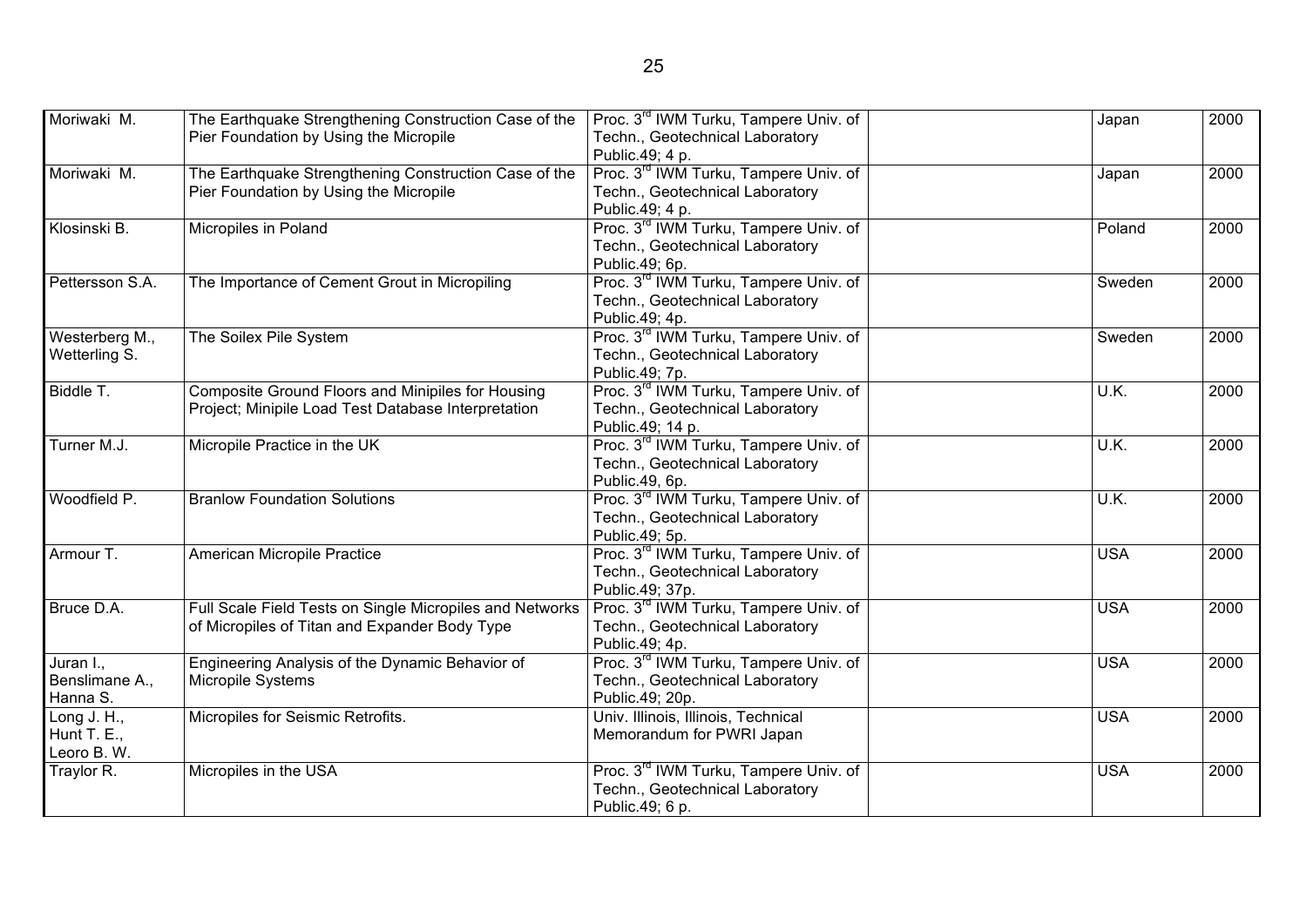| Zubeck H.                                                                                | Helical Piers in Frozen Ground                                                                                                                    | Proc. 3 <sup>rd</sup> IWM Turku, Tampere Univ. of<br>Techn., Geotechnical Laboratory<br>Public.49; 5 p.                                                                                                                                   |                                                                              | <b>USA</b> | 2000 |
|------------------------------------------------------------------------------------------|---------------------------------------------------------------------------------------------------------------------------------------------------|-------------------------------------------------------------------------------------------------------------------------------------------------------------------------------------------------------------------------------------------|------------------------------------------------------------------------------|------------|------|
| Eronen S.                                                                                | Drilled Steel Pipe Piles in Underpinning and Bridge<br><b>Foundations</b>                                                                         | Lisensiaatintyö, pp170                                                                                                                                                                                                                    | <b>DT</b> - application, steel<br>foundation, underpinning of<br>houses      | Finland    | 2001 |
| <b>Finnish Road</b><br>Administration                                                    | Instructions for Drilled Piling Design and Execution<br>Guide<br>Guidelines for design and implementation                                         | Edita Prima Oy Helsinki 2003, 71p.                                                                                                                                                                                                        | - guideline, instruction,<br>SR<br>design, execution, road<br>administration | Finland    | 2001 |
| Lehtonen J.                                                                              | Design and Execution of CSG Piles                                                                                                                 | TTKK:n paaluseminaari, TUT,                                                                                                                                                                                                               | <b>SR</b> - simultaneous,<br>continuous grouting                             | Finland    | 2001 |
| Lehtonen J.,                                                                             | <b>Shaft Bearing Micropiles</b>                                                                                                                   | lisensiaatin tutkimus, Tampereen<br>teknillinen korkeakoulu, pohja- ja<br>maarakenteiden laboratorio                                                                                                                                      | RR - simultaneous,<br>continuous grouting                                    | Finland    | 2001 |
| Lehtonen J.,<br>Rantala J., Eronen<br>S., Koskinen M.                                    | Finnish Experiences from Superstructures Supported<br>Directly on Steel Piles                                                                     | Proc. 15th ICSMGE Istanbul                                                                                                                                                                                                                | DT - direct load on<br>micropiles, bridge<br>superstructure                  | Finland    | 2001 |
| Francis R.,<br>Le Kouby A.,<br>Canou J.,<br>Dupla J.-C.                                  | Comportement de pieux modèles soumis à des<br>chargements cycliques                                                                               | Proc.15 <sup>eme</sup> ICSMG, Istanbul, Turkey,<br>août, Vol.2, 3 p.                                                                                                                                                                      |                                                                              | France     | 2001 |
| Ousta R.,<br>Shahrour I.,                                                                | Three-dimensional analysis of the seismic behavior of<br>micropiles used in the reinforcement of saturated soils                                  | "Int. Journal for Numerical and<br>Analytical Methods in Geomechanics",<br>No 25, 14 p                                                                                                                                                    |                                                                              | France     | 2001 |
| Plumelle C.,<br>Gangneux P.,<br>Frank R., Canou<br>J., Estephan R.,<br>Foray P., Garnier | Différentes approches du comportement des groupes et<br>des réseaux de micropieux, en modèle réduit, en modèle<br>centrifugé et en vraie grandeur | Proc. 15 <sup>eme</sup> ICSMG, Istanbul, Turkey,<br>Vol.3, 7 p. (version incomplète) et en :<br>«Recherche et innovation en génie<br>civil, les entretiens du RGCU», Revue<br>française de génie civil, vol. 6, Hors<br>série 2002, 22 p. |                                                                              | France     | 2001 |

Congrès Français de Mécanique, Nancy, Sept., CD, papier No 522, 5 p

Revue «Travaux», No 772, p.39 France 2001

France 2001

Sadek M., Shahrour<sup>1</sup>.

Shahrour I., Sadek M., Ousta R.

Étude du comportement des micropieux sous

utilisés comme éléments de fondations

Analyse du comportement dynamique des micropieux

chargement sismique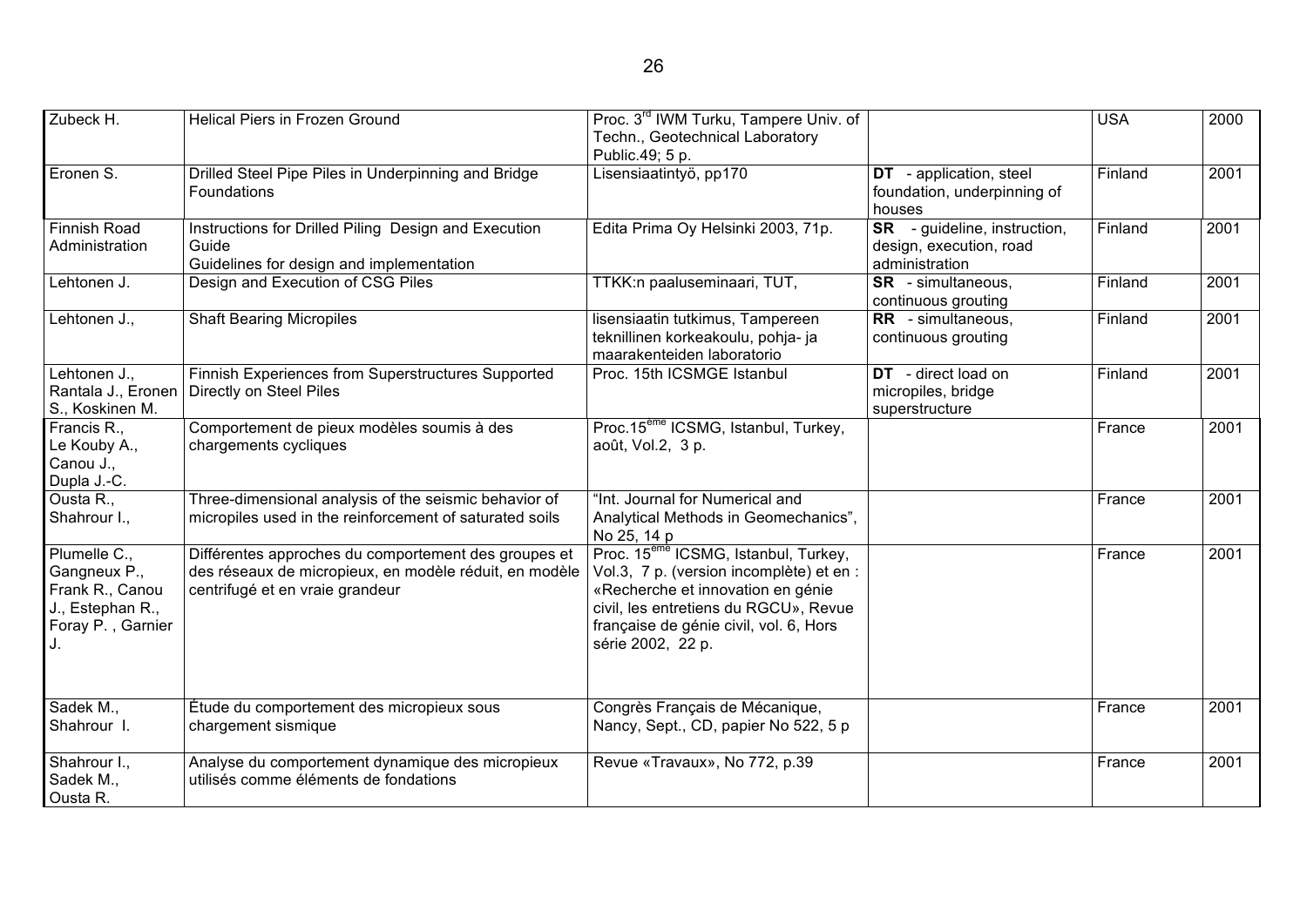| Shahrour I.,         | Three-dimensional finite element modeling of the                                          | 'Transportation Research Record",              | France     | 2001 |
|----------------------|-------------------------------------------------------------------------------------------|------------------------------------------------|------------|------|
| Sadek M.,            | seismic behavior of micropiles used as foundation                                         | Journal of the Transportation                  |            |      |
| Ousta R.             | support elements"                                                                         | Research Board, Record 1772, Dec.,             |            |      |
|                      |                                                                                           | USA, 7 p                                       |            |      |
| Falk E.              | Micropiles as Part of an Eye-catching Underpinning in                                     | Mitteilung des Instituts für Grundbau          | Germany    | 2001 |
|                      | the Center of Lisbon                                                                      | und Bodenmechanik der Technischen              |            |      |
|                      | - Kleinbohrpfähle als Elemente einer spektakulären                                        | Universität Braunschweig, Heft                 |            |      |
|                      | Unterfangung im Zentrum von Lissabon                                                      | (Publ.) 65                                     |            |      |
| Weber K.             | The Novel Micropile Soil-Jet-GEWI                                                         | Mitteilung des Instituts für Grundbau          | Germany    | 2001 |
|                      | - Neuartiger Verpreßpfahl System Soil-Jet-GEWI                                            | und Bodenmechanik der Technischen              |            |      |
|                      |                                                                                           | Universität Braunschweig, Heft                 |            |      |
|                      |                                                                                           | (Publ.) 65                                     |            |      |
| Kishishita T.        | Shaking Table Test of an Existing Foundation Reinforced                                   | Fujita Technical Research Report, no.          | Japan      | 2001 |
| et al.               | with Micropiles                                                                           | 37; 8p.                                        |            |      |
|                      | (in Japanese)                                                                             |                                                |            |      |
| Sagara M.            | Lateral Loading Test for a Model of Micropiles                                            | Fujita Technical Research Report, no.          | Japan      | 2001 |
| et al.               | Foundation on Slope Ground                                                                | 37; 6p.                                        |            |      |
|                      | (in Japanese)                                                                             |                                                |            |      |
| Sagara M.            | Research Concerning Application of Micropile                                              | Fujita Technical Research Report, no.          | Japan      | 2001 |
| et al.               | <b>Foundation on Mountains</b>                                                            | 37, 6p.                                        |            |      |
|                      | (in Japanese)                                                                             |                                                |            |      |
| Cadden A.W.,         | Micropiles in Karst: a Case History of Difficulties and                                   | Foundation and Ground Improvement,             | <b>USA</b> | 2001 |
| Bruce D.A.,          | <b>Success</b>                                                                            | Proc. of Specialty Conf., ASCE                 |            |      |
| Ciampitti L.M.       |                                                                                           | Blacksburg, VA, June, Geotechnical             |            |      |
|                      |                                                                                           | Special Publ. No.113, 12 p                     |            |      |
| <b>DFI Micropile</b> | Guide to Drafting a Specification for                                                     | Deep Foundations Institute, Oct., 37 p         | <b>USA</b> | 2001 |
| Committee            | <b>High Capacity Drilled and Grouted Micropiles</b>                                       |                                                |            |      |
|                      | for Structural Support                                                                    |                                                |            |      |
| Mason, J.A,          | Lizzi's structural system retrofit with                                                   | US DOT, Transportation Research                | <b>USA</b> | 2001 |
| Bruce, D.A.          | reticulated internal reinforcement method                                                 | Record,                                        |            |      |
|                      |                                                                                           | No. 1772: p.107-114                            |            |      |
| Walkington R.,       | Drilled and Grouted Pipe Pile Foundation for Department   Proc. 26th Annual Meeting, Deep |                                                | <b>USA</b> | 2001 |
| Wolosick J. R.       | of Energy - Spallation Neutron                                                            | Foundations Institute,                         |            |      |
| et al.               | Source Target Building, Oak Ridge, Tennessee                                              | St. Louis, MO, 10 p.                           |            |      |
| Aschenbroich H.      | Injection Boring Titan Micropiles for Structural Support                                  | Proc. 4 <sup>th</sup> IWM 2002, Venice, on CD, | Canada     | 2002 |
|                      | and Seismic Applications in North America                                                 | ADSC Tech.Library, Dallas TX, USA,             |            |      |
|                      |                                                                                           | 45pp-f                                         |            |      |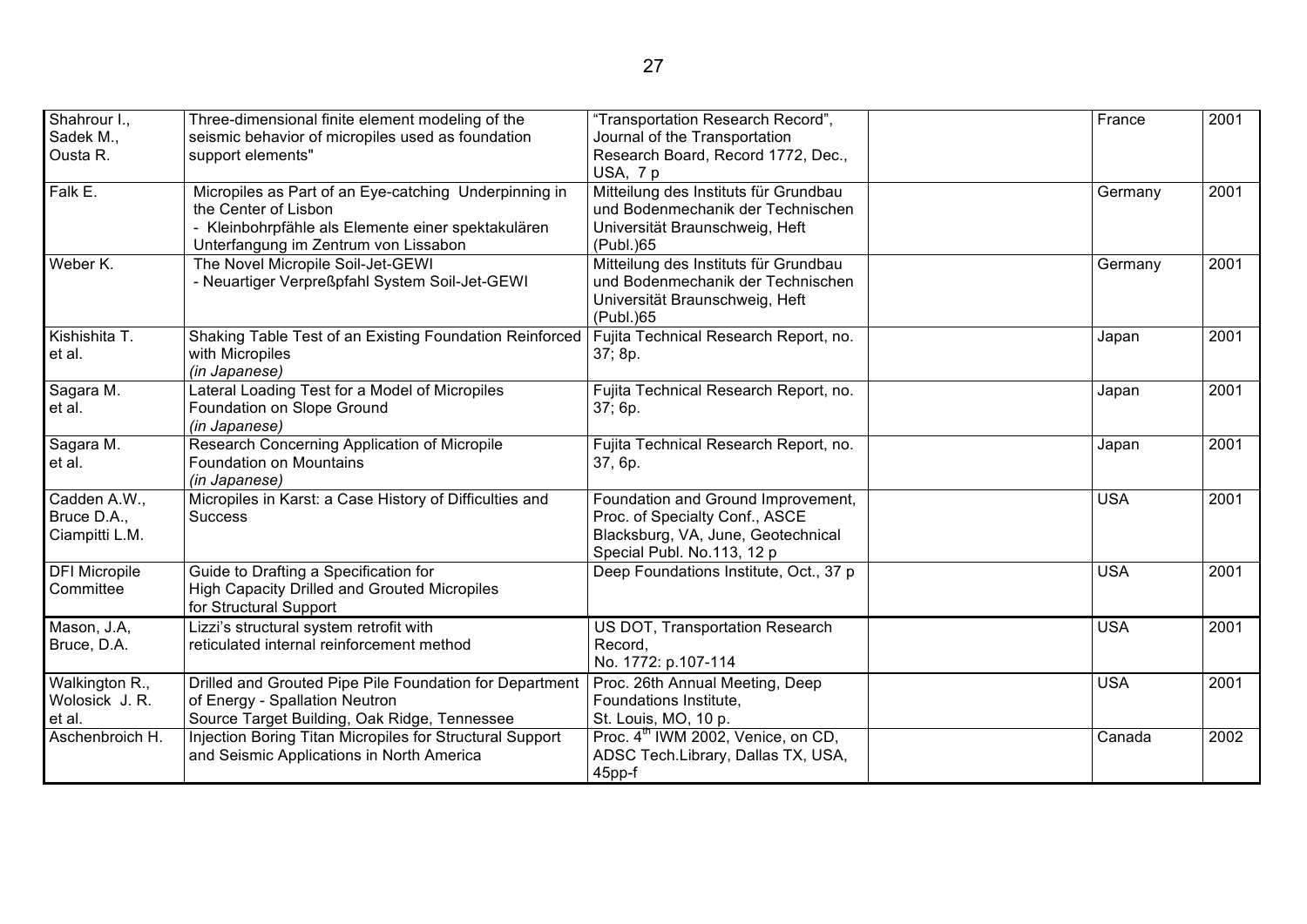| Borel S.      | Paramètres de dimensionnement et paramètres de          | Proc. Int. Symp. Identification et      | France | 2002 |
|---------------|---------------------------------------------------------|-----------------------------------------|--------|------|
|               | prévision du comportement réel d'un ouvrage : l'exemple | détermination des paramètres des sols   |        |      |
|               | du comportement d'un mur antibruit                      | et des roches pour les calculs          |        |      |
|               |                                                         | géotechniques, PARAM 2002, Paris,       |        |      |
|               |                                                         | Sept.                                   |        |      |
| Cyna H.,      | <b>FOREVER</b>                                          | Operation du Réseau Génie Civil et      | France | 2002 |
| Schlosser F., | Synthèse des résultats et recommandations du Projet     | Urbain,                                 |        |      |
| Frank R.,     | National sur les micropieux                             | IREX, Septembre 2002,                   |        |      |
| Plumelle C.,  | (Synthesis of the Results and Recommendations of the    | 308p.                                   |        |      |
| Estephan R.,  | French National Project on Micropiles)                  |                                         |        |      |
| Altmayer F.,  | $(1993 - 2001)$ ,                                       |                                         |        |      |
| Goulesco N.,  | Chapitres (Chapters) $1 - 5$ :                          |                                         |        |      |
| Juran I.,     | Techniques<br>$\equiv$                                  |                                         |        |      |
| Maurel C.,    | Comportement élémentaire des micropieux                 |                                         |        |      |
| Shahrour I.,  | (Elementary behavior of micropiles)                     |                                         |        |      |
| Vezole P.     | Groupes de micropieux                                   | <b>English Translation:</b>             |        |      |
|               | (Groups of micropiles)                                  | ICGI, Polytechnic University, Brooklyn, |        |      |
| Translation:  | Réseaux de micropieux<br>$\overline{\phantom{m}}$       | N.Y., USA, 2004                         |        |      |
| Juran I.,     | (Networks of micropiles)                                | for:                                    |        |      |
| Jahir H.,     | Comportement sismique des micropieux                    | - DOT, FHWA, Washington, D.C., USA      |        |      |
| Weinstein G., | (Seismic behavior of micropiles)                        | - ADSC, Dallas TX, USA                  |        |      |
| Sourisseau L. |                                                         |                                         |        |      |
| Estephan R.   | Contributions aux méthodes de calcul des groupes et     | Thèse de Doctorat de l'ENPC             | France | 2002 |
|               | des réseaux de micropieux.                              |                                         |        |      |
| Sadek M.;     | Three-dimensional finite element analysis of the        | NUMGE 2002, Paris, Sept.                | France | 2002 |
| Shahrour I.   | seismic behavior of inclined micropiles                 |                                         |        |      |
| Schlosser F., | The French National Project FOREVER 1993 -1999          | Proc. IWM 2002, Venice, on CD-ROM,      | France | 2002 |
| Frank R.,     | Soil Reinforcement by Micropile Systems                 | ADSC Tech.Library, Dallas TX, USA,      |        |      |
| Juran I.,     |                                                         | 22pp-f                                  |        |      |
| Estephan R.   |                                                         |                                         |        |      |
| Shahrour I.   | Numerical Modeling of the Seismic Behavior of           | Proc. IWM 2002, Venice, on CD-ROM,      | France | 2002 |
|               | Micropiles                                              | ADSC Tech.Library, Dallas TX, USA,      |        |      |
|               |                                                         | 13pp-f                                  |        |      |
| Shahrour I.,  | Numerical Study of the Consolidation around Micropiles  | Journal "Ground Improvement" Vol. 6,    | France | 2002 |
| Ata N.        | Submitted to Lateral Loading                            | No.1, 8 p                               |        |      |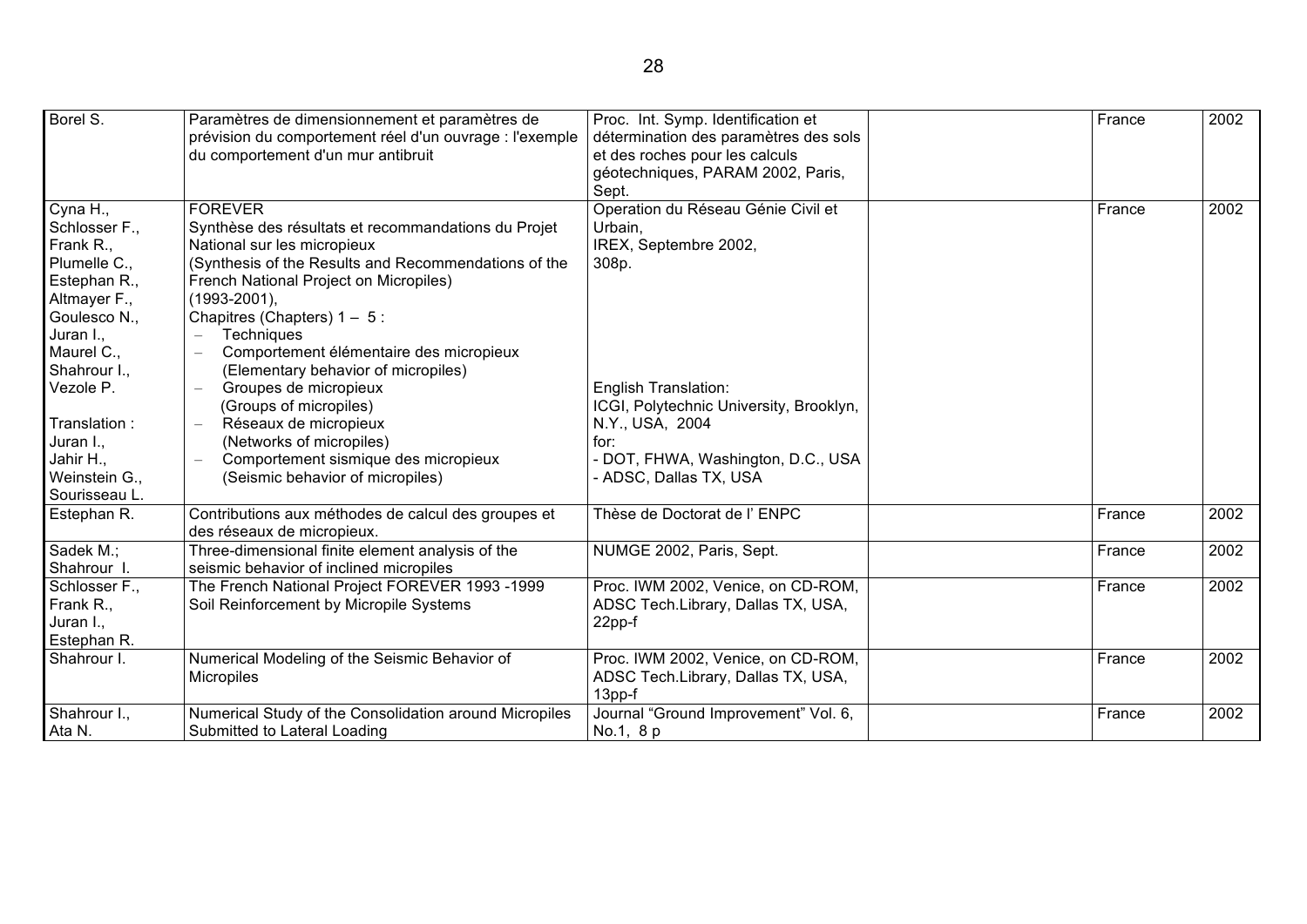| Deman F., Egner<br>R.,<br>Groß T.,                                  | The Retrofitting of 2 Rail Bridges Crossing the Mosel<br>River by means of Grouting and Micropiles for Securing<br>against Ship Collision                                                                                          | Proc. 17. Christian Veder Kolloquium,<br>Technische Universität Graz, Austria                               | Germany | 2002 |
|---------------------------------------------------------------------|------------------------------------------------------------------------------------------------------------------------------------------------------------------------------------------------------------------------------------|-------------------------------------------------------------------------------------------------------------|---------|------|
| Jullien W.                                                          | - Die Ertüchtigung zweier Bahnbrücken über die Mosel<br>mittels Injektionen und Kleinbohrpfählen zur Sicherung<br>gegen Schiffsanprall.                                                                                            |                                                                                                             |         |      |
| Schürmann A.                                                        | Special Solutions for Underpinning and Retrofitting with<br><b>Micropiles</b><br>- Sonderlösungen für Unterfangungen und<br>Nachgründungen mit Mikropfählen                                                                        | Lehrstuhl und Prüfamt für Grundbau,<br>Bodenmechanik und Felsmechanik,<br>TU München, Heft (Publ.)32        | Germany | 2002 |
| Schwarz P.                                                          | Bearing Behaviour of Micropiles under Cyclic Axial<br>Loading<br>- Beitrag zum Tragverhalten von Verpresspfählen mit<br>kleinem Durchmesser unter axialer zyklischer Belastung                                                     | Lehrstuhl und Prüfamt für Grundbau,<br>Bodenmechanik und Felsmechanik,<br>TU München, Heft (Publ.)33        | Germany | 2002 |
| Wichter L,<br>Joppa E.,<br>Löer R.                                  | Experiences Collected from the Use of Prestressed<br>Ground Anchors and Micropiles for Permanent<br>Anchorages<br>- Erfahrungen aus dem Einsatz von vorgespannten<br>Verpressankern und Verpresspfählen für<br>Dauerverankerungen. | Final Report Schlussbericht,<br>Fraunhofer IRB Verlag Stuttgart 2002,<br>96p., ISBN: 3-8167-6516-5          | Germany | 2002 |
| Carrieri G.,<br>Fiorotto R.,<br>Grasso P.,<br>Pelizza S.            | Twenty Years of Experience in the Use of the Umbrella-<br>arch Method of Support for Tunnelling                                                                                                                                    | Proc. 4 <sup>th</sup> IWM 2002, Venice, on CD-<br>ROM, ADSC Tech.Library, Dallas TX,<br>USA, 15p and 34pp-f | Italy   | 2002 |
| Fiorotto R.,<br>Bruce M.E.                                          | IWM 2002 4 <sup>th</sup> International Workshop on Micropiles,<br>Venice (complete edition)                                                                                                                                        | Proc. 4 <sup>th</sup> IWM 2002, Venice, on CD-<br>ROM, ADSC Technical Library, Dallas<br>TX, USA            | Italy   | 2002 |
| Hoshiya M.,<br>Otani Y.                                             | Probability Study for a High-Capacity Micropile Bearing<br>Mechanism                                                                                                                                                               | Proc. IWM 2002, Venice, on CD,<br>ADSC Tech.Library, Dallas TX, USA,<br>16pp-f                              | Japan   | 2002 |
| Itani M.,<br>Kawamura T.,<br>Onodera S.,<br>Oshita T.               | Centrifuge model test on pile group effect of pile<br>foundation reinforced by micropile                                                                                                                                           | Proc. 4 <sup>th</sup> IWM 2002, Venice, on CD,<br>ADSC Tech.Library, Dallas TX, USA,<br>8p. and 34pp-f      | Japan   | 2002 |
| Kishishita T.,<br>Oshita T.,<br>Fukui J.,<br>Saito E.,<br>Sagara M. | Liquidizing Model Shaking Table Test of an Existing<br>Foundation Reinforced with Micropiles                                                                                                                                       | Proc. 4 <sup>th</sup> IWM 2002, Venice, on CD,<br>ADSC Tech.Library, Dallas TX, USA,<br>10p. and 9pp-f      | Japan   | 2002 |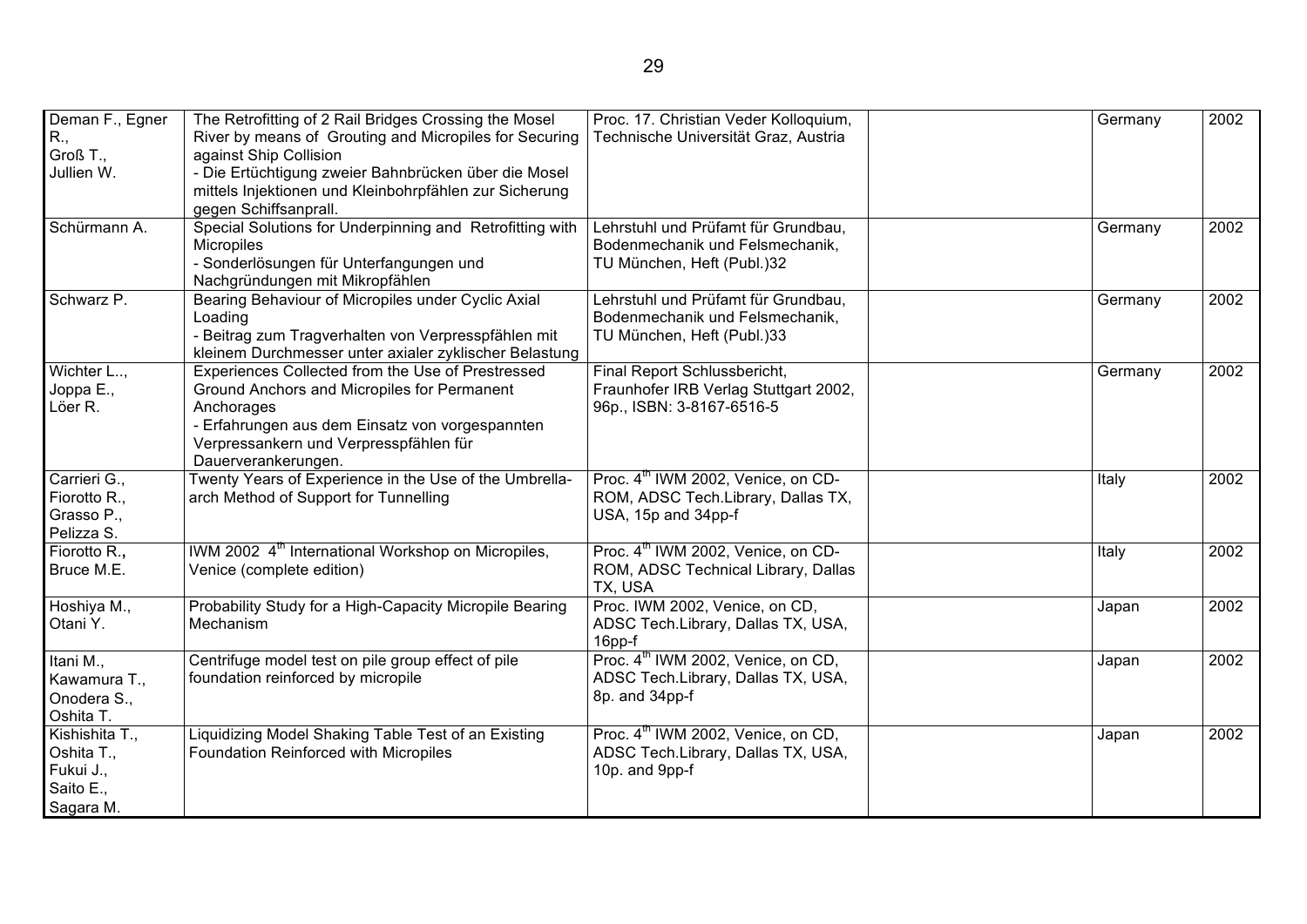| Kishishita T.<br>et al.                                                                                 | Liquidizing Model Shaking Table Test of an Existing<br><b>Foundation Reinforced</b><br>(in Japanese)             | Proc. Japan Earthquake Engineering<br>Symposium                                                          | Japan      | 2002 |
|---------------------------------------------------------------------------------------------------------|------------------------------------------------------------------------------------------------------------------|----------------------------------------------------------------------------------------------------------|------------|------|
| Nishitani M.,<br>Fukui J.,<br>Umebara T.                                                                | Horizontal Loading Tests on Model Foundations<br><b>Retrofitted by Micropiles</b>                                | Proc. 4 <sup>th</sup> IWM 2002, Venice, on CD,<br>ADSC Tech.Library, Dallas TX, USA,<br>38pp-f           | Japan      | 2002 |
| Otani Y.<br>et al.                                                                                      | Probability Study for a High - Capacity Micropile Bearing<br>Mechanism<br>(in Japanese)                          | Journals of the Japan Society of Civil<br>Engineers, no.715, 12p.                                        | Japan      | 2002 |
| Sagara M.,<br>Shito K.,<br>Igase Y.,<br>Ohashi G.,<br>Saito E.,<br>Sasaya T.,<br>Hatano T.,<br>Maeda Y. | In-situ Load Test of High Capacity Micropile Foundation<br>on Mountain Ground                                    | Proc. 4 <sup>th</sup> IWM 2002, Venice, on CD,<br>ADSC Tech.Library, Dallas TX, USA,<br>6p and<br>28pp-f | Japan      | 2002 |
| Wetterling S.                                                                                           | Soilex Casing Pile                                                                                               | Proc. 4 <sup>th</sup> IWM 2002, Venice, on CD,<br>ADSC Tech.Library, Dallas TX, USA,<br>4p               | Sweden     | 2002 |
| Woodfield P.                                                                                            | <b>Hybridpile Applications</b>                                                                                   | Proc. 4 <sup>th</sup> IWM 2002, Venice, on CD,<br>ADSC Tech.Library, Dallas TX, USA,<br>6pp-f            | U.K.       | 2002 |
| Armour T.                                                                                               | Hewlett Packard Building 5 Seismic Upgrade Corvallis,<br>Oregon, USA                                             | Proc. 4 <sup>th</sup> IWM 2002, Venice, on CD,<br>ADSC Tech.Library, Dallas TX, USA,<br>14pp-f           | <b>USA</b> | 2002 |
| Bruce D.A.,<br>Weinstein G.                                                                             | Full Scale Field Tests on Single Micropiles and<br>Groups/Networks of Titan Micropiles and Future<br>Initiatives | Proc. 4 <sup>th</sup> IWM 2002, Venice, on CD,<br>ADSC Tech.Library, Dallas TX, USA,<br>13pp-f           | <b>USA</b> | 2002 |
| Cadden A.W.                                                                                             | Dulles Airport Caisson Augmentation Micropiles Save<br><b>Drilled Shafts</b>                                     | Proc. 4 <sup>th</sup> IWM 2002, Venice, on CD,<br>ADSC Tech.Library, Dallas TX, USA,<br>13pp-f           | <b>USA</b> | 2002 |
| Cadden A.W.,<br>Gómez J.                                                                                | Buckling of Micropiles: A Review of Historic Research<br>and Recent Experiences                                  | <b>ADSC-IAF Micropile Committee,</b><br>ADSC Technical Library TL175, Dallas<br>TX, 19 p                 | <b>USA</b> | 2002 |
| Finno R.                                                                                                | Research at Northwestern University: End-bearing<br>Micropiles in Dolomite                                       | Proc. 4 <sup>th</sup> IWM 2002, Venice, on CD,<br>ADSC Tech.Library, Dallas TX, USA,<br>30pp-f           | <b>USA</b> | 2002 |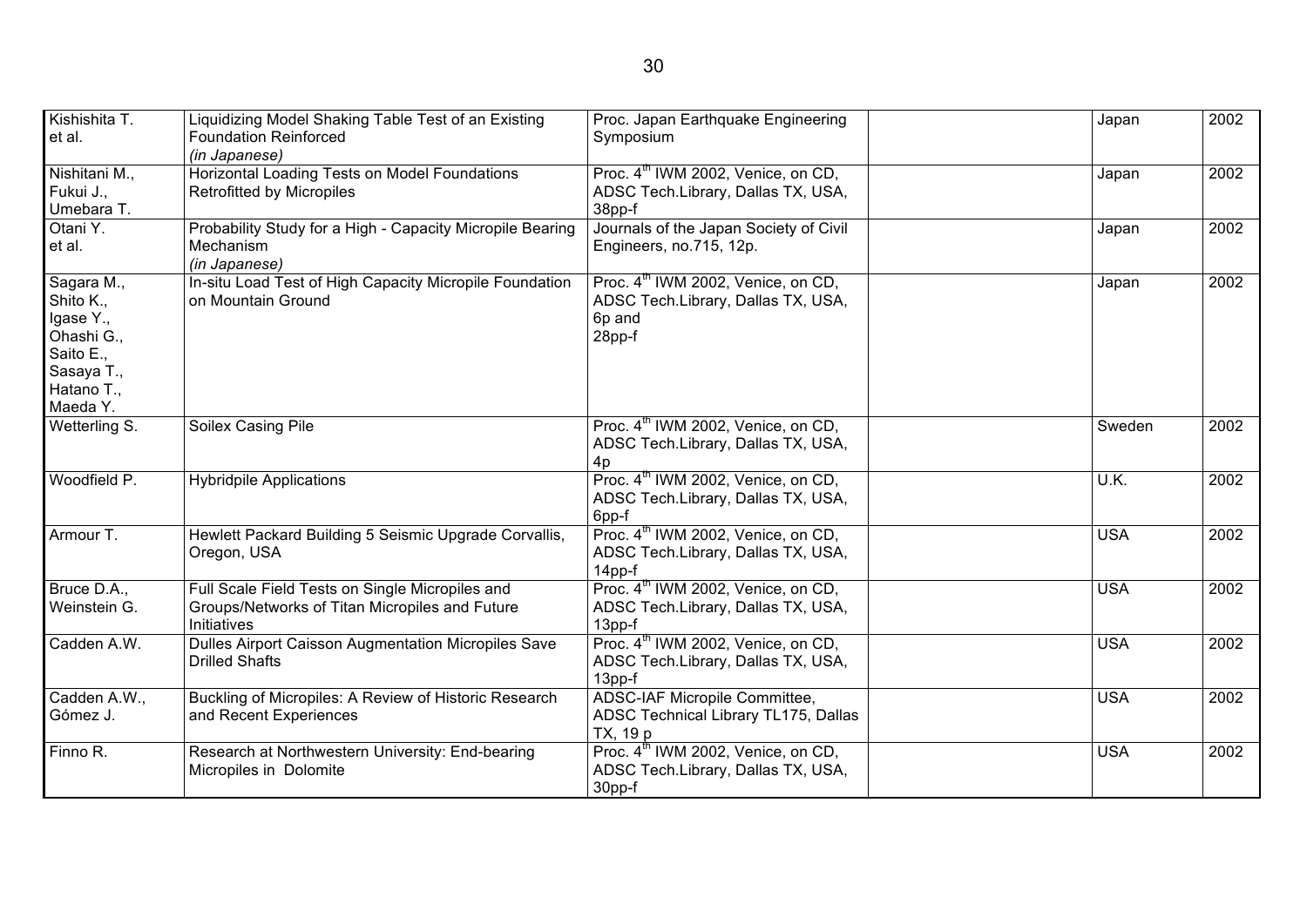| Hadzariga M.         | Richmond/San Rafael Bridge High Capacity Micropile         | Proc. 4 <sup>th</sup> IWM 2002, Venice, on CD,                    |                                 | <b>USA</b> | 2002 |
|----------------------|------------------------------------------------------------|-------------------------------------------------------------------|---------------------------------|------------|------|
|                      | Construction                                               | ADSC Tech.Library, Dallas TX, USA,                                |                                 |            |      |
|                      |                                                            | 20pp-f                                                            |                                 |            |      |
| <b>Hayward Baker</b> | <b>Micropile Retaining Walls</b>                           | Proc. 4 <sup>th</sup> IWM 2002, Venice, on CD,                    |                                 | <b>USA</b> | 2002 |
|                      | 1.) Blue Trail Landslide Alpine, Wyoming                   | ADSC Tech.Library, Dallas TX, USA,                                |                                 |            |      |
|                      | 2.) I-271 Northbound Landslide Repair                      | 42 pp-f                                                           |                                 |            |      |
| lovino P.            | The Central Artery / Tunnel Project Contract C09C1 -       | Proc. 4 <sup>th</sup> IWM 2002, Venice, on CD,                    |                                 | <b>USA</b> | 2002 |
|                      | <b>Drilled Micropiles</b>                                  | ADSC Tech.Library, Dallas TX, USA,                                |                                 |            |      |
|                      |                                                            | 16pp-f                                                            |                                 |            |      |
| Kulhawy F.H.,        | Some Observations on Micropile Behavior - Single,          | Proc. 4 <sup>th</sup> IWM 2002, Venice, on CD,                    |                                 | <b>USA</b> | 2002 |
| Mason J.             | Group, Reticulated Network                                 | ADSC Tech.Library, Dallas TX, USA,                                |                                 |            |      |
|                      |                                                            | 23p.                                                              |                                 |            |      |
| Mason J.             | Mechanics of Reticulated Micropile Group (rmg)             | Proc. 4 <sup>th</sup> IWM 2002, Venice, on CD,                    |                                 | <b>USA</b> | 2002 |
|                      | <b>Behavior</b>                                            | ADSC Tech.Library, Dallas TX, USA,                                |                                 |            |      |
|                      |                                                            | 22p.                                                              |                                 |            |      |
| Mason J.             | A Discussion of Lizzi's Design of a Reticulated Retaining  | Proc. 4 <sup>th</sup> IWM 2002, Venice, on CD,                    |                                 | <b>USA</b> | 2002 |
|                      | Wall                                                       | ADSC Tech.Library, Dallas TX, USA,                                |                                 |            |      |
|                      |                                                            | 37pp-f                                                            |                                 |            |      |
| Shahrour I.,         | Seismic Behavior of Micropile Systems                      | Proc. 4 <sup>th</sup> IWM 2002, Venice, on CD,                    |                                 | <b>USA</b> | 2002 |
| Juran I.,            | Centrifugal Model Studies and FE Analysis                  | ADSC Tech.Library, Dallas TX, USA,                                |                                 |            |      |
| Hanna S.             |                                                            | 25pp-f                                                            |                                 |            |      |
| Vanderpool W.        | Micropile Response to Hector Mine Earthquake               | Proc. 4 <sup>th</sup> IWM 2002, Venice, on CD,                    |                                 | <b>USA</b> | 2002 |
|                      | (10/16/1999)                                               | ADSC Tech.Library, Dallas TX, USA,                                |                                 |            |      |
|                      |                                                            |                                                                   |                                 |            |      |
| Wolosick J.R.,,      | Reticulated Minipile Walls for Landslide Stabilization     | 14p. and 18pp-f<br>Proc. 4 <sup>th</sup> IWM 2002, Venice, on CD, |                                 | <b>USA</b> | 2002 |
|                      |                                                            |                                                                   |                                 |            |      |
| Turner J.,           | Snake River Canyon, Wyoming                                | ADSC Tech.Library, Dallas TX, USA,                                |                                 |            |      |
| Hasenkamp R.         |                                                            | 13p.                                                              |                                 |            |      |
| Wolosick, J. R.,     | Micropile Stabilization of Interstate Highway Bridge Pier, | 27th Annual Southwest Geotechnical                                |                                 | <b>USA</b> | 2002 |
| Nufer, P. J.,        | Troup County, Georgia                                      | Engineers Conf., Scottsdale, AZ,                                  |                                 |            |      |
| Alderfer P. L.       |                                                            | Arizona DOT,                                                      |                                 |            |      |
|                      |                                                            | 14 p.                                                             |                                 |            |      |
| Samchek G.           | <b>Western Canada Micropiles</b>                           | Proc. 5 <sup>th</sup> IWM 2003, Seattle, on CD,                   |                                 | Canada     | 2003 |
|                      |                                                            | ADSCTech.Library, Dallas TX, USA,                                 |                                 |            |      |
|                      |                                                            | 45 pp-f                                                           |                                 |            |      |
| Eronen S.,           | Drilled Steel Pipe Piles in Effective Bridge Construction  | Proc. 13th European Conf. on SMGE,                                | DT - direct load on micropiles, | Finland    | 2003 |
| Hartikainen J        |                                                            | Prague 2003. Vol. 2. pp140-146                                    | bridge superstructure           |            |      |
| Hartikainen J.,      | Effective Steel Foundation System for Detached and         | Proc. 13th European Conf. on SMGE,                                | DT - direct load on             | Finland    | 2003 |
| Pitkänen J.,         | <b>Row Houses</b>                                          | Prague 2003. Vol. 2. pp179-184                                    | micropiles, bridge              |            |      |
| Jokiniemi H.         |                                                            |                                                                   | superstructure                  |            |      |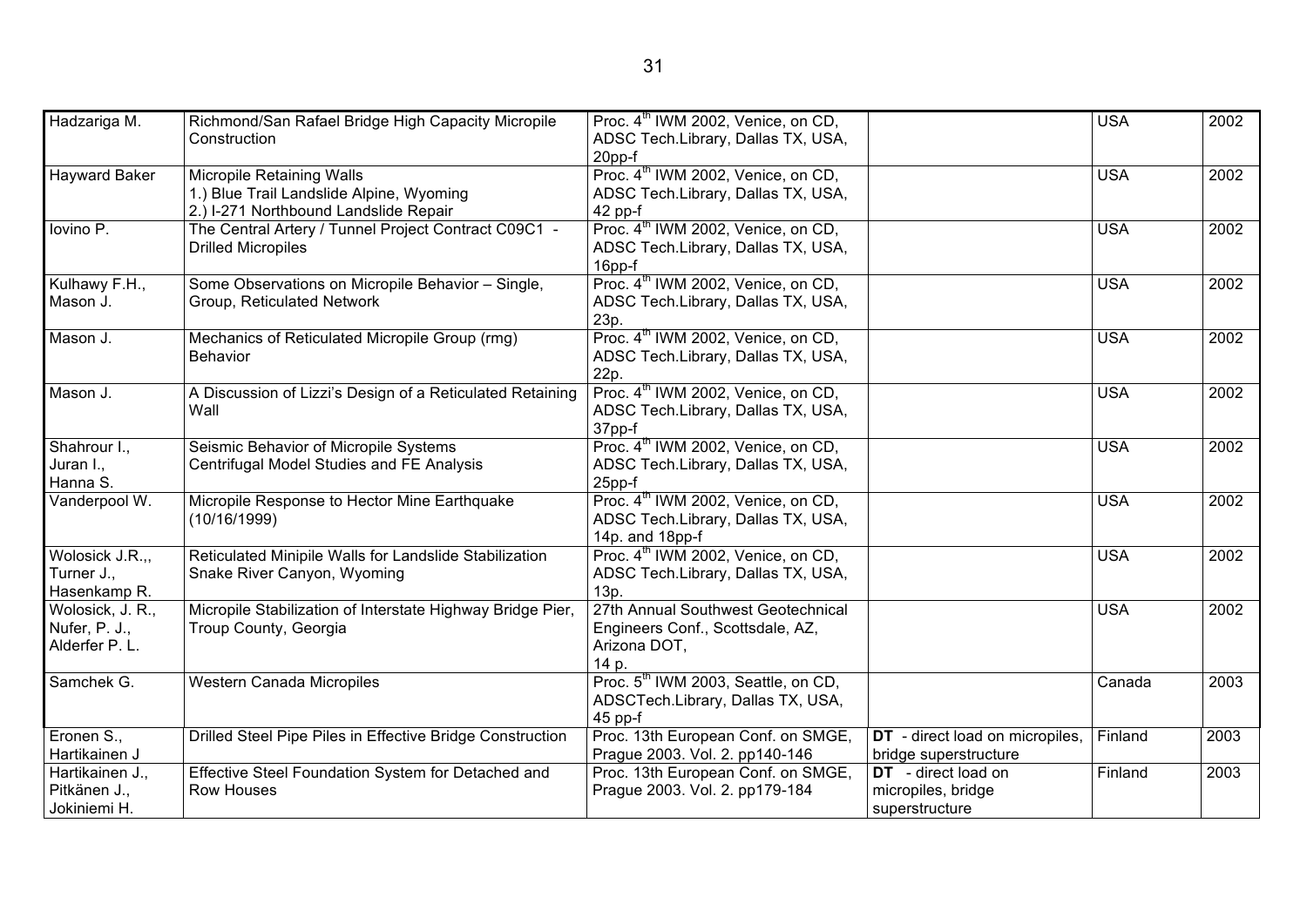| Lehtonen J.                           | Side Grip Piling, a New Method for Impact Driving of<br>Micropiles                                                                                                                                                                               | Proc. 13th European Conf.<br>on SMGE, Prague                                                                                                         | <b>DT</b> - impact driving, Side<br><b>Grip Method</b> | Finland | 2003 |
|---------------------------------------|--------------------------------------------------------------------------------------------------------------------------------------------------------------------------------------------------------------------------------------------------|------------------------------------------------------------------------------------------------------------------------------------------------------|--------------------------------------------------------|---------|------|
| Lehtonen J.                           | State of Micropile Knowledge in Nordic Countries                                                                                                                                                                                                 | Proc. IWM 2003 Seattle, on CD, ADSC<br>Tech.Library, Dallas TX, USA                                                                                  | GO - education, overview                               | Finland | 2003 |
| Lehtonen J.                           | Real Estate Management Strategy and Underpinning                                                                                                                                                                                                 | Proc. IWM 2003 Seattle, on CD, ADSC<br>Tech.Library, Dallas TX, USA                                                                                  | <b>GO</b> - underpinning, owner's<br>interest          | Finland | 2003 |
| Lehtonen J.                           | Finnish PRIMA - Technology Program in Foundation<br>Engineering and Soil Mechanics with Special Emphasis<br>on Micropiles                                                                                                                        | Proc. IWM 2003 Seattle, on CD, ADSC<br>Tech.Library, Dallas TX, USA                                                                                  | - development of<br><b>GO</b><br>micropiles in Finland | Finland | 2003 |
| Lehtonen J.                           | Micropiles and Underpinning Education at Turku<br>Polytechnic                                                                                                                                                                                    | Proc. IWM 2003 Seattle, on CD, ADSC<br>Tech.Library, Dallas TX, USA                                                                                  | GO - education, overview                               | Finland | 2003 |
| Lehtonen J.,<br>Aronsson S.           | Grouting of Micropiles in Scandinavia.                                                                                                                                                                                                           | Proc. 3rd Int. Conf. on Grouting and<br>Ground Treatment, DFI, New Orleans                                                                           | - grouted micropiles,<br>DT<br>drilled, impact driven  | Finland | 2003 |
| Estephan R.,<br>Frank R., Degny<br>Е. | Effet d'inclinaison des micropieux dans un groupe.<br>Approche par une méthode hybride                                                                                                                                                           | Proc. 13th ECSMG, Prague, August,<br>vol. 2, pp. 541-546.                                                                                            |                                                        | France  | 2003 |
| Frank R.                              | Axial Resistance of Micropiles: from French to Eurocode<br>Design                                                                                                                                                                                | Proc. IWM 2003, Seattle, on CD-ROM,<br>ADSCTech.Library, Dallas TX, USA,<br>$11$ pp-f                                                                |                                                        | France  | 2003 |
| Le Kouby A.                           | Etude du comportement mécanique de micropieux sous<br>chargements monotones et cycliques verticaux.                                                                                                                                              | Thèse de Doctorat de l'ENPC                                                                                                                          |                                                        | France  | 2003 |
| Sadek M.<br>(Machhour)                | Development of an Incorporated Beam Element:<br>Application on the Analysis of Micropiles Groups and<br><b>Networks</b><br>- Développement d'un Elément Poutre Incorporée -<br>Application à l'étude des groupes et des réseaux de<br>micropieux | Thèse de doctorat, Université des<br>Sciences et Technologies de Lille,<br>Juillet 2003                                                              |                                                        | France  | 2003 |
| Sadek M.,<br>Shahrour I.              | Influence de l'inclinaison des micropieux sur leur<br>comportement sismique                                                                                                                                                                      | Proc. Congrès Français de<br>Mécanique, Nice, Vol.1, 8p                                                                                              |                                                        | France  | 2003 |
| Sadek Marwan                          | Etude numérique du comportement des micropieux sous<br>chargement sismique : Analyse de l'effet de groupe et de<br>l'inclinaison                                                                                                                 | Thèse de doctorat, Université des<br>Sciences et Technologies de Lille,<br>Juillet 2003                                                              |                                                        | France  | 2003 |
| Shahrour I.,<br>Juran I.              | Comportement sismique des micropieux                                                                                                                                                                                                             | Aspects Dynamiques et Vibratoires en<br>Génie Civil, 6 <sup>ième</sup> Colloque National de<br>Génie Parasismique, Palaiseau, juillet,<br>Vol.1, 8 p |                                                        | France  | 2003 |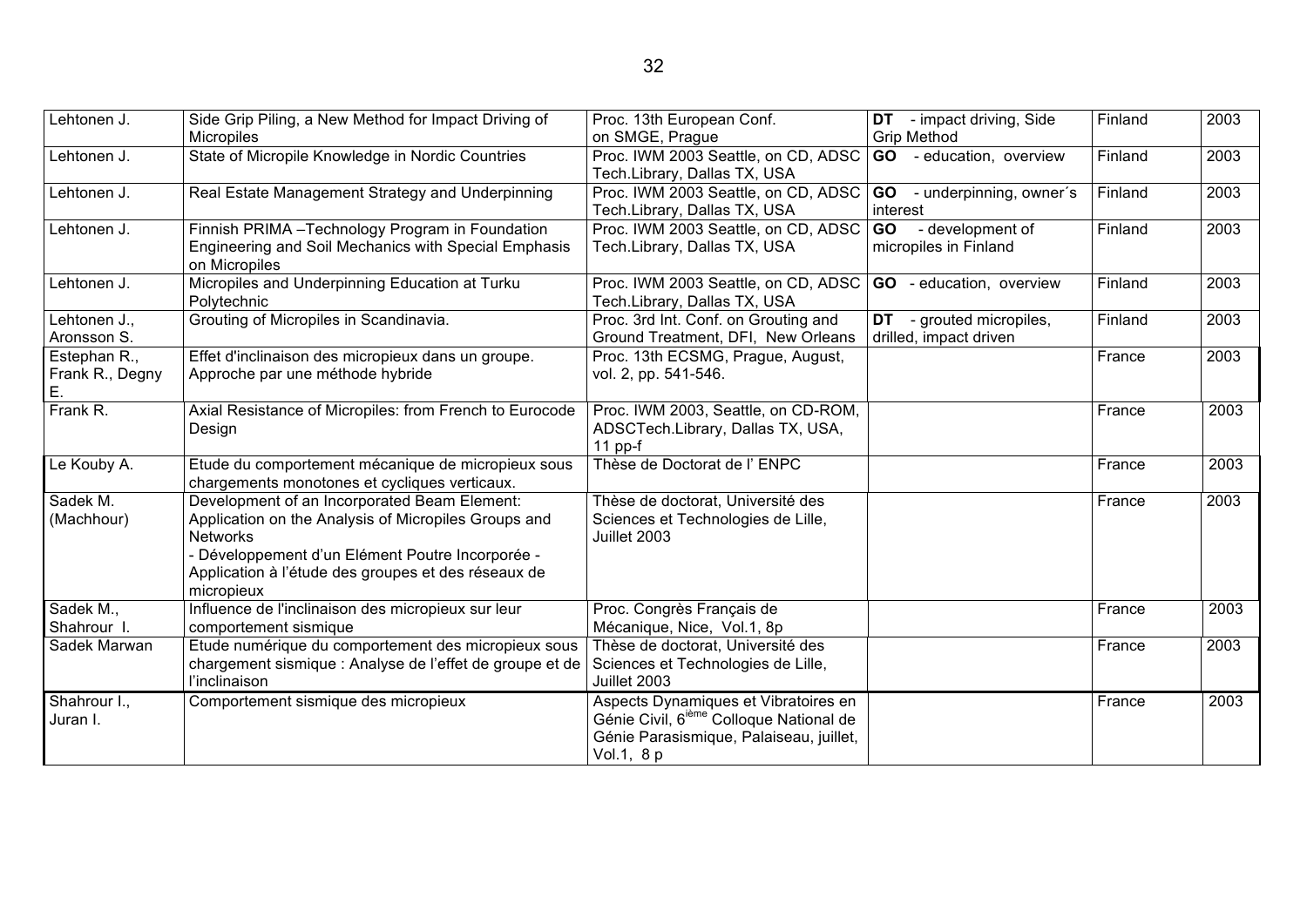| Dietz Klaus               | "Ductile Piles" - an Alternative for Micropiles?           | Mitteilung des Instituts für Grundbau           | Germany | 2003 |
|---------------------------|------------------------------------------------------------|-------------------------------------------------|---------|------|
|                           | - "Duktile Pfähle" - Alternative zu Verpresspfählen?       | und Bodenmechanik der Technischen               |         |      |
|                           |                                                            | Universität Braunschweig; Heft                  |         |      |
|                           |                                                            | (Publ.)71, 10 p                                 |         |      |
| Itani M.,                 | Outline of the Execution Manual for Seismic Retrofitting   | Proc. 5 <sup>th</sup> IWM 2003, Seattle, on CD, | Japan   | 2003 |
| Oshita T.,                | of Existing Pile Foundations                               | ADSCTech.Library, Dallas TX, USA,               |         |      |
| Onodera S.                | with High Capacity Micropiles                              | $39$ pp-f                                       |         |      |
| Kishishita T.             | Dynamic Behavior of an Existing Foundation Reinforced      | Journals of the Japan Society of Civil          | Japan   | 2003 |
| et al.                    | with Micropiles                                            | Engineers no.745, 12p.                          |         |      |
|                           | (in Japanese)                                              |                                                 |         |      |
| Kishishita T.             | Seismic Retrofitting of the Existing Pile Foundation Using | Tsuchi-to-Kiso (Journal of Soil and             | Japan   | 2003 |
| et al.                    | <b>High -Capacity Micropiles</b>                           | Foundation), vol.51, no.3, 3p.                  |         |      |
|                           | (in Japanese)                                              |                                                 |         |      |
| Miura K.                  | Field Loading Test on Micropile Foundation Regarding       | Proc. 5 <sup>th</sup> IWM 2003, Seattle, on CD, | Japan   | 2003 |
|                           | the Effect of Prestress                                    | ADSCTech.Library, Dallas TX, USA,               |         |      |
|                           |                                                            | $23$ pp- $f$                                    |         |      |
| Miura K.,                 | Model Loading Tests on the Footing Reinforced with         | Proc. 5 <sup>th</sup> IWM 2003, Seattle, on CD, | Japan   | 2003 |
| Tsukada Y.,               | <b>Prestressed Micropiles</b>                              | ADSCTech.Library, Dallas TX, USA,               |         |      |
| Otani Y.,                 |                                                            | 6p.                                             |         |      |
| Ishito M.,                |                                                            |                                                 |         |      |
| You G-L                   |                                                            |                                                 |         |      |
| Otani Y.,                 | Application of High - Capacity Micropiles for Seismic      | Proc. 5 <sup>th</sup> IWM 2003, Seattle, on CD, | Japan   | 2003 |
| Hoshiya M.                | Retrofitting of Existing Water Service Tower in Japan      | ADSCTech.Library, Dallas TX, USA,               |         |      |
|                           |                                                            | 17pp-f                                          |         |      |
| Otani Y.,                 | Large-scaled Field Loading Test on the Footing             | Proc. 5 <sup>th</sup> IWM 2003, Seattle, on CD, | Japan   | 2003 |
| Miura K.,                 | Reinforced with Prestressed Micropiles                     | ADSCTech.Library, Dallas TX, USA,               |         |      |
| Tsukada Y.                |                                                            | 6p.                                             |         |      |
| <b>Public Works</b>       | Design and Execution Manual for Seismic                    | Proc. 5 <sup>th</sup> IWM 2003, Seattle, on CD, | Japan   | 2003 |
| <b>Research Institute</b> | Retrofitting of Existing Pile Foundations                  | ADSCTech.Library, Dallas TX, USA,               |         |      |
|                           | with High Capacity Micropiles                              | 118p.                                           |         |      |
| Sagara M.,                | In-site Load Test of High Capacity Micropiles Foundation   | Proc. $5^{\text{th}}$ IWM 2003, Seattle, on CD, | Japan   | 2003 |
| Shito K.,                 | on Mountain Ground (2 <sup>nd</sup> )                      | ADSCTech.Library, Dallas TX, USA,               |         |      |
| Igase Y.,                 |                                                            | 35 pp-f                                         |         |      |
| Ohashi G.,                |                                                            |                                                 |         |      |
| Saito E.,                 |                                                            |                                                 |         |      |
| Sasaya T.,                |                                                            |                                                 |         |      |
| Hatano T.,                |                                                            |                                                 |         |      |

Maeda Y.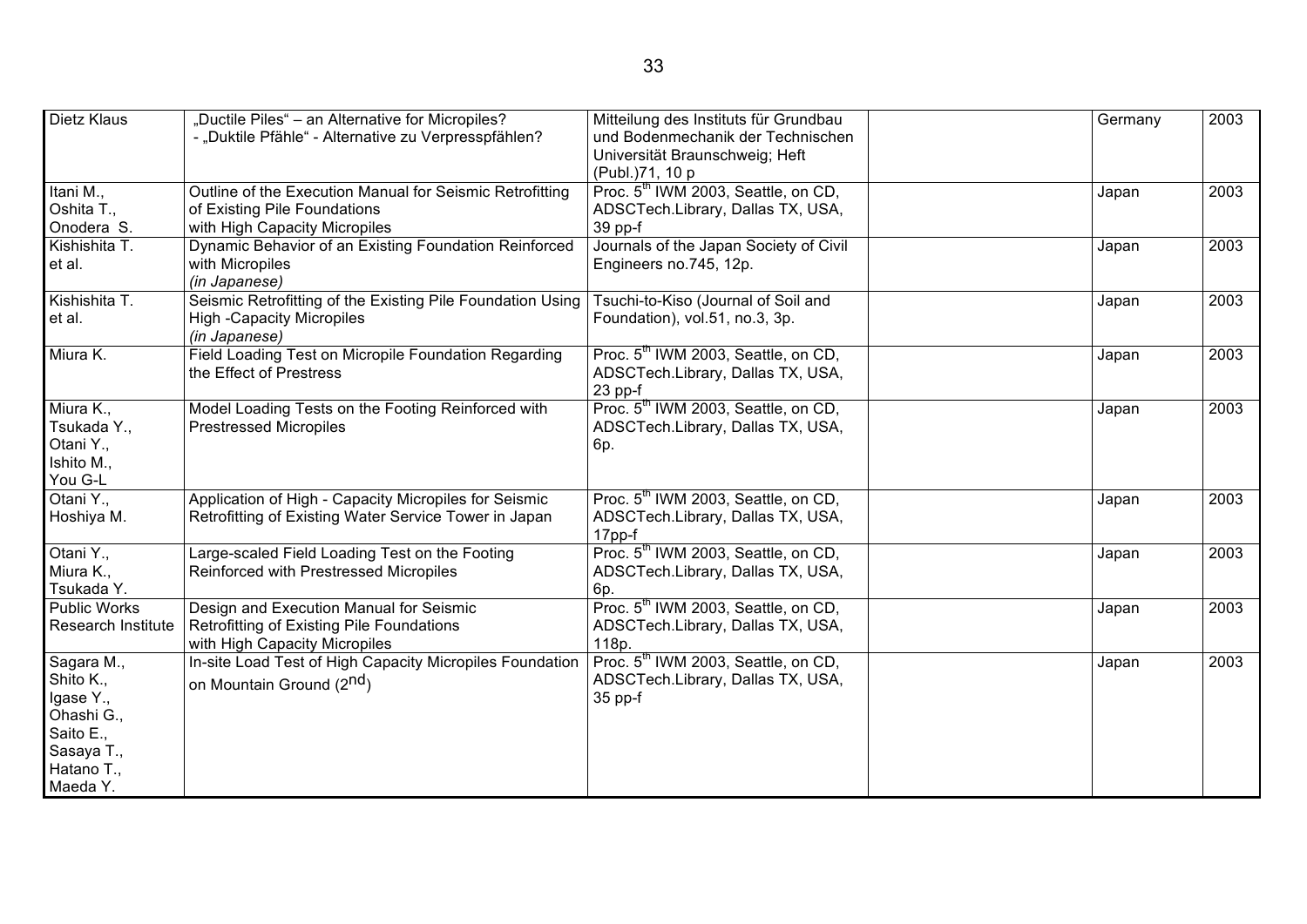| Umebara T.,   | Outline of Design Manual for Seismic Retrofitting of           | Proc. 5 <sup>th</sup> IWM 2003, Seattle, on CD, |                         | Japan      | 2003 |
|---------------|----------------------------------------------------------------|-------------------------------------------------|-------------------------|------------|------|
| Fukui J.,     | Existing Pile Foundations with High Capacity Micropiles        | ADSCTech.Library, Dallas TX, USA,               |                         |            |      |
| Ishida M.     |                                                                | $22$ pp- $f$                                    |                         |            |      |
| Yamane T.     | Construction Examples in Japan High Capacity Micropile         | Proc. 5 <sup>th</sup> IWM 2003, Seattle, on CD, |                         | Japan      | 2003 |
|               |                                                                | ADSCTech.Library, Dallas TX, USA,               |                         |            |      |
|               |                                                                | 20pp-f                                          |                         |            |      |
| Ansari N.,    | Credit Valley Hospital Pre-loaded Micropiles for Vertical      | Proc. 5 <sup>th</sup> IWM 2003, Seattle, on CD, |                         | <b>USA</b> | 2003 |
| Bruce J.      | <b>Expansion of Parking Garage</b>                             | ADSCTech.Library, Dallas TX, USA,               |                         |            |      |
|               |                                                                | 24 pp-f                                         |                         |            |      |
| Bruce D.A.    | A Little Reminder on The Proper Selection of Micropile         | Proc. 5 <sup>th</sup> IWM 2003, Seattle, on CD, |                         | <b>USA</b> | 2003 |
|               | <b>Drilling Technique</b>                                      | ADSCTech.Library, Dallas TX, USA,               |                         |            |      |
|               |                                                                | 19pp-f                                          |                         |            |      |
| Bruce D.A.    | Ground Improvement Technology Micropiles FHWA                  | Proc. 5 <sup>th</sup> IWM 2003, Seattle, on CD, |                         | <b>USA</b> | 2003 |
|               | <b>Short Course</b>                                            | ADSCTech.Library, Dallas TX, USA,               |                         |            |      |
|               |                                                                | $14$ pp-f                                       |                         |            |      |
| Bruce D.A.,   | IWM 2003 5 <sup>th</sup> International Workshop on Micropiles, | Proc. 5 <sup>th</sup> IWM 2003, on CD-ROM,      |                         | <b>USA</b> | 2003 |
| Bruce M.E.    | Seattle, WA (complete edition)                                 | ADSC Technical Library, Dallas TX,              |                         |            |      |
|               |                                                                | <b>USA</b>                                      |                         |            |      |
| Mason J.      | Lizzi's Philosophy. Concepts to Practice                       | Proc. 5 <sup>th</sup> IWM 2003, Seattle, on CD- |                         | <b>USA</b> | 2003 |
|               | (Lizzi Lecture)                                                | ROM, ADSCTech.Library, Dallas TX,               |                         |            |      |
|               |                                                                | USA, 40p.                                       |                         |            |      |
| Smith G.      | Rehabilitation of a Sinking Townhome                           | Proc. 5 <sup>th</sup> IWM 2003, Seattle, on CD, |                         | <b>USA</b> | 2003 |
|               |                                                                | ADSCTech.Library, Dallas TX, USA,               |                         |            |      |
|               |                                                                | 49 pp-f                                         |                         |            |      |
| Wolosick J.R. | <b>Ultra High Capacity Load Test</b>                           | Proc. 5 <sup>th</sup> IWM 2003, Seattle, on CD, |                         | <b>USA</b> | 2003 |
|               | On a Micropile                                                 | ADSCTech.Library, Dallas TX, USA,               |                         |            |      |
|               |                                                                | $18$ pp- $f$                                    |                         |            |      |
| Wolosick J.R. | Educating Academia: A Design/Build Contractor's                | Proc. 5 <sup>th</sup> IWM 2003, Seattle, on CD, |                         | <b>USA</b> | 2003 |
|               | Perspective                                                    | ADSCTech.Library, Dallas TX, USA,               |                         |            |      |
|               |                                                                | 24 pp-f                                         |                         |            |      |
| Ansari N.,    | Performance and Instrumentation of Micropiles for a            | Proc. 6 <sup>th</sup> IWM 2004, Tokyo, on CD,   | AA -. load capacity     | Canada     | 2004 |
| Janes M.,     | Paper Mill Expansion                                           | ADSC Tech.Library, Dallas TX, USA,              | enhancement of a pier   |            |      |
| Ramirez D.,   |                                                                | $15$ pp-f                                       | foundation              |            |      |
| Bruce J.      |                                                                |                                                 |                         |            |      |
| Bruce J.      | Pre-loaded Micropiles at Credit Valley Hospital -              | Proc. 6 <sup>th</sup> IWM 2004, Tokyo, on CD,   | ES - a repair work with | Canada     | 2004 |
|               | Revisited                                                      | ADSC Tech.Library, Dallas TX, USA,              | micropiles              |            |      |
|               |                                                                | 14 pp-f                                         |                         |            |      |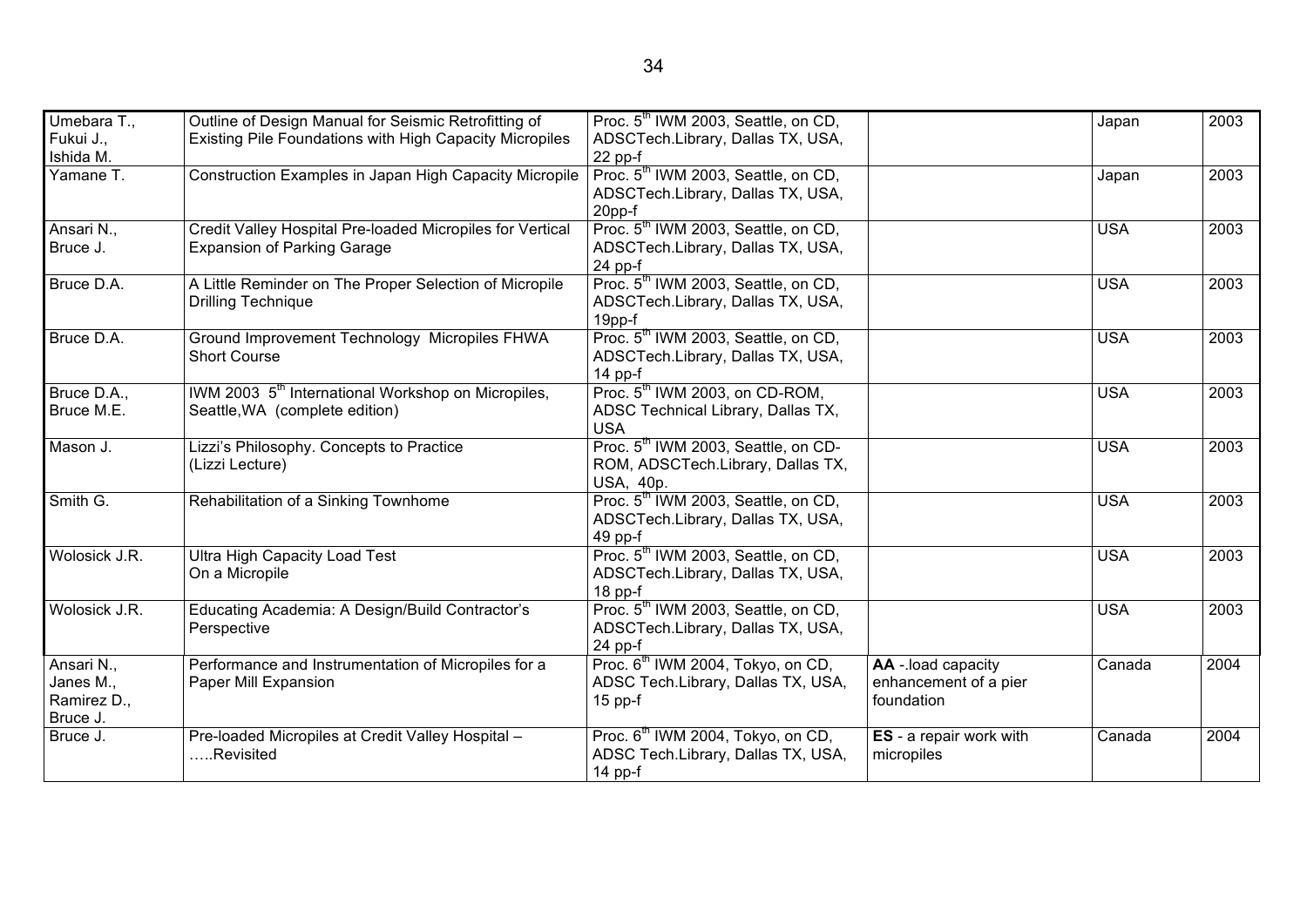| Kast G.                                | Micropiles in Permafrost in Canada and USA by DSI                                                                                                                                                  | Proc. 6 <sup>th</sup> IWM 2004, Tokyo, on CD,<br>ADSC Tech.Library, Dallas TX, USA,<br>$25$ pp- $f$ | ES - 2 construction sites in<br>arctic regions                                                                   | Canada                | 2004 |
|----------------------------------------|----------------------------------------------------------------------------------------------------------------------------------------------------------------------------------------------------|-----------------------------------------------------------------------------------------------------|------------------------------------------------------------------------------------------------------------------|-----------------------|------|
| Kast G.                                | Micropile Projects by DSI Canada Ltd.                                                                                                                                                              | Proc. 6 <sup>th</sup> IWM 2004, Tokyo, on CD,<br>ADSC Tech.Library, Dallas TX, USA,<br>$46$ pp-f    | <b>ES</b> - 7 construction sites with<br>Dywidag micropiles                                                      | Canada                | 2004 |
| CEN TC 288                             | European Standard EN 14199:2004 Execution of special<br>geotechnical works - Micropiles<br>Date: 2004-12                                                                                           | Secrétariat: AFNOR,<br>93571 Saint-Denis La Plaine Cedex,<br>France                                 |                                                                                                                  | European<br>Community | 2004 |
| Koskinen M.,<br>Rantala J.             | The PYRAMIT Project                                                                                                                                                                                | Proc. IWM 2004, Tokyo, on CD, ADSC<br>Tech.Library, Dallas TX, USA, 15 pp-f                         | AA, AR<br>- field tests of Titan, RD piles;<br>micropile foundations,<br>vertically large, slender<br>structures | Finland               | 2004 |
| Lehtonen J.                            | Introduction to Micropile Activities in Nordic Countries                                                                                                                                           | Proc. IWM 2004, Tokyo, on CD, ADSC<br>Tech.Library, Dallas TX, USA, 7 pp-f                          | <b>GO</b> - applications, Nordic<br>countries                                                                    | Finland               | 2004 |
| Lehtonen J.                            | Quality Assurance of Drilled Micropiles in Finland                                                                                                                                                 | Proc. IWM 2004, Tokyo, on CD, ADSC<br>Tech.Library, Dallas TX, USA, 12 pp-f                         | $\overline{\text{SR}}$ – instructions, drilled<br>piling, guidelines for design<br>and implementation            | Finland               | 2004 |
| Lehtonen J.                            | DATU, Database on Turku Underpinning Projects                                                                                                                                                      | Proc. IWM 2004, Tokyo, on CD, ADSC<br>Tech.Library, Dallas TX, USA, 28 pp-f                         | $GT$ – applications, database<br>Turku                                                                           | Finland               | 2004 |
| Lehtonen J.,<br>Harjula M.             | The PYRAMIT Project and the Latest Laboratory Tests of<br>Micropiles at TUT                                                                                                                        | Proc. IWM 2004, Tokyo, on CD, ADSC<br>Tech.Library, Dallas TX, USA, 28 pp-f                         | AA, AR - laboratory tests, rd /<br>rr csg piles, shaft resistance,<br>loose soil material                        | Finland               | 2004 |
| Estephan R.,<br>Frank R.               | Analyse du comportement d'un réseau élémentaire de<br>micropieux : effet de l'inclinaison                                                                                                          | Proc. Int. Geot.Colloquium, Beyrouth,<br>May, pp.573-578.                                           |                                                                                                                  | France                | 2004 |
| Frank R.                               | Present Issues in Design and Construction of Micropile<br>Systems                                                                                                                                  | Proc. IWM 2004, Tokyo, on CD, ADSC<br>Tech.Library, Dallas TX, USA, 17 pp-f                         | SR - standards and effects of<br>execution                                                                       | France                | 2004 |
| Sadek M.,<br>Shahrour I.               | Three-dimensional Finite Element Analysis of the<br>Seismic Behavior of Inclined Micropiles                                                                                                        | Soil Dynamics and Earthquake<br>Engineering 24 (2004) 473-485                                       |                                                                                                                  | France                | 2004 |
| Sadek M.,<br>Shahrour I.,<br>Mroueh H. | Analysis of the Influence of Micropile Inclination on their<br>Response to Lateral Loading<br>- Analyse de l'influence de l'inclinaison des micropieux<br>sur leur réponse à un chargement latéral | Proc. Int. Conf. on Geotechnics,<br>Beyrouth 2004, ISBN 9953-0-02552-<br>5, pp. $323 - 328$         |                                                                                                                  | France                | 2004 |
| Schlosser F.,<br>Frank R.              | Contribution to Session on :<br>- case histories, and<br>- strategies for database construction                                                                                                    | Proc. IWM 2004, Tokyo, on CD, ADSC<br>Tech.Library, Dallas TX, USA, 18 pp-f                         | <b>GT</b> - site result, curves derived France<br>from big quantity of test results                              |                       | 2004 |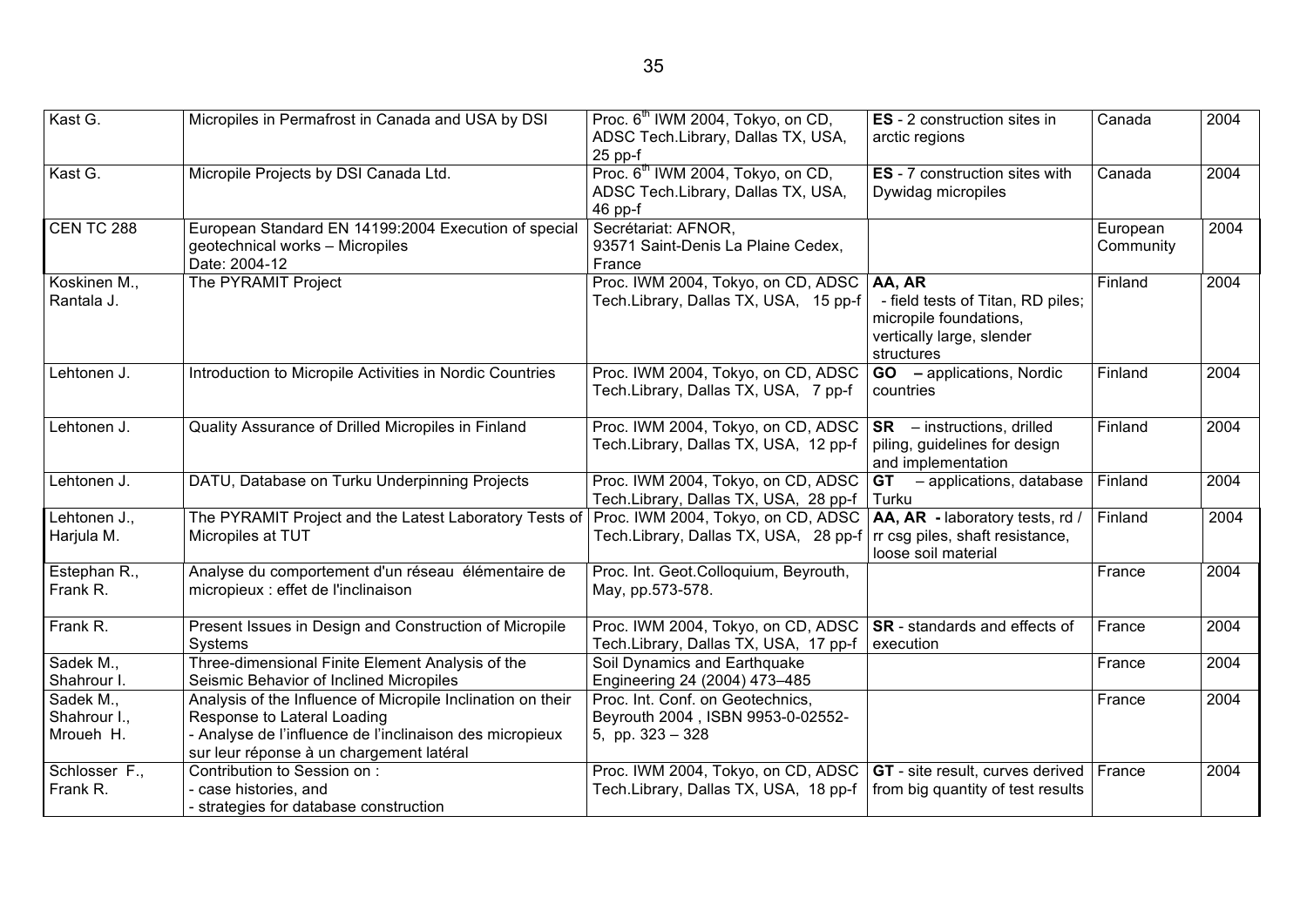| Schlosser F.                            | Practice and Research on Micropile Groups and<br><b>Networks</b>                                                                                    | Proc. IWM 2004, Tokyo, on CD, ADSC<br>Tech.Library, Dallas TX, USA, 53 pp-f                                                          | GT- practice and research,<br>groups and networks, recent<br>developments, examples       | France  | 2004 |
|-----------------------------------------|-----------------------------------------------------------------------------------------------------------------------------------------------------|--------------------------------------------------------------------------------------------------------------------------------------|-------------------------------------------------------------------------------------------|---------|------|
| Shahrour I., Juran                      | Seismic Behavior of Micropile Systems                                                                                                               | Ground Improvement Journal, Vol. 8,<br>Issue 3, pp. 109-120,                                                                         |                                                                                           | France  | 2004 |
| Herbst T.F.                             | A Further Step to the Data Base on Micropiles                                                                                                       | Proc. 6 <sup>th</sup> IWM 2004, Tokyo, on CD,<br>ADSC Tech.Library, Dallas TX, USA,<br>24 pp-f                                       | GO - proposal for a lay-out of a $\sqrt{G}$ Germany<br>data base                          |         | 2004 |
| Herbst T.F.                             | International List of References for Micropiles                                                                                                     | Proc. 6 <sup>th</sup> IWM 2004, Tokyo, on CD,<br>ADSC Tech.Library, Dallas TX, USA,<br>37p.                                          | <b>GO</b> - Data base: 37 pages,<br>363 entries, status 16.06.2004                        | Germany | 2004 |
| Ischebeck E.F.                          | From Pipe Roofing to Composite Pile Roofing - First<br>Site Experiences with Micropiles TITAN 40/16                                                 | Proc. 6 <sup>th</sup> IWM 2004, Tokyo, on CD,<br>ADSC Tech.Library, Dallas TX, USA,<br>$15$ pp-f                                     | DT - design and application for<br>tunnel roofing                                         | Germany | 2004 |
| Rebstock D.                             | Hypoplastic Simulation of Piles and Column<br>Foundations.                                                                                          | Proc. 16th European Young<br><b>Geotechnical Engineers Conference</b><br>EYGEC,. ÖIAV, Wien.(eds. H. Brandl,<br>F. Kopf), S.303-312. | RR - research                                                                             | Germany | 2004 |
| Vogt N.                                 | Buckling of Micropiles in Soils with Low Shear Strength,<br>Theory and Actual State of Experimental Research                                        | Proc. 6 <sup>th</sup> IWM 2004, Tokyo, on CD,<br>ADSC Tech.Library, Dallas TX, USA,<br>39 pp-f                                       | RR - research and laboratory<br>full scale tests                                          | Germany | 2004 |
| Wimmer H.,<br>Ettinger R.               | Analysis of Bearing Load of Micropiles in Soft Cohesive<br>Soils<br>- Traglastberechnung von schlanken Verpresspfählen in<br>weichen bindigen Böden | Journal Bautechnik, 81. Jahrgang, Heft   RR<br>5, Ernst & Sohn Verlag, pp. 353-356.                                                  |                                                                                           | Germany | 2004 |
| Fukui J.                                | Micropiles in Japan                                                                                                                                 | Proc. 6 <sup>th</sup> IWM 2004, Tokyo, on CD,<br>ADSC Tech.Library, Dallas TX, USA,<br>$43$ pp-f                                     | RR, AS - design, research,<br>application in Japan                                        | Japan   | 2004 |
| Ishida M.                               | Specifications for<br><b>Highway Bridges</b>                                                                                                        | Proc. 6 <sup>th</sup> IWM 2004, Tokyo, on CD,<br>ADSC Tech.Library, Dallas TX, USA,<br>$13$ pp- $f$                                  | SR - seismic design<br>requirements                                                       | Japan   | 2004 |
| Maruyama O.,<br>Hoshiya M.,<br>Otani Y. | Probability Study for a High-Capacity Micropile<br>Horizontal Bearing Mechanism                                                                     | Proc. 6 <sup>th</sup> IWM 2004, Tokyo, on CD,<br>ADSC Tech.Library, Dallas TX, USA,<br>$17$ pp-f                                     | AR, PD - conventional to partial<br>factor design for compression<br>and horizontal loads | Japan   | 2004 |
| Morimasa S.                             | Topics on Micropiles in Japan                                                                                                                       | Proc. 6 <sup>th</sup> IWM 2004, Tokyo, on CD,<br>ADSC Tech.Library, Dallas TX, USA,<br>$12$ pp-f                                     | AS - 2 construction exemples,                                                             | Japan   | 2004 |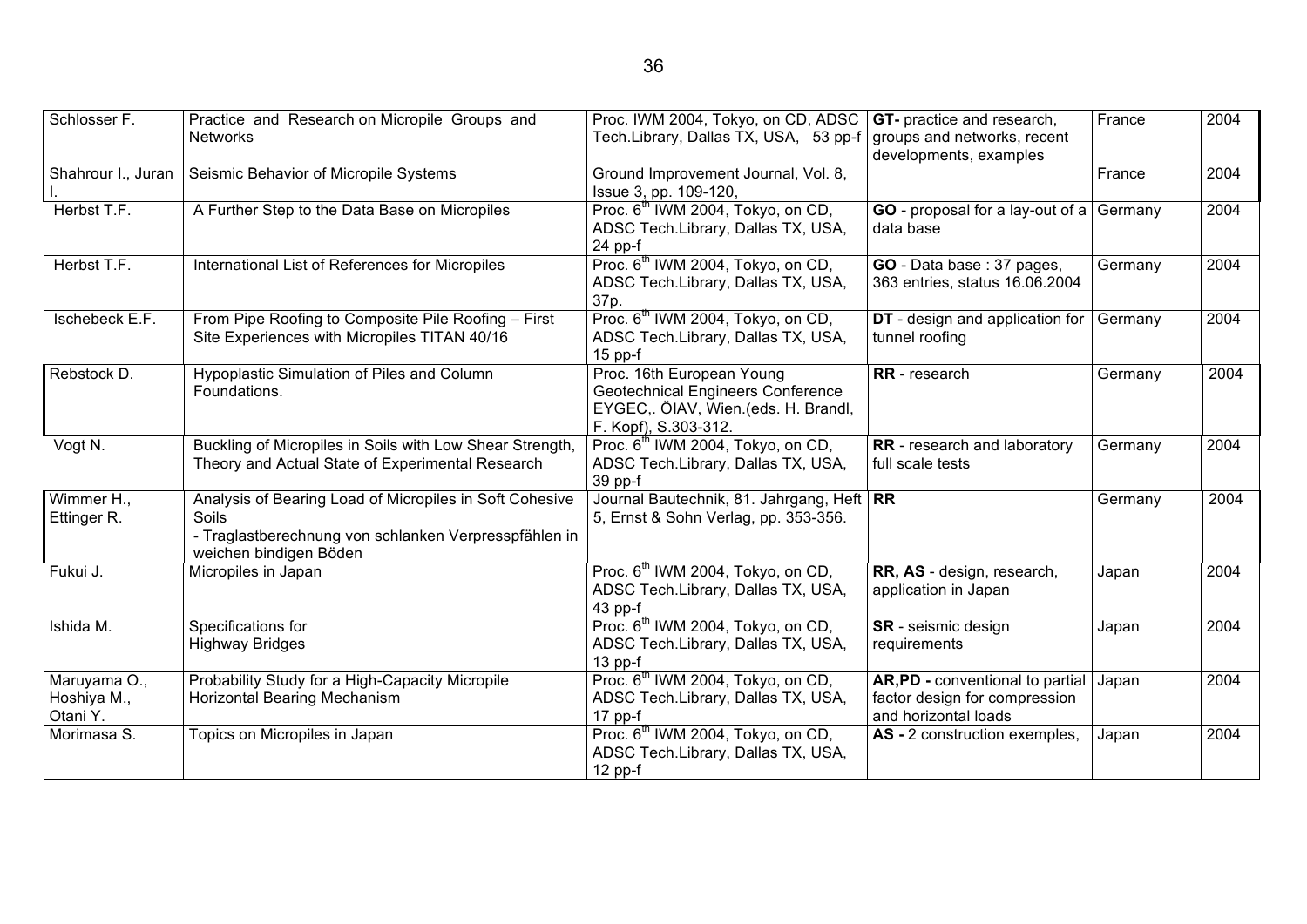| Otani Y.,      | <b>Construction of Data Base</b>                           | Proc. 6 <sup>th</sup> IWM 2004, Tokyo, on CD, | <b>GT</b> - data-base for better | Japan      | 2004 |
|----------------|------------------------------------------------------------|-----------------------------------------------|----------------------------------|------------|------|
| Hoshiya M.     | for High-Capacity Micropile Method                         | ADSC Tech.Library, Dallas TX, USA,            | design                           |            |      |
|                |                                                            | $12$ pp-f                                     |                                  |            |      |
| Sagara M.,     | Quality Control of High Capacity Micropiles                | Proc. 6 <sup>th</sup> IWM 2004, Tokyo, on CD, | AS - seismic retrofit            | Japan      | 2004 |
| Hayashi J.     |                                                            | ADSC Tech.Library, Dallas TX, USA,            | construction of a service water  |            |      |
|                |                                                            | $26$ pp- $f$                                  | pond at kameido in tokyo         |            |      |
| Yamane T.      | Micropile to Concrete Connection                           | Proc. 6 <sup>th</sup> IWM 2004, Tokyo, on CD, | DT - micropile - precast         | Japan      | 2004 |
|                |                                                            | ADSC Tech.Library, Dallas TX, USA,            | concrete element connection      |            |      |
|                |                                                            | $12$ pp-f                                     |                                  |            |      |
|                | Videoclip: Bridge construction under rail traffic in Spain | Proc. 6 <sup>th</sup> IWM 2004, Tokyo, on CD, | ES - bridge construction under   | Spain      | 2004 |
|                | (Barcelona - Zaragoza line)                                | ADSC Tech.Library, Dallas TX, USA,            | rail traffic                     |            |      |
|                |                                                            | winamp                                        |                                  |            |      |
| Turner M.      | Micropiles - UK Trends                                     | Proc. 6 <sup>th</sup> IWM 2004, Tokyo, on CD, | <b>GT</b> - application trends   | U.K.       | 2004 |
|                |                                                            | ADSC Tech.Library, Dallas TX, USA,            |                                  |            |      |
|                |                                                            | $13$ pp-f                                     |                                  |            |      |
| Turner M.      | Pile Testing                                               | Proc. 6 <sup>th</sup> IWM 2004, Tokyo, on CD, | RR - values from load tests      | U.K.       | 2004 |
|                |                                                            | ADSC Tech.Library, Dallas TX, USA,            | related to pile length           |            |      |
|                |                                                            | $18$ pp- $f$                                  |                                  |            |      |
| Turner M.      | <b>Pile Testing</b>                                        | Proc. 6 <sup>th</sup> IWM 2004, Tokyo, on CD, | RR - comparison between          | U.K.       | 2004 |
|                | (Dynamic Load Testing)                                     | ADSC Tech.Library, Dallas TX, USA,            | static and dynamic load tests    |            |      |
|                |                                                            | $19$ pp- $f$                                  |                                  |            |      |
| Woodfield P.   | <b>Branlow Piling Solutions</b>                            | Proc. 6 <sup>th</sup> IWM 2004, Tokyo, on CD, | AA - examples of 3               | U.K.       | 2004 |
|                |                                                            | ADSC Tech.Library, Dallas TX, USA,            | construction sites               |            |      |
|                |                                                            | 7 pp-f                                        |                                  |            |      |
| Armour, T.A.   | State of California Food & Agriculture Building            | Proc. $6^{th}$ IWM 2004, Tokyo, on CD,        | AS - seismic retrofit            | <b>USA</b> | 2004 |
|                | Renovation                                                 | ADSC Tech.Library, Dallas TX, USA,            |                                  |            |      |
|                |                                                            | $19$ pp- $f$                                  |                                  |            |      |
| Bruce D. A.,   | <b>Quality Assurance and Monitoring</b>                    | Proc. 6 <sup>th</sup> IWM 2004, Tokyo, on CD, | ES - qa/qc strategies            | <b>USA</b> | 2004 |
| Weinstein G.M. | of Micropiles                                              | ADSC Tech.Library, Dallas TX, USA,            |                                  |            |      |
|                |                                                            | 7 pp-f                                        |                                  |            |      |
| Bruce D.A.     | Development of ADSC-FHWA Micropile Teaching                | Proc. 6 <sup>th</sup> IWM 2004, Tokyo, on CD, | GO - courses on micropiles       | <b>USA</b> | 2004 |
|                | Module into NHI Course                                     | ADSC Tech.Library, Dallas TX, USA,            | (non technical)                  |            |      |
|                |                                                            | $13$ pp-f                                     |                                  |            |      |
| Cadden A.,     | Micropile Bond Strength to Concrete Fundamental Full       | Proc. 6 <sup>th</sup> IWM 2004, Tokyo, on CD, | RR - bond tests with grout       | <b>USA</b> | 2004 |
| Gomez J.       | Scale Test Program, Preliminary Results                    | ADSC Tech.Library, Dallas TX, USA,            |                                  |            |      |
|                |                                                            | $11$ pp- $f$                                  |                                  |            |      |
| Gómez J.,      | Buckling of Micropiles, The "Ghost"?                       | ADSC Journal "Foundation Drilling",           |                                  | <b>USA</b> | 2004 |

Febr. 2004, 6p.

Cadden A.W.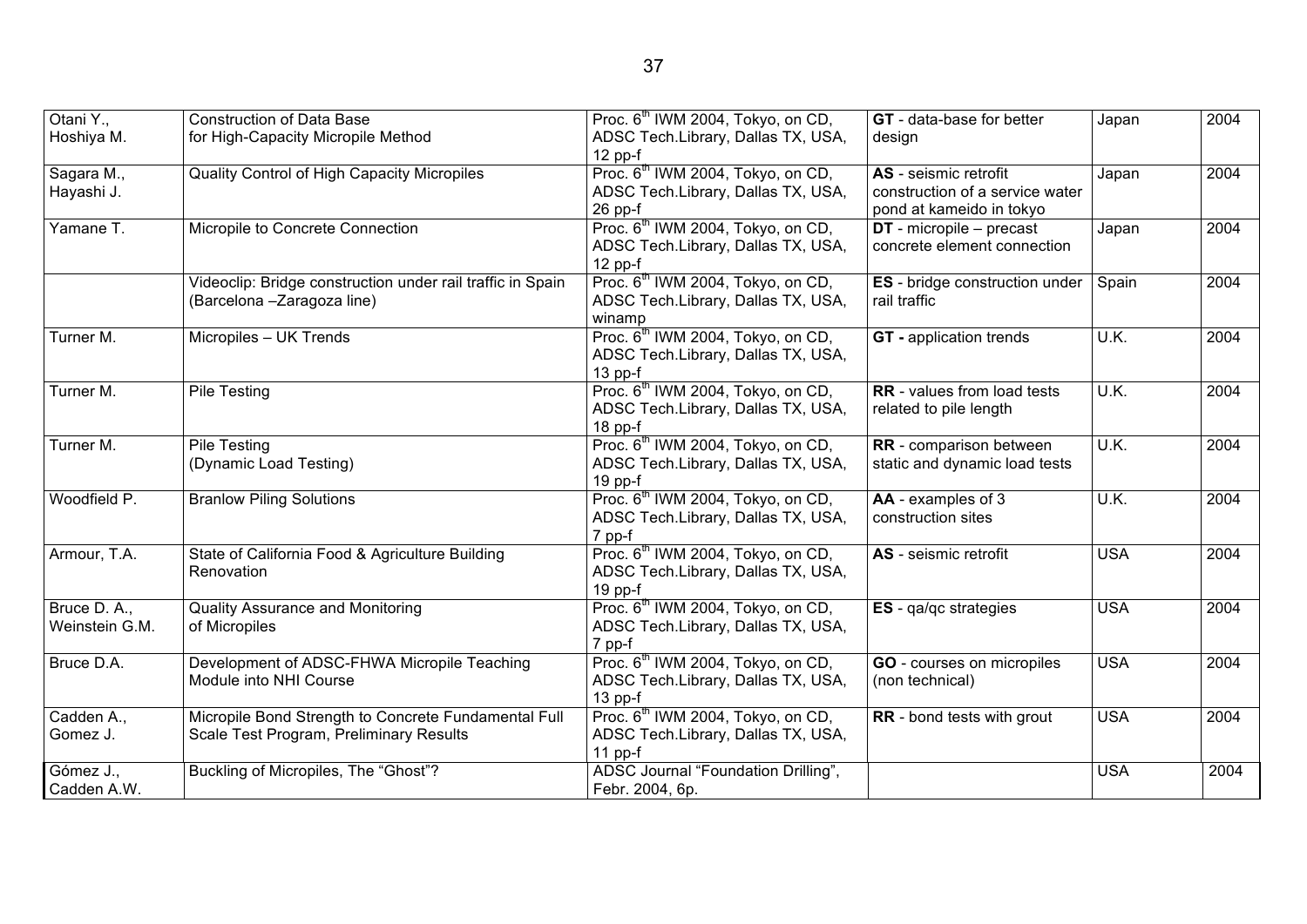| Jeon, S.                                        | Interpretation of load tests on micropiles                                                                                                                                                                   | Geotechnical Engineering, ICE, 157<br>(GE2), p. 85-90                                                                    |                                        | <b>USA</b> | 2004 |
|-------------------------------------------------|--------------------------------------------------------------------------------------------------------------------------------------------------------------------------------------------------------------|--------------------------------------------------------------------------------------------------------------------------|----------------------------------------|------------|------|
| Loehr J.E.                                      | Calibration of Design Methods for Slope Stabilization<br>and Earth Retention                                                                                                                                 | Proc. 6 <sup>th</sup> IWM 2004, Tokyo, on CD,<br>ADSC Tech.Library, Dallas TX, USA,<br>$19$ pp- $f$                      | RR - investigation of safety<br>factor | <b>USA</b> | 2004 |
| Parra, J.R.,<br>Ang $E.C.,$<br>Loehr J.E.       | Sources of Uncertainty in Lateral Resistance of Slender<br>Reinforcement Used for Slope Stabilization                                                                                                        | Proc.of Geo-Support 2004: J.P. Turner<br>and P.W. Mayne, Editors, ASCE, GSP<br>124, pp.                                  |                                        | <b>USA</b> | 2004 |
| Parra, J.R.,<br>Ang $E.C.,$<br>Loehr J.E.       | Sources of Uncertainty in Lateral Resistance of<br>Slender Reinforcement Used for Slope<br>Stabilization                                                                                                     | Proc. Geo-Support 2004: J.P.<br>Turner and P.W. Mayne,<br>Editors, ASCE, GSP 124, pp.                                    |                                        | <b>USA</b> | 2004 |
| Russo, G.                                       | Full-scale tests on instrumented micropiles                                                                                                                                                                  | Geotechnical<br>Engineering, ICE, 157 (GE3), p.127-<br>135                                                               |                                        | <b>USA</b> | 2004 |
| Wolosick J.R.                                   | <b>Micropile Foundations</b><br>Johnson City Medical Center<br>Johnson City, Tennessee                                                                                                                       | Proc. 6 <sup>th</sup> IWM 2004, Tokyo, on CD,<br>ADSC Tech.Library, Dallas TX, USA,<br>$24$ pp- $f$                      | AA - project report                    | <b>USA</b> | 2004 |
| Wolosick J.R.                                   | Micropiles State of the Art Report<br><b>Research and Practice Issues USA</b>                                                                                                                                | Proc. 6 <sup>th</sup> IWM 2004, Tokyo, on CD,<br>ADSC Tech.Library, Dallas TX, USA,<br>$15$ pp-f                         | GO - no technical report               | <b>USA</b> | 2004 |
| Aschenbroich,<br>Η.                             | Recommendations for Installation, QA&QC and<br>Testing of Injection Bored Hollow Bar Micro<br><b>Piles and Soil Nails</b>                                                                                    | Proc. Geo3 Conf., Editors D.A. Bruce<br>and A.W.Cadden, Dallas/Ft. Worth,<br>TX, USA, 14p.                               | DP,QC,TS                               | Canada     | 2005 |
| Perlo S.,<br>Frank R., Degny<br>E., Estephan R. | Analyse de groupes de micropieux sous charge<br>transversale par une méthode hybride                                                                                                                         | Proc.16th, Osaka, september, pp.<br>2031-2034                                                                            |                                        | France     | 2005 |
| Rebstock D.                                     | Micropiles under Static and Dynamic Load - Hypoplastic   Proc. Pfahl-Symposium 2005, Institut<br>Simulation<br>- Kleinbohrpfähle unter statischer und zyklischer<br>Belastung - hypoplastische Simulationen. | für Grundbau und Bodenmechanik der<br>TU Braunschweig (eds. J. Stahlmann,<br>J. Gattermann, M. Fritsch), S. 349-<br>365. | RR - research                          | Germany    | 2005 |
| Vogt N.,<br>Vogt S.,<br>Kellner C.              | Buckling of Slender Piles in Soft Soils<br>- Knicken von schlanken Pfählen in weichen Böden                                                                                                                  | Journal Bautechnik, 82. Jahrgang, Heft   RR - research and laboratory<br>12<br>Ernst & Sohn Verlag, pp. 889-901.         | full scale tests                       | Germany    | 2005 |
| Fukul J.,<br>Ishida M.,<br>Takeguchi M.         | Seismic Retrofitting Sites for Existing Foundations                                                                                                                                                          | Civil Engineering Journal, No.3983,<br>Page.337-350 (2005.05)                                                            |                                        | Japan      | 2005 |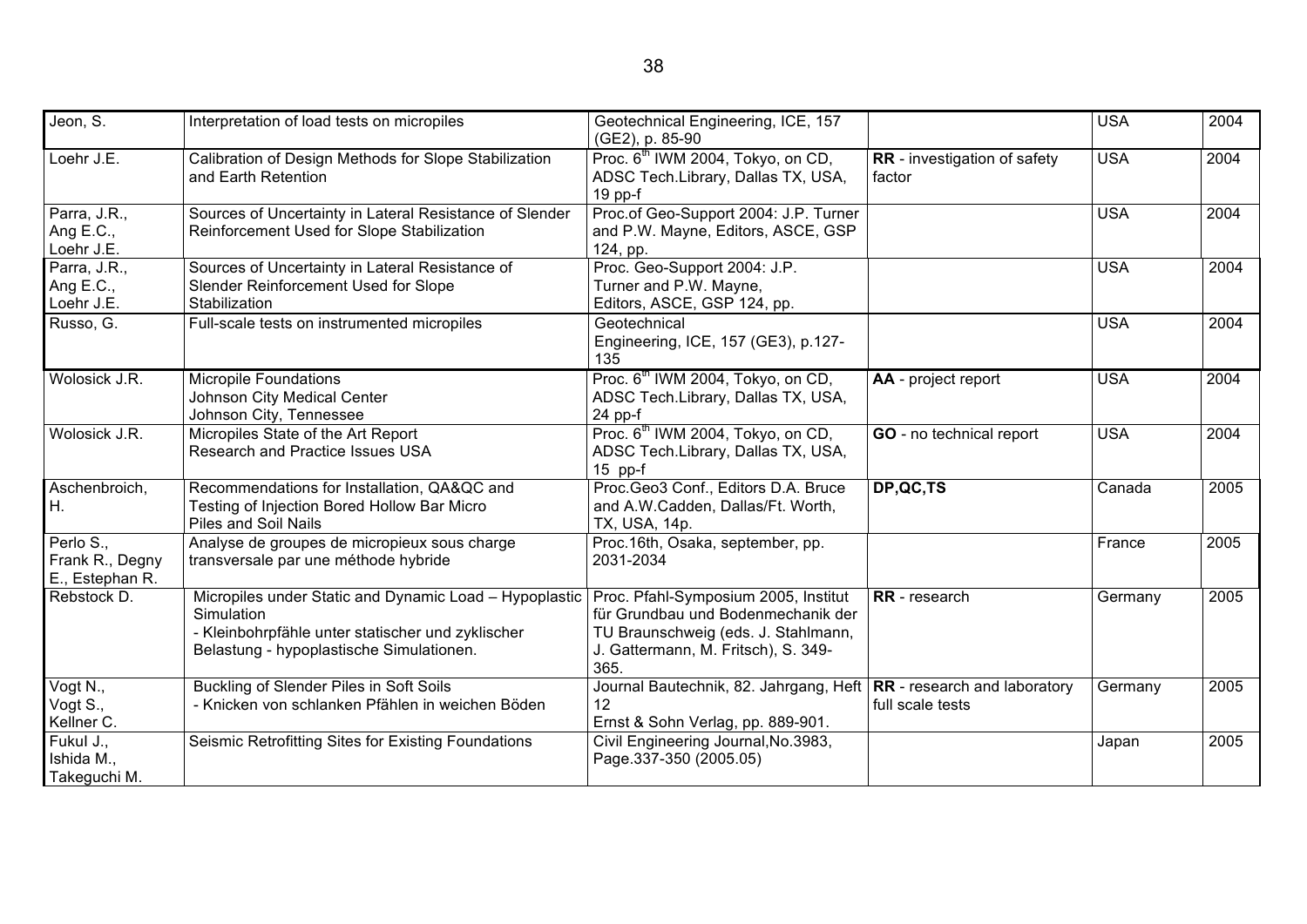| Fukui J.,      | Seismic Retrofitting Sites for Existing                  | Civil Engineering Journal, No.3983,              |                          | Japan      | 2005 |
|----------------|----------------------------------------------------------|--------------------------------------------------|--------------------------|------------|------|
| Ishida M.,     | Foundations                                              | Page.337-350                                     |                          |            |      |
| Takeguchi M.   |                                                          | (2005.05)                                        |                          |            |      |
| Sagara M.      | Seismic Retrofit Construction of a service water station | Proc. 60 <sup>th</sup> Annual Conf. of the Japan |                          | Japan      | 2005 |
| et al          | at KAMEIDO in TOKYO(1 problems and measures)             | Soc.of Civil Engineers, vol. 6                   |                          |            |      |
| Sagara M.      | Seismic Retrofit Construction of a service water station | Proc. 60 <sup>th</sup> Annual Conf. of the Japan |                          | Japan      | 2005 |
| et al          | at KAMEIDO in TOKYO(2 construction control)              | Soc.of Civil Engineers, vol. 6                   |                          |            |      |
| Sagara M.      | Seismic Retrofit Construction of a service water         | Proc. 60th Annual Conf. of the                   |                          | Japan      | 2005 |
| et al.         | station at KAMEIDO in TOKYO(2 construction               | Japan Soc.of Civil Engineers,                    |                          |            |      |
|                | control)                                                 | vol. 6                                           |                          |            |      |
| Bredenberg, H. | Scandinavian Steel Core Piles                            | Proc. Geo3 Conf., Editors D.A. Bruce             | AA                       | Sweden     | 2005 |
|                |                                                          | and A.W.Cadden, Dallas/Ft. Worth,                |                          |            |      |
|                |                                                          | TX, USA, 15p.                                    |                          |            |      |
| Bruce, D.A.,   | Quality and Quantification in Small Hole Drilling        | Proc.Geo3 Conf., Editors D.A. Bruce              | $\overline{AC}$          | <b>USA</b> | 2005 |
| Davis, J.P.    |                                                          | and A.W.Cadden, Dallas/Ft. Worth,                |                          |            |      |
|                |                                                          | TX, USA, 13p.                                    |                          |            |      |
| Bruce, J.,     | The SMART Contractometer - Its Application to            | Proc. Geo3 Conf., Editors D.A. Bruce             | $\overline{ac}$          | <b>USA</b> | 2005 |
| Ramirez, D.,   | <b>Micropile Quality Assurance</b>                       | and A.W.Cadden, Dallas/Ft. Worth,                |                          | Canada     |      |
| Lausch, P.     |                                                          | TX, USA, 15p.                                    |                          | Canada     |      |
| Cadden, A.W.,  | The Field Inspection and Documentation of                | Proc. Geo3 Conf., Editors D.A. Bruce             | $\overline{ac}$          | <b>USA</b> | 2005 |
| Bruce, D.A.,   | Micropile Works                                          | and A.W.Cadden, Dallas/Ft. Worth,                |                          |            |      |
| Bean, J.J.     |                                                          | TX, USA, 15p.                                    |                          |            |      |
| Deschamps, R.  | Installation, Measurement, and Interpretation of         | Proc. Geo3 Conf., Editors D.A. Bruce             | TS,QC                    | <b>USA</b> | 2005 |
| Richards, T.D. | "Sister Bar" Strain Gauges in Micropiles                 | and A.W.Cadden, Dallas/Ft. Worth,                |                          |            |      |
|                |                                                          | TX, USA, 13p.                                    |                          |            |      |
| Dodds, S.      | Brady Street Bridge - Micropile Foundations in           | Proc. Geo3 Conf., Editors D.A. Bruce             | AA                       | <b>USA</b> | 2005 |
|                | Compressible Fill                                        | and A.W.Cadden, Dallas/Ft. Worth,                |                          |            |      |
|                |                                                          | TX, USA, 12p.                                    |                          |            |      |
| Gibler, P.,    | Quality Assurance Issues Related to the                  | Proc. Geo3 Conf., Editors D.A. Bruce             | $\overline{AC}$          | <b>USA</b> | 2005 |
| Bruce, D.A.,   | Installation of High Capacity Micropiles,                | and A.W.Cadden, Dallas/Ft. Worth,                |                          |            |      |
| Hadzariga, M.  | Richmond-San Rafael Bridge Seismic Retrofit              | TX, USA, 24p.                                    |                          |            |      |
|                | Project, CA                                              |                                                  |                          |            |      |
| Gómez, J.,     | Connection Capacity Between Micropiles and               | Proc. Geo3 Conf., Editors D.A. Bruce             | $\overline{PD}$          | <b>USA</b> | 2005 |
| Cadden, A.W.,  | Concrete Footings: Interpretation of Test                | and A.W.Cadden, Dallas/Ft. Worth,                |                          |            |      |
| Traylor, R.P., | <b>Results and Design Recommendations</b>                | TX, USA, 22p.                                    |                          |            |      |
| Bruce, D.A.    |                                                          |                                                  |                          |            |      |
| Hajduk, E.L.,  | A Drop Weight Hammer for Dynamically                     | Proc.Geo3 Conf., Editors D.A. Bruce              | $\overline{\mathsf{TS}}$ | <b>USA</b> | 2005 |
| Wright, W.B.,  | Testing Micropiles in Charleston, SC                     | and A.W.Cadden, Dallas/Ft. Worth,                |                          |            |      |
| Snow, W.L.,    |                                                          | TX, USA, 13p.                                    |                          |            |      |
| Adams, J.C.    |                                                          |                                                  |                          |            |      |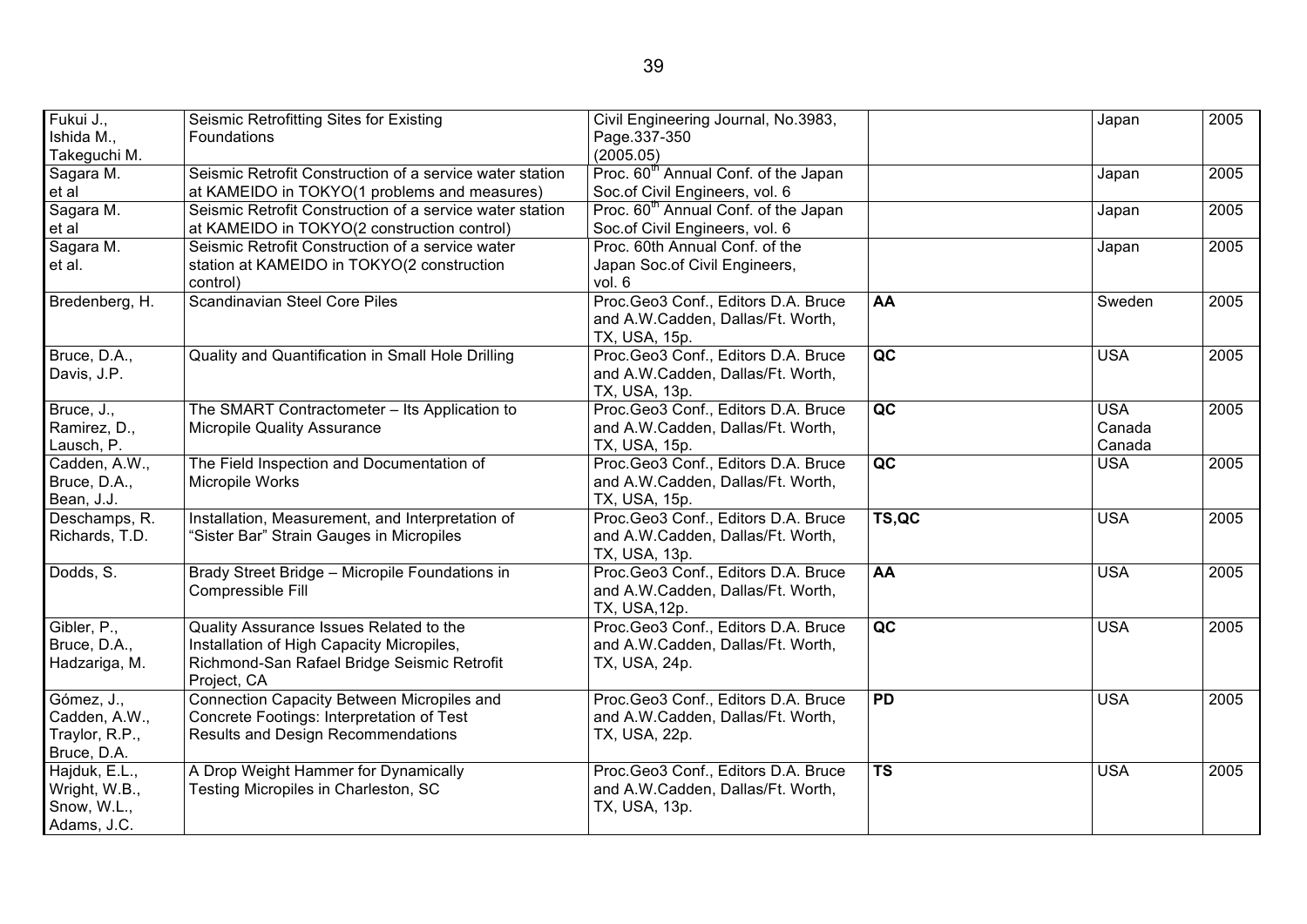| Johnsen, L.F.,<br>Gallagher, M.J.                                              | Proposed Micropile Section for the 2006 IBC                                                               | Proc. Geo3 Conf., Editors D.A. Bruce<br>and A.W.Cadden, Dallas/Ft. Worth,<br>TX, USA, 10p.    | <b>SR</b>                            | <b>USA</b>    | 2005 |
|--------------------------------------------------------------------------------|-----------------------------------------------------------------------------------------------------------|-----------------------------------------------------------------------------------------------|--------------------------------------|---------------|------|
| Massoudi, N.                                                                   | Some Observations on Micropile Inspection<br>and Testing                                                  | Proc. Geo3 Conf., Editors D.A. Bruce<br>and A.W.Cadden, Dallas/Ft. Worth,<br>TX, USA, 9p.     | QC,TS                                | <b>USA</b>    | 2005 |
| Richards, T.D.                                                                 | "Pent Up" Load and Its Effect on Load Test<br>Evaluation                                                  | Proc. Geo3 Conf., Editors D.A. Bruce<br>and A.W.Cadden, Dallas/Ft. Worth,<br>TX, USA, 9p.     | PD                                   | <b>USA</b>    | 2005 |
| Sabatini P. J.,<br>Tanyu B.,<br>Armour T.,<br>Groneck P.,<br>Keeley J. W.      | Micropile Design and Construction Reference Manual                                                        | US DOT, Federal Highway<br>Administration Report NHI-05-039<br>Washington DC, USA,<br>pp. 456 |                                      | <b>USA</b>    | 2005 |
| Wilder, D.,<br>Gómez, J.,<br>Cadden, A.W.,<br>Traylor, R.P.,<br>Pilkington, M. | <b>Compressive Load Transfer in Micropiles</b><br>through Concrete Footings: A Full Scale Test<br>Program | Proc. Geo3 Conf., Editors D.A. Bruce<br>and A.W.Cadden, Dallas/Ft. Worth,<br>TX, USA, 18p.    | $\overline{\mathsf{TS}}$             | <b>USA</b>    | 2005 |
| Fross M.                                                                       | 35 Years of Application of Micropiles in Austria                                                          | Proc. 7 <sup>th</sup> IWM, Schrobenhausen, CD-<br>ROM, ISM, Venetia, PA, USA                  | AA -construction sites in<br>Austria | Austria       | 2006 |
| Bishop, J.,<br>Aschenbroich, H<br>DeBernardi, B.                               | Class I and II micropiles with hollow bar<br>reinforcement: Load tests and performance<br>measurements    | Proc. 7 <sup>th</sup> IWM, Schrobenhausen, CD-<br>ROM, ISM, Venetia, PA, USA, 15p.            | <b>TS</b>                            | Canada<br>U.S | 2006 |
| $\overline{H}$ an, J.,<br>Ye, S.                                               | A field study on the behavior of micropiles in clay under<br>compression or tension                       | Canadian Geotechnical Journal, 43(1):<br>p19-29                                               |                                      | Canada        | 2006 |
| Ramirez, D.                                                                    | What we have learned about micropile behavior<br>from field instrumentation                               | Proc. 7 <sup>th</sup> IWM, Schrobenhausen, CD-<br>ROM, ISM, Venetia, PA, USA, 16p.            | QC                                   | Canada        | 2006 |
| Sheffield, P.,<br>Li Xian-Xing,<br>Ramirez, D.                                 | An instrumented micropile cap test - micropile<br>top plates: are they necessary?                         | Proc. 7 <sup>th</sup> IWM, Schrobenhausen, CD-<br>ROM, ISM, Venetia, PA, USA, 11p.            | <b>RR</b>                            | Canada        | 2006 |
| Taylor, R.                                                                     | Development and testing of a coaxial strain<br>monitor for self-boring micropiles                         | Proc. 7 <sup>th</sup> IWM, Schrobenhausen, CD-<br>ROM, ISM, Venetia, PA, USA, 7p.             | $\overline{ac}$                      | Canada        | 2006 |
| Jokiniemi H.                                                                   | The First National Micropile Code in Finland                                                              | Proc. 7 <sup>th</sup> IWM, Schrobenhausen, CD-<br>ROM, ISM, Venetia, PA, USA                  | SR - code                            | Finland       | 2006 |
| Lehtonen, J.,<br>Hyyppä, V.,<br>Hattara, J.                                    | MIDA (Micropile Database)                                                                                 | Proc. 7 <sup>th</sup> IWM, Schrobenhausen, CD-<br>ROM, ISM, Venetia, PA, USA,                 | <b>RR</b>                            | Finland       | 2006 |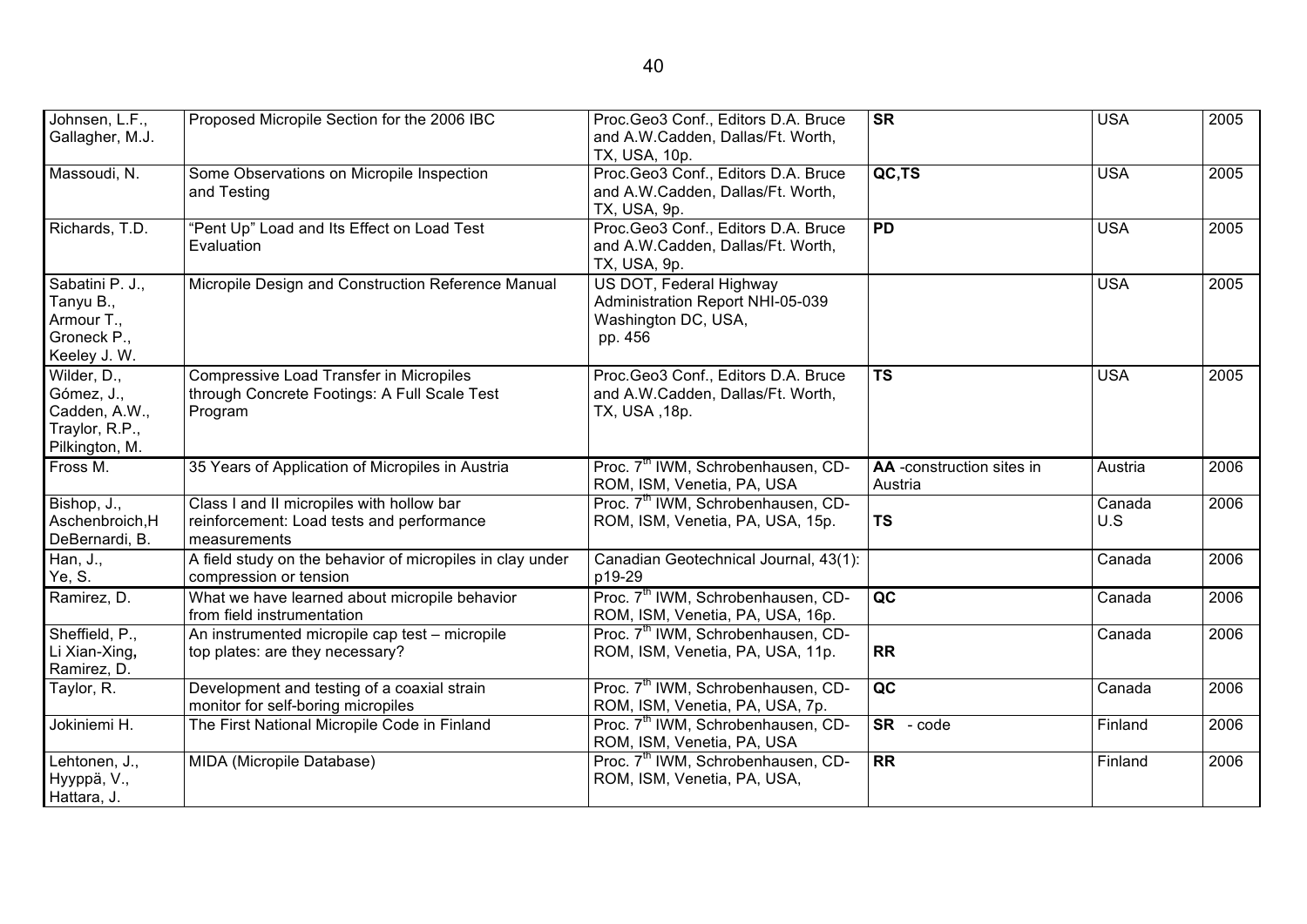| Al Saleh H.,     | Influence of the soil non-linearity and the                  | Proc. 6th European Conf. on                    |                                  | France  | 2006 |
|------------------|--------------------------------------------------------------|------------------------------------------------|----------------------------------|---------|------|
| Shahrour I.      | interface on the seismic response of micropiles.             | Numerical Methods in Geotechnical              |                                  |         |      |
|                  | Numerical Methods in geotechnical engineering                | Engineering, Graz 2006, Balkema. pp.           |                                  |         |      |
|                  |                                                              | 823-827                                        |                                  |         |      |
| Al Saleh H.,     | Three-dimensional non-linear finite-difference analysis      | Proc. of Geo-Congress Atlanta,                 |                                  | France  | 2006 |
| Shahrour I.      | for seismic soil-micropile-structure interaction; Effects of | Georgia, USA, 2006, Geo-Institute of           |                                  |         |      |
|                  | non-linearity of soil and micropile-soil interface.          | <b>ASCE</b>                                    |                                  |         |      |
|                  | Geotechnical                                                 |                                                |                                  |         |      |
|                  | engineering in the information technology age.               |                                                |                                  |         |      |
| Estephan R.,     | GOUPEG : Application de la méthode                           | Bull. labos P. et Ch., n°260,                  |                                  | France  | 2006 |
| Frank R.,        | « hybride » pour le calcul du comportement des               | janv.-fév.-mars,                               |                                  |         |      |
| Degny E.,        | groupes et des réseaux élémentaires de                       |                                                |                                  |         |      |
| Perlo S.         | micropieux                                                   |                                                |                                  |         |      |
| Brunner W.       | Micropile Installation at Czar Palace, Russia                | Proc. 7 <sup>th</sup> IWM, Schrobenhausen, CD- | $AA$ – construction site in      | Germany | 2006 |
|                  |                                                              | ROM, ISM, Venetia, PA, USA                     | Russia                           |         |      |
| Dietz K.,        | Foundation Improvement of Historic Buildings by              | Proc. 7 <sup>th</sup> IWM, Schrobenhausen, CD- | AA -construction sites in        | Germany | 2006 |
| Schürmann A.     | Micropiles, Museum Island, Berlin and St. Kolumba,           | ROM, ISM, Venetia, PA, USA                     | Germany                          |         |      |
|                  | Cologne                                                      |                                                |                                  |         |      |
| Dietz, K.        | Foundation improvement of historic buildings                 | Proc. 7 <sup>th</sup> IWM, Schrobenhausen, CD- | AA                               | Germany | 2006 |
| Schürmann, A.    | by micropiles, Museum Island, Berlin and St.                 | ROM, ISM, Venetia, PA, USA, 15p.               |                                  |         |      |
|                  | Kolumba, Cologne                                             |                                                |                                  |         |      |
| Herbst T.F.      | ISM, the Data Base and an Update of the International        | Proc. 7 <sup>th</sup> IWM, Schrobenhausen, CD- | GT - data base, Intl. List of    | Germany | 2006 |
|                  | List of References for Micropiles                            | ROM, ISM, Venetia, PA, USA                     | References for Micropiles        |         |      |
| Herbst, T.F.     | Further Updates of the International List of                 | Proc. 7 <sup>th</sup> IWM, Schrobenhausen, CD- | <b>RR</b>                        | Germany | 2006 |
|                  | References for Micropiles                                    | ROM, ISM, Venetia, PA, USA,                    |                                  |         |      |
| Ischebeck E.     | Design Guide for TITAN Micropile Heads                       | Proc. 7 <sup>th</sup> IWM, Schrobenhausen, CD- | PD, DT - micropile head          | Germany | 2006 |
|                  |                                                              | ROM, ISM, Venetia, PA, USA                     | design                           |         |      |
| Staudt H.        | The Use of Micropiles to Reinforce Old Walls and             | Proc. 7 <sup>th</sup> IWM, Schrobenhausen, CD- | AA -construction sites in        | Germany | 2006 |
|                  | Stabilize Steep Slopes in Quedlinburg, Germany               | ROM, ISM, Venetia, PA, USA                     | Germany                          |         |      |
| Stuetzel F.      | Micropiles using Higher Steel Grades - Spalling of the       | Proc. 7 <sup>th</sup> IWM, Schrobenhausen, CD- | $RR - stability$ of grout column | Germany | 2006 |
|                  | Grout cover                                                  | ROM, ISM, Venetia, PA, USA                     |                                  |         |      |
| Vogt S.          | Buckling of Slender Piles in Soft Soils                      | Proc. 7 <sup>th</sup> IWM, Schrobenhausen, CD- | $RR$ – buckling, soft ground     | Germany | 2006 |
|                  |                                                              | ROM, ISM, Venetia, PA, USA                     |                                  |         |      |
| Vogt, S.         | (2nd Lizzi Scholarship Recipient) Buckling of                | Proc. 7 <sup>th</sup> IWM, Schrobenhausen, CD- | $\overline{RR}$                  | Germany | 2006 |
|                  | Slender Piles in Soft Soils                                  | ROM, ISM, Venetia, PA, USA, p                  |                                  |         |      |
| Wimmer H., Ofner | Analysis of the Bearing Capacity of Micropiles in Soft       | Journal "Bauingenieur" 81, Jg (2006),          | RR-                              | Germany | 2006 |
| R.               | Soils                                                        | pp. 53-60,                                     |                                  |         |      |
|                  | - Traglastberechnung von Mikropfählen in weichen             |                                                |                                  |         |      |
|                  | Böden                                                        |                                                |                                  |         |      |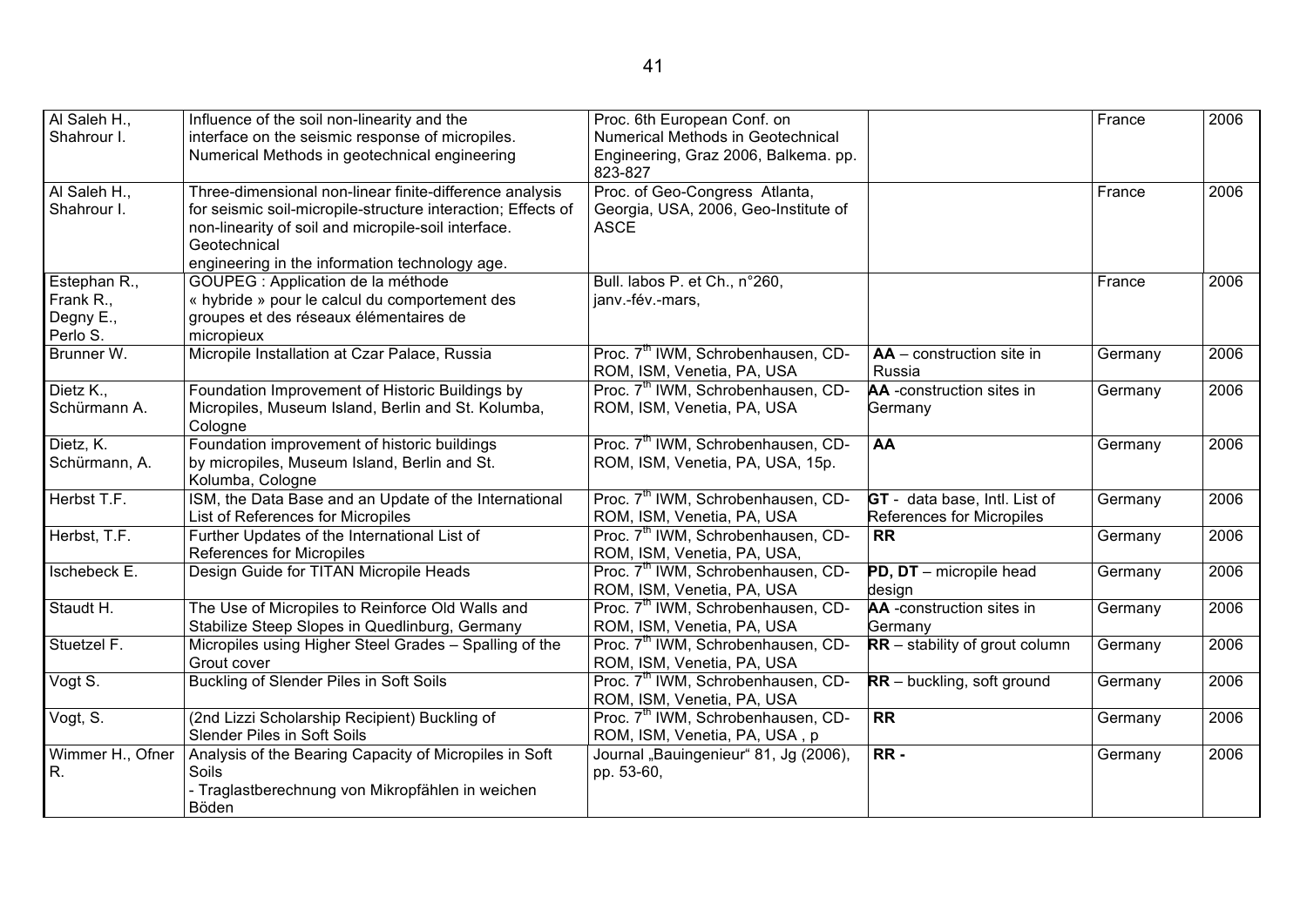| Fukui, J.<br>Proc. 7 <sup>th</sup> IWM, Schrobenhausen, CD-<br>3rd Lizzi Lecture: Performance of Seismic<br>Japan<br>Retrofits with High Capacity Micropiles<br>AS<br>ROM, ISM, Venetia, PA, USA, 14p.<br>Development of Tower Height Raising Method by Use of<br>Kawano T.<br>Nippon Denro Technical Report,<br>Japan<br><b>Additional Foundations</b><br>No.42, Page.1,3-17 (2006.01.01)<br>Morimasa, S.<br>FEM simulation of the micropile footing under<br>Proc. 7 <sup>th</sup> IWM, Schrobenhausen, CD-<br>$\overline{PD}$<br>Japan<br>vertical and horizontal loads<br>ROM, ISM, Venetia, PA, USA, 6p.<br>Otani Y.<br>Reliability Based Design of High Capacity Micropiles<br>Proc. 7 <sup>th</sup> IWM, Schrobenhausen, CD-<br>Japan<br>ROM, ISM, Venetia, PA, USA, 20p<br>$\overline{\text{TS}}$<br>Load Tests of High Capacity Micropiles on Site<br>Proc. 7 <sup>th</sup> IWM, Schrobenhausen, CD-<br>Sagara M.<br>Japan<br>ROM, ISM, Venetia, PA, USA<br>$\overline{RR}$<br>Proc. 7 <sup>th</sup> IWM, Schrobenhausen, CD-<br>Bredenberg, H.<br>Influence of initial deflection on the bearing<br>Sweden | 2006<br>2006<br>2006<br>2006<br>2006<br>2006 |
|----------------------------------------------------------------------------------------------------------------------------------------------------------------------------------------------------------------------------------------------------------------------------------------------------------------------------------------------------------------------------------------------------------------------------------------------------------------------------------------------------------------------------------------------------------------------------------------------------------------------------------------------------------------------------------------------------------------------------------------------------------------------------------------------------------------------------------------------------------------------------------------------------------------------------------------------------------------------------------------------------------------------------------------------------------------------------------------------------------------------|----------------------------------------------|
|                                                                                                                                                                                                                                                                                                                                                                                                                                                                                                                                                                                                                                                                                                                                                                                                                                                                                                                                                                                                                                                                                                                      |                                              |
|                                                                                                                                                                                                                                                                                                                                                                                                                                                                                                                                                                                                                                                                                                                                                                                                                                                                                                                                                                                                                                                                                                                      |                                              |
|                                                                                                                                                                                                                                                                                                                                                                                                                                                                                                                                                                                                                                                                                                                                                                                                                                                                                                                                                                                                                                                                                                                      |                                              |
|                                                                                                                                                                                                                                                                                                                                                                                                                                                                                                                                                                                                                                                                                                                                                                                                                                                                                                                                                                                                                                                                                                                      |                                              |
|                                                                                                                                                                                                                                                                                                                                                                                                                                                                                                                                                                                                                                                                                                                                                                                                                                                                                                                                                                                                                                                                                                                      |                                              |
|                                                                                                                                                                                                                                                                                                                                                                                                                                                                                                                                                                                                                                                                                                                                                                                                                                                                                                                                                                                                                                                                                                                      |                                              |
|                                                                                                                                                                                                                                                                                                                                                                                                                                                                                                                                                                                                                                                                                                                                                                                                                                                                                                                                                                                                                                                                                                                      |                                              |
|                                                                                                                                                                                                                                                                                                                                                                                                                                                                                                                                                                                                                                                                                                                                                                                                                                                                                                                                                                                                                                                                                                                      |                                              |
|                                                                                                                                                                                                                                                                                                                                                                                                                                                                                                                                                                                                                                                                                                                                                                                                                                                                                                                                                                                                                                                                                                                      |                                              |
|                                                                                                                                                                                                                                                                                                                                                                                                                                                                                                                                                                                                                                                                                                                                                                                                                                                                                                                                                                                                                                                                                                                      |                                              |
|                                                                                                                                                                                                                                                                                                                                                                                                                                                                                                                                                                                                                                                                                                                                                                                                                                                                                                                                                                                                                                                                                                                      |                                              |
| ROM, ISM, Venetia, PA, USA, 12p.<br>capacity for micropiles                                                                                                                                                                                                                                                                                                                                                                                                                                                                                                                                                                                                                                                                                                                                                                                                                                                                                                                                                                                                                                                          |                                              |
| Proc. 7 <sup>th</sup> IWM, Schrobenhausen, CD-<br>Woodfield, P.<br>The good, the bad and the ugly $-$ from the U.K.<br>AA<br><b>U.K.</b>                                                                                                                                                                                                                                                                                                                                                                                                                                                                                                                                                                                                                                                                                                                                                                                                                                                                                                                                                                             | 2006                                         |
| Hinton, M.<br>ROM, ISM, Venetia, PA, USA,                                                                                                                                                                                                                                                                                                                                                                                                                                                                                                                                                                                                                                                                                                                                                                                                                                                                                                                                                                                                                                                                            |                                              |
|                                                                                                                                                                                                                                                                                                                                                                                                                                                                                                                                                                                                                                                                                                                                                                                                                                                                                                                                                                                                                                                                                                                      |                                              |
| Proc. 7 <sup>th</sup> IWM, Schrobenhausen, CD-<br>ADSC Geo3 Field Day<br>$\overline{AC}$<br><b>USA</b><br>Allen, K                                                                                                                                                                                                                                                                                                                                                                                                                                                                                                                                                                                                                                                                                                                                                                                                                                                                                                                                                                                                   | 2006                                         |
| ROM, ISM, Venetia, PA, USA, 10p.                                                                                                                                                                                                                                                                                                                                                                                                                                                                                                                                                                                                                                                                                                                                                                                                                                                                                                                                                                                                                                                                                     |                                              |
| Proc. 7 <sup>th</sup> IWM, Schrobenhausen, CD-<br>Anderson, S.,<br>Micropiles and the FHWA: 30 years of<br>GT<br><b>USA</b>                                                                                                                                                                                                                                                                                                                                                                                                                                                                                                                                                                                                                                                                                                                                                                                                                                                                                                                                                                                          | 2006                                         |
| Siel, B.<br>implementation<br>ROM, ISM, Venetia, PA, USA, 7p.                                                                                                                                                                                                                                                                                                                                                                                                                                                                                                                                                                                                                                                                                                                                                                                                                                                                                                                                                                                                                                                        |                                              |
|                                                                                                                                                                                                                                                                                                                                                                                                                                                                                                                                                                                                                                                                                                                                                                                                                                                                                                                                                                                                                                                                                                                      |                                              |
| $\overline{\text{TS}}$<br>Proc. 7 <sup>th</sup> IWM, Schrobenhausen, CD-<br>USA,<br>Bishop J.,<br>Class I and II Micropiles with Hollow Bar Reinforcement:                                                                                                                                                                                                                                                                                                                                                                                                                                                                                                                                                                                                                                                                                                                                                                                                                                                                                                                                                           | 2006                                         |
| Load Tests and Performance Measurements<br>AschenbroichH<br>ROM, ISM, Venetia, PA, USA<br>Canada,                                                                                                                                                                                                                                                                                                                                                                                                                                                                                                                                                                                                                                                                                                                                                                                                                                                                                                                                                                                                                    |                                              |
| <b>USA</b><br>DeBernardi B.                                                                                                                                                                                                                                                                                                                                                                                                                                                                                                                                                                                                                                                                                                                                                                                                                                                                                                                                                                                                                                                                                          |                                              |
| R<br>Proc. 7 <sup>th</sup> IWM, Schrobenhausen, CD-<br><b>USA</b><br>Boeckmann,<br>Large-scale physical modelling of earth slopes                                                                                                                                                                                                                                                                                                                                                                                                                                                                                                                                                                                                                                                                                                                                                                                                                                                                                                                                                                                    | 2006                                         |
| A.Z.<br>stabilized with micropiles<br>ROM, ISM, Venetia, PA, USA, 13p.                                                                                                                                                                                                                                                                                                                                                                                                                                                                                                                                                                                                                                                                                                                                                                                                                                                                                                                                                                                                                                               |                                              |
| Deeken, J.J.,                                                                                                                                                                                                                                                                                                                                                                                                                                                                                                                                                                                                                                                                                                                                                                                                                                                                                                                                                                                                                                                                                                        |                                              |
| Loehr, J.E.                                                                                                                                                                                                                                                                                                                                                                                                                                                                                                                                                                                                                                                                                                                                                                                                                                                                                                                                                                                                                                                                                                          |                                              |
| Proc. 7 <sup>th</sup> IWM, Schrobenhausen, CD-<br>GT<br><b>USA</b><br>An education in micropiles: The expansion of<br>Bruce, D.A.                                                                                                                                                                                                                                                                                                                                                                                                                                                                                                                                                                                                                                                                                                                                                                                                                                                                                                                                                                                    | 2006                                         |
| the market in North America<br>ROM, ISM, Venetia, PA, USA, 9p.                                                                                                                                                                                                                                                                                                                                                                                                                                                                                                                                                                                                                                                                                                                                                                                                                                                                                                                                                                                                                                                       |                                              |
| Proc. 7 <sup>th</sup> IWM, Schrobenhausen, CD-<br>Cadden, A.<br>When is enough enough? SR 33 micropiles for<br>AA<br><b>USA</b>                                                                                                                                                                                                                                                                                                                                                                                                                                                                                                                                                                                                                                                                                                                                                                                                                                                                                                                                                                                      | 2006                                         |
| Petrasic, K.<br>bridge stabilization<br>ROM, ISM, Venetia, PA, USA, 10p.                                                                                                                                                                                                                                                                                                                                                                                                                                                                                                                                                                                                                                                                                                                                                                                                                                                                                                                                                                                                                                             |                                              |
| Sonic drilling offers quality control and non-destructive<br>Proc. 7 <sup>th</sup> IWM, Schrobenhausen, CD-<br>DT<br><b>USA</b><br>Davis, J.                                                                                                                                                                                                                                                                                                                                                                                                                                                                                                                                                                                                                                                                                                                                                                                                                                                                                                                                                                         | 2006                                         |
| advantages to geotechnical drilling<br>ROM, ISM, Venetia, PA, USA, 15p.                                                                                                                                                                                                                                                                                                                                                                                                                                                                                                                                                                                                                                                                                                                                                                                                                                                                                                                                                                                                                                              |                                              |
| on sensitive infrastructure sites                                                                                                                                                                                                                                                                                                                                                                                                                                                                                                                                                                                                                                                                                                                                                                                                                                                                                                                                                                                                                                                                                    |                                              |
| Proc. 7 <sup>th</sup> IWM, Schrobenhausen, CD-<br>ES<br><b>USA</b><br>Davis, J.<br>Micropile Installation School (AMPIS)                                                                                                                                                                                                                                                                                                                                                                                                                                                                                                                                                                                                                                                                                                                                                                                                                                                                                                                                                                                             | 2006                                         |
| ROM, ISM, Venetia, PA, USA,                                                                                                                                                                                                                                                                                                                                                                                                                                                                                                                                                                                                                                                                                                                                                                                                                                                                                                                                                                                                                                                                                          |                                              |
| PD<br>Micropile load transfer to concrete structures -<br>Proc. 7 <sup>th</sup> IWM, Schrobenhausen, CD-<br><b>USA</b><br>Gómez, J.                                                                                                                                                                                                                                                                                                                                                                                                                                                                                                                                                                                                                                                                                                                                                                                                                                                                                                                                                                                  | 2006                                         |
| Cadden, A.<br>ROM, ISM, Venetia, PA, USA, 64p.<br>bond stress research program report                                                                                                                                                                                                                                                                                                                                                                                                                                                                                                                                                                                                                                                                                                                                                                                                                                                                                                                                                                                                                                |                                              |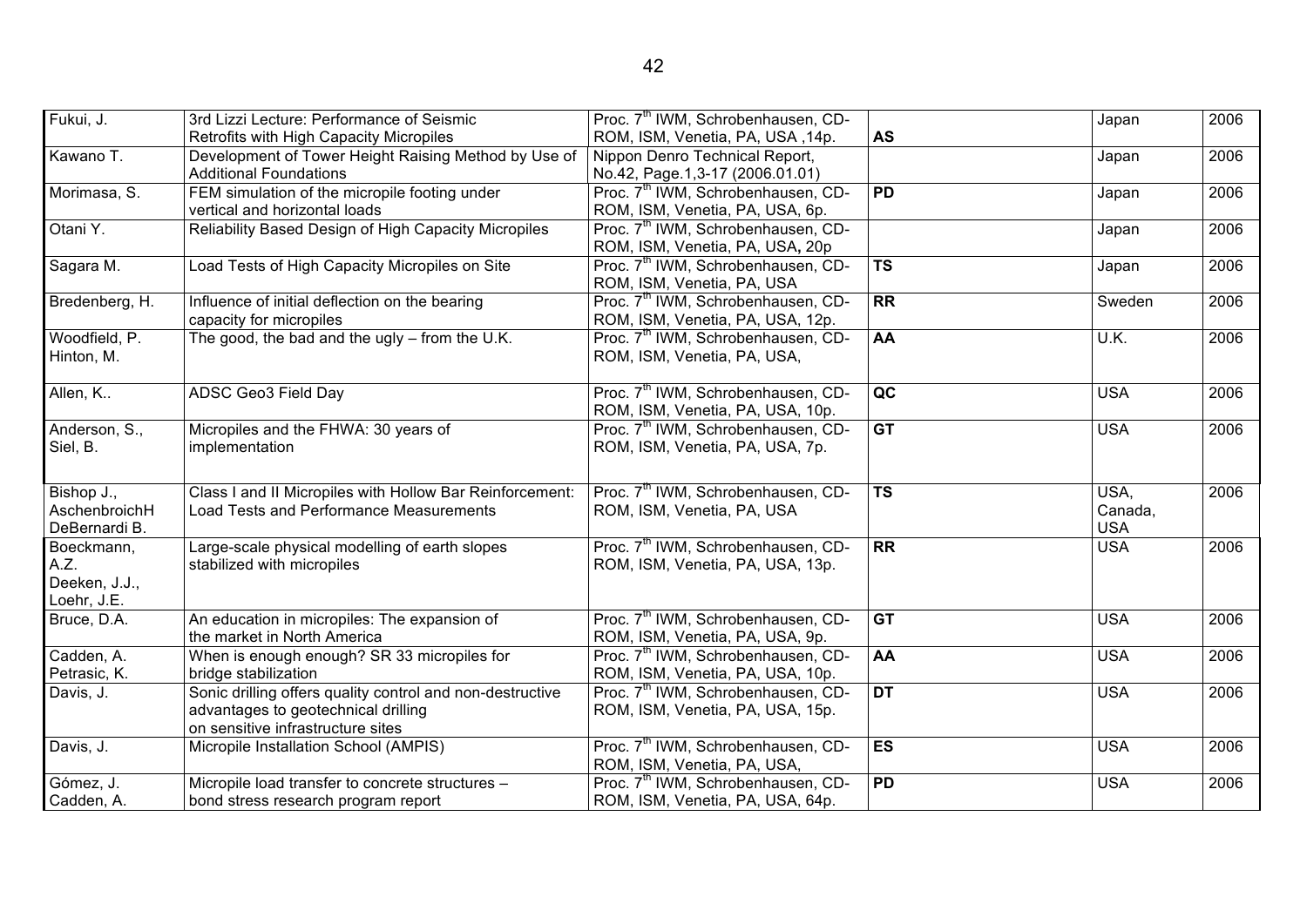| Nicholson, P.J.   | The evolution of micropiles in America                         | Proc. 7 <sup>th</sup> IWM, Schrobenhausen, CD- | <b>GT</b>                     | <b>USA</b> | 2006              |
|-------------------|----------------------------------------------------------------|------------------------------------------------|-------------------------------|------------|-------------------|
| Pinyot, D.        |                                                                | ROM, ISM, Venetia, PA, USA, 14p.               |                               |            |                   |
| Taylor R.         | Development and Testing of a Coaxial Strain Monitor for        | Proc. 7 <sup>th</sup> IWM, Schrobenhausen, CD- |                               | <b>USA</b> | 2006              |
|                   | <b>Self-boring Micropiles</b>                                  | ROM, ISM, Venetia, PA, USA                     |                               |            |                   |
| Vanderpool, M.    | Observations from the instrumentation of                       | Proc. 7 <sup>th</sup> IWM, Schrobenhausen, CD- | $\overline{\text{TS}}$        | <b>USA</b> | 2006              |
|                   | micropiled and tiedback reticulated grid                       | ROM, ISM, Venetia, PA, USA, 19p.               |                               |            |                   |
| Wolosick, J.,     | Macropiles <sup>™</sup> - Ultra-high capacity                  | Proc. 7 <sup>th</sup> IWM, Schrobenhausen, CD- | <b>AA</b>                     | <b>USA</b> | 2006              |
| Pastore, J. A.    | micropiles for foundation support                              | ROM, ISM, Venetia, PA, USA, 12p.               |                               |            |                   |
| Grant, M.L.       |                                                                |                                                |                               |            |                   |
| Brandner A.       | Micropiles in High Alpine Regions - A Story of Success         | Proc. 8 <sup>th</sup> IWM, Toronto, CD-ROM,    |                               | Austria    | 2007              |
|                   |                                                                | ISM, Venetia, PA, USA                          |                               |            |                   |
| Ansari N.         | Overview of Field Activities and Design Challenge (for         | Proc. 8 <sup>th</sup> IWM, Toronto, CD-ROM,    |                               | Canada     | 2007              |
|                   | Micropiles)                                                    | ISM, Venetia, PA, USA                          |                               |            |                   |
| Aschenbroich H.   | Advances in Hollow Bar Micropile Installation                  | Proc. 8 <sup>th</sup> IWM, Toronto, CD-ROM,    |                               | Canada     | $\overline{2007}$ |
|                   | Techniques, Equipment,                                         | ISM, Venetia, PA, USA                          |                               |            |                   |
|                   | Materials, Testing and Monitoring                              |                                                |                               |            |                   |
| Barua I.          | Micropile Test Instrumentation at 8 <sup>th</sup> IWM, Toronto | Proc. 8 <sup>th</sup> IWM, Toronto, CD-ROM,    |                               | Canada     | 2007              |
|                   |                                                                | ISM, Venetia, PA, USA                          |                               |            |                   |
| Bruce J.          | Demonstration / Field Day 8 <sup>th</sup> IWM Toronto          | Proc. 8 <sup>th</sup> IWM, Toronto, CD-ROM,    |                               | Canada     | 2007              |
|                   | September 28, 2007                                             | ISM, Venetia, PA, USA                          |                               |            |                   |
| El Naggar H.,     | Seismic Performance of a Single Micropile in Layered           | Proc. 8 <sup>th</sup> IWM, Toronto, CD-ROM,    |                               | Canada     | 2007              |
| Hinchberger S.,   | <b>Soils</b>                                                   | ISM, Venetia, PA, USA                          |                               |            |                   |
| Turan A.          |                                                                |                                                |                               |            |                   |
| Elkasabgy M.A.,   | Finite Element Analysis of the Axial Capacity of               | Proc. 8 <sup>th</sup> IWM, Toronto, CD-ROM,    |                               | Canada     | 2007              |
| El Naggar H.M.    | Micropiles                                                     | ISM, Venetia, PA, USA                          |                               |            |                   |
| Li J.,            | 30 Years of GEWI-Pile (Micropile) Applications in              | Proc. 8 <sup>th</sup> IWM, Toronto, CD-ROM,    |                               | Canada     | 2007              |
| Kast G.           | Canada                                                         | ISM, Venetia, PA, USA                          |                               |            |                   |
| Thomson P.,       | Axial Compression, Axial Tension and Lateral Load              | Proc. 8 <sup>th</sup> IWM, Toronto, CD-ROM,    |                               | Canada     | 2007              |
| Leew B.,          | Response of Pre-Production Micropiles for the CPR Mile         | ISM, Venetia, PA, USA                          |                               |            |                   |
| Zakeri A., Becker | 62.4 Nipigon Subdivision Bridge                                |                                                |                               |            |                   |
| D., Bunce C.,     |                                                                |                                                |                               |            |                   |
| Dittrich P.       |                                                                |                                                |                               |            |                   |
| Yacyshyn C.J.E    | Cyclic Quasi-Static Load Tests on Micropiles                   | Proc. 8 <sup>th</sup> IWM, Toronto, CD-ROM,    |                               | Canada     | 2007              |
|                   |                                                                | ISM, Venetia, PA, USA                          |                               |            |                   |
| Hattara J.,       | MIDA (Micropile Database)                                      | Proc. 8 <sup>th</sup> IWM, Toronto, CD-ROM,    |                               | Finland    | 2007              |
| Hyyppä V.,        |                                                                | ISM, Venetia, PA, USA                          |                               |            |                   |
| Lethonen J.       |                                                                |                                                |                               |            |                   |
| Herbst, T.F.      | 4th Lizzi Lecture: Historical Review and Analysis of 55        | Proc. 8 <sup>th</sup> IWM, Toronto, CD-ROM,    | <b>GT</b> - historical review | Germany    | 2007              |
|                   | <b>Years of Micropiles</b>                                     | ISM, Venetia, PA, USA                          |                               |            |                   |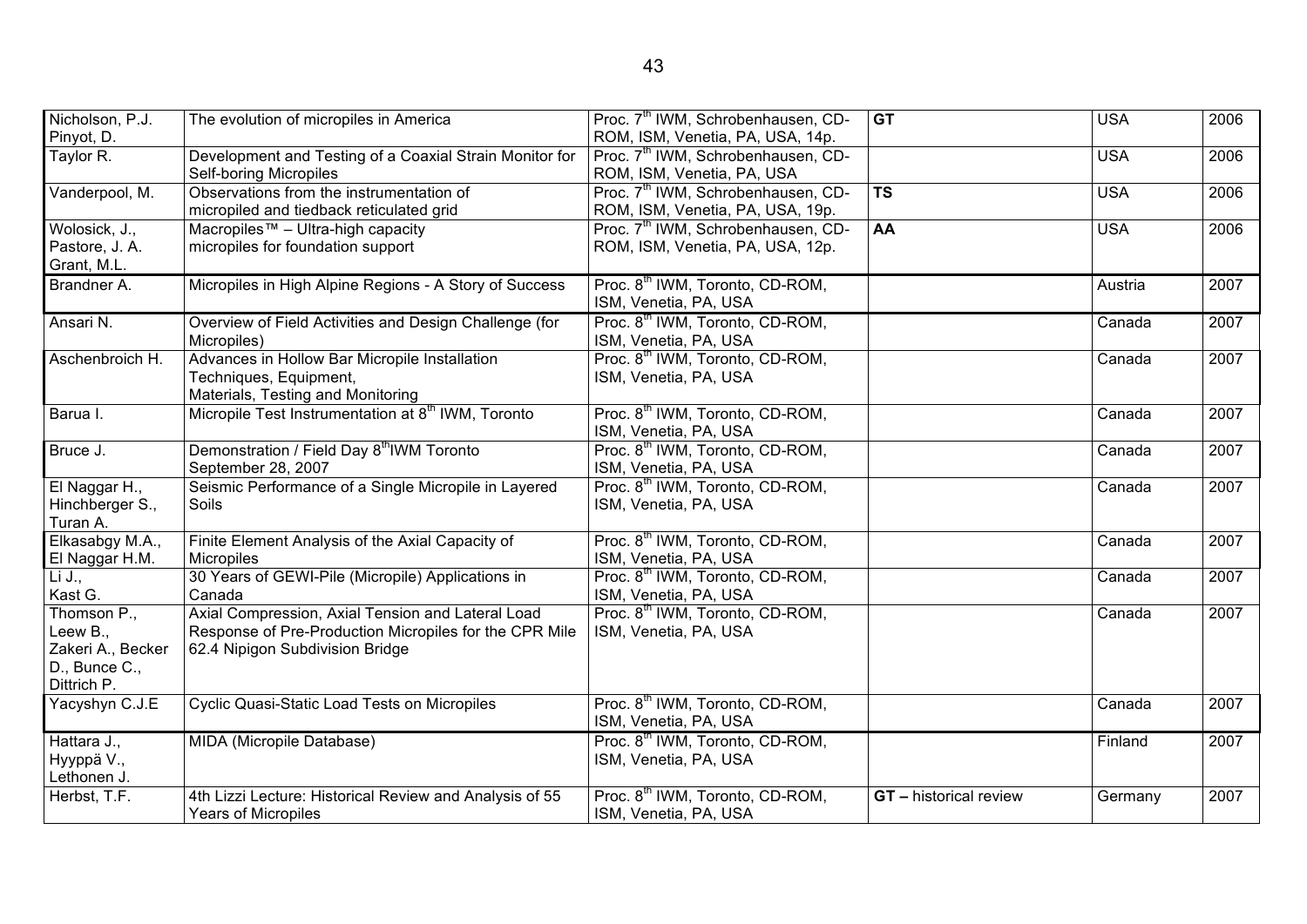| Ischebeck E.                                                                 | Direct Drilled New Micropile TITAN 127/111 for                                                                                                                             | Proc. 8 <sup>th</sup> IWM, Toronto, CD-ROM,                                                   | AA - execution | Germany    | 2007 |
|------------------------------------------------------------------------------|----------------------------------------------------------------------------------------------------------------------------------------------------------------------------|-----------------------------------------------------------------------------------------------|----------------|------------|------|
| Hoshiya M.                                                                   | Underpinning Roman Bullring in Barcelona, Spain<br>Construction Outlook in Japan for Micropiles                                                                            | ISM, Venetia, PA, USA<br>Proc. 8 <sup>th</sup> IWM, Toronto, CD-ROM,<br>ISM, Venetia, PA, USA |                | Japan      | 2007 |
| Sagara M.,<br>Hoshiya M.                                                     | Measurement for Landslide Slope Stability using High<br><b>Capacity Micropiles</b>                                                                                         | Proc. 8 <sup>th</sup> IWM, Toronto, CD-ROM,<br>ISM, Venetia, PA, USA                          |                | Japan      | 2007 |
| Bredenberg H.                                                                | Scandinavian Drilled Micropile Walls                                                                                                                                       | Proc. 8 <sup>th</sup> IWM, Toronto, CD-ROM,<br>ISM, Venetia, PA, USA                          |                | Sweden     | 2007 |
| Bradshaw S.                                                                  | Static Load Testing of Micropiles in<br><b>Restricted Access</b>                                                                                                           | Proc. 8 <sup>th</sup> IWM, Toronto, CD-ROM,<br>ISM, Venetia, PA, USA                          |                | U.K.       | 2007 |
| Hinton M.                                                                    | Report on the ISM One Day Micropiling Course 6th to<br>17th November 2006                                                                                                  | Proc. 8 <sup>th</sup> IWM, Toronto, CD-ROM,<br>ISM, Venetia, PA, USA                          |                | U.K.       | 2007 |
| Turner M.                                                                    | Interface Bond Values for Micropile Design                                                                                                                                 | Proc. 8 <sup>th</sup> IWM, Toronto, CD-ROM,<br>ISM, Venetia, PA, USA                          |                | U.K.       | 2007 |
| Bares F.                                                                     | "Root Piles" (Micropiles) in the USA: Fondedile S.P.A.<br>and Fondedile Corp.                                                                                              | Proc. 8 <sup>th</sup> IWM, Toronto, CD-ROM,<br>ISM, Venetia, PA, USA                          |                | <b>USA</b> | 2007 |
| Bruce D.A.,<br>Duryee W.,<br>Middleton M.C.,<br>Myers T.J.                   | <b>High Capacity Micropiles in Mined Ground for Bridge</b><br>Support: A Case History of Investigation, Design,<br>Construction and<br>Performance - Paper 4: Load Testing | Proc. 8 <sup>th</sup> IWM, Toronto, CD-ROM,<br>ISM, Venetia, PA, USA                          |                | <b>USA</b> | 2007 |
| Cadden A.,<br>Wilder D.                                                      | Micropile Growth Snapshot of the US Marketplace                                                                                                                            | Proc. 8 <sup>th</sup> IWM, Toronto, CD-ROM,<br>ISM, Venetia, PA, USA                          |                | <b>USA</b> | 2007 |
| Duryee W.                                                                    | Potential Stability Issues that could<br>Affect Performance of Bridge<br><b>Foundation Units with Micropiles</b>                                                           | Proc. 8 <sup>th</sup> IWM, Toronto, CD-ROM,<br>ISM, Venetia, PA, USA                          |                | <b>USA</b> | 2007 |
| Gómez J.E.,<br>Rodriguez C.J.,<br>Robinson H.D.,<br>Mikitka J.,<br>Keough L. | Hollow Core Bar Micropiles - Installation, Testing, And<br>Interpretation of Design Parameters of 260 Micropiles                                                           | Proc. 8 <sup>th</sup> IWM, Toronto, CD-ROM,<br>ISM, Venetia, PA, USA                          |                | <b>USA</b> | 2007 |
| Grant M ., Bailey<br>P., Stewart J.P.,<br>Galasso M.                         | Jet Grouted Micropiles for the I-90 Bridge over Sand<br>Creek in Albany, NY.                                                                                               | Proc. 8 <sup>th</sup> IWM, Toronto, CD-ROM,<br>ISM, Venetia, PA, USA                          |                | <b>USA</b> | 2007 |
| Holman T.P.<br>Tuozzolo T.J.                                                 | Advanced Interpretation of Instrumented Micropile Load<br><b>Tests</b>                                                                                                     | Proc. 8 <sup>th</sup> IWM, Toronto, CD-ROM,<br>ISM, Venetia, PA, USA                          |                | <b>USA</b> | 2007 |
| Hoover S. E.,<br>Pease J. B.                                                 | Micropile Underpinning over Expansive Pyritic Shales                                                                                                                       | Proc. 8 <sup>th</sup> IWM, Toronto, CD-ROM,<br>ISM, Venetia, PA, USA                          |                | <b>USA</b> | 2007 |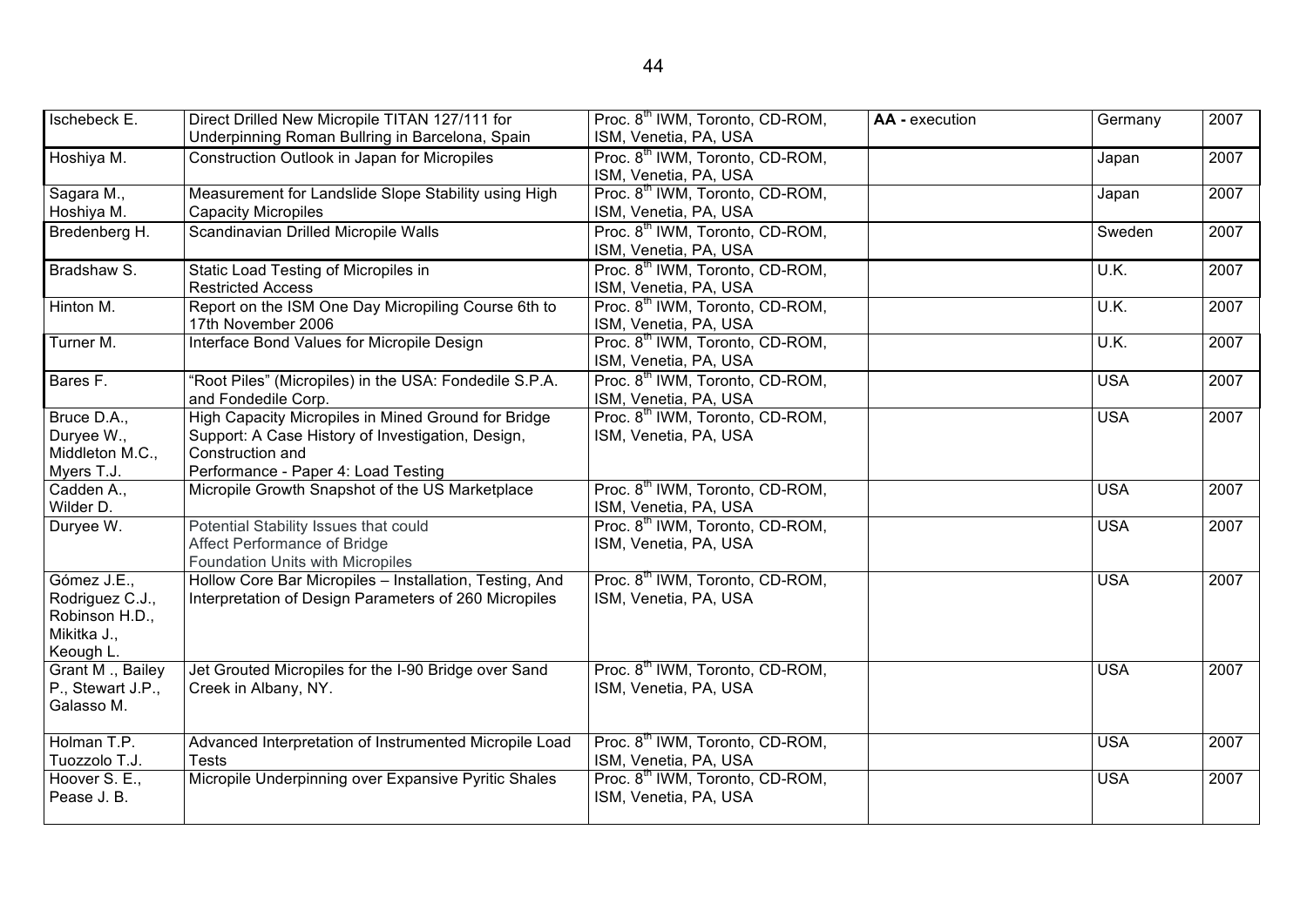| Loehr J. E.,<br>Brown D.A. | A Method for Prediction of Micropile Resistance for Slope<br>Stabilization | Proc. 8 <sup>th</sup> IWM, Toronto, CD-ROM,<br>ISM, Venetia, PA, USA | <b>USA</b> | 2007 |
|----------------------------|----------------------------------------------------------------------------|----------------------------------------------------------------------|------------|------|
| Mitchell C.,               | Micropile Load Transfer Rates and Bond Stresses in the                     | Proc. 8 <sup>th</sup> IWM, Toronto, CD-ROM,                          | <b>USA</b> | 2007 |
| Mathieson W.,              | Puget Sound Region of Washington State                                     | ISM, Venetia, PA, USA                                                |            |      |
| Hopkins T.W.               |                                                                            |                                                                      |            |      |
| Norrish N.I.,              | High Capacity Micropiles In Mined Ground For Bridge                        | Proc. 8 <sup>th</sup> IWM, Toronto, CD-ROM,                          | <b>USA</b> | 2007 |
| Szturo J., Chuaqui         | Support: A Case History of Site Investigation, Ground                      | ISM, Venetia, PA, USA                                                |            |      |
| М.                         | Characterization and the Evolution of Foundation Design                    |                                                                      |            |      |
|                            | and Treatment Concepts                                                     |                                                                      |            |      |
| Richards T.D.,             | Lateral Loads on Pin Piles (Micropiles)                                    | Proc. 8 <sup>th</sup> IWM, Toronto, CD-ROM,                          | <b>USA</b> | 2007 |
| Rothbauer M.J.             |                                                                            | ISM, Venetia, PA, USA                                                |            |      |
| Szturo J.,                 | Construction And Quality Assurance - Quality Control                       | Proc. 8 <sup>th</sup> IWM, Toronto, CD-ROM,                          | <b>USA</b> | 2007 |
| Chuaqui M.,                | High Capacity Micropiles In Mined Ground For Bridge                        | ISM, Venetia, PA, USA                                                |            |      |
| Myers T.,                  | Support: Route 249/171 Jasper County, Missouri                             |                                                                      |            |      |
| Middleton M.               |                                                                            |                                                                      |            |      |
| Weinstein G.M.             | Long-Term Performance Assessment of Micropiles                             | Proc. 8 <sup>th</sup> IWM, Toronto, CD-ROM,                          | <b>USA</b> | 2007 |
|                            | Subject to Cyclic Axial Loading                                            | ISM, Venetia, PA, USA                                                |            |      |
| Wolosick J.R.,             | Micropile Foundation Repair and Underpinning, Arts and                     | Proc. 8 <sup>th</sup> IWM, Toronto, CD-ROM,                          | <b>USA</b> | 2007 |
| Bonar E.,                  | Science Museum,                                                            | ISM, Venetia, PA, USA                                                |            |      |
| Nufer P.J.                 | University of Puerto Rico, Mayaguez                                        |                                                                      |            |      |
| Al Saleh H.,               | Influence of plasticity on the seismic                                     | Journal Soil Dynamics and                                            | France     | 2009 |
| Shahrour I.                | soil-micropiles-structure interaction                                      | Earthquake Engineering. Vol.                                         |            |      |
|                            |                                                                            | 29, No. 3, pp. 574-578                                               |            |      |
| Dr. Donald A.              | 5 <sup>th</sup> Lizzi Lecture: Micropiles in Middle Age: Triumphs,         | Proc. 9th IWM, London, U.K., CD-                                     | U.S.A.     | 2009 |
| <b>Bruce</b>               | <b>Failures and Challenges</b>                                             | ROM, ISM, Venetia, PA, USA                                           |            |      |
| Michael Turner             | Geology and Micropiling in the U.K.                                        | Proc. 9th IWM, London, U.K., CD-                                     | U.K.       | 2009 |
|                            |                                                                            | ROM, ISM, Venetia, PA, USA                                           |            |      |
| James Amos                 | 4 <sup>th</sup> Lizzi Scholarship Recipient: Micropiles – The Green        | Proc. 9th IWM, London, U.K., CD-                                     | U.K.       | 2009 |
|                            | Choice                                                                     | ROM, ISM, Venetia, PA, USA                                           |            |      |
| Nadir Ansari               | International Society for Micropiles 2007 Workshop -                       | Proc. 9th IWM, London, U.K., CD-                                     | Canada     | 2009 |
|                            | Reflections from Toronto                                                   | ROM, ISM, Venetia, PA, USA                                           |            |      |
| Ernst Ishebeck             | New Database for Drilled and Grouted Micropiles to                         | Proc. 9th IWM, London, U.K., CD-                                     | Germany    | 2009 |
|                            | <b>Estimate Displacements</b>                                              | ROM, ISM, Venetia, PA, USA                                           |            |      |
| Dr. Jesús Gómez            | Efficient Design of Vertical Micropiles to Lateral Loading                 | Proc. 9th IWM, London, U.K., CD-                                     | <b>USA</b> | 2009 |
|                            |                                                                            | ROM, ISM, Venetia, PA, USA                                           |            |      |
| Dr. Roger Frank            | Some Lessons Learnt from the French National                               | Proc. 9th IWM, London, U.K., CD-                                     | France     | 2009 |
|                            | Research Project on Micropiles                                             | ROM, ISM, Venetia, PA, USA                                           |            |      |
| <b>Florian Stuetzel</b>    | DSI - Ductile Iron Micropile                                               | Proc. 9th IWM, London, U.K., CD-                                     | Germany    | 2009 |
|                            |                                                                            | ROM, ISM, Venetia, PA, USA                                           |            |      |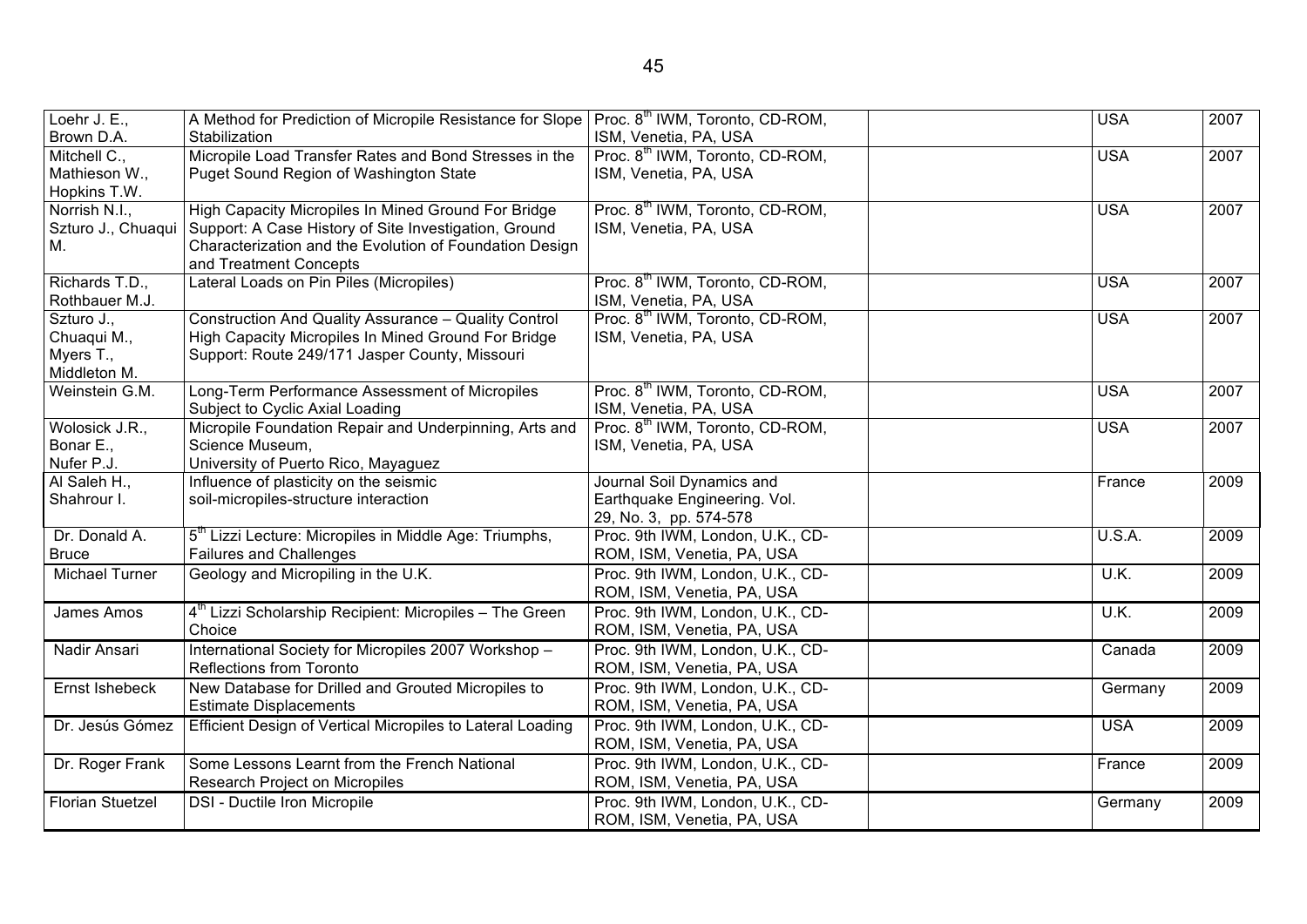| Larry Johnsen                   | Video Inspection of Micropile Rock Sockets in New York<br>City                                                                                   | Proc. 9th IWM, London, U.K., CD-<br>ROM, ISM, Venetia, PA, USA | <b>USA</b> | 2009 |
|---------------------------------|--------------------------------------------------------------------------------------------------------------------------------------------------|----------------------------------------------------------------|------------|------|
| Chris Irvin                     | The Use of Post-Grouting Systems for Micropiles                                                                                                  | Proc. 9th IWM, London, U.K., CD-<br>ROM, ISM, Venetia, PA, USA | U.K.       | 2009 |
| L. Begaj Qerimi                 | Assessment of Existing Foundations and Foundation<br>Improvement using Micropile Groups                                                          | Proc. 9th IWM, London, U.K., CD-<br>ROM, ISM, Venetia, PA, USA | U.K.       | 2009 |
| Changho Choi                    | Development of New Micropiling Method Enhancing<br>Frictional Resistance with Geotextile Pack and Full Scale<br><b>Load Tests for Micropiles</b> | Proc. 9th IWM, London, U.K., CD-<br>ROM, ISM, Venetia, PA, USA | Korea      | 2009 |
| Mark Hinton                     | U.K. Micropiling Practice - Selected Case Studies                                                                                                | Proc. 9th IWM, London, U.K., CD-<br>ROM, ISM, Venetia, PA, USA | U.K.       | 2009 |
| Dr. Jouko<br>Lehtonen           | Post-Underpinning Settlement of Micropile Underpinning<br>Projects in Turku                                                                      | Proc. 9th IWM, London, U.K., CD-<br>ROM, ISM, Venetia, PA, USA | Finland    | 2009 |
| Jim Bruce                       | Continuous Grout Flushed Micropile Foundations for a<br>New Rail Overpass                                                                        | Proc. 9th IWM, London, U.K., CD-<br>ROM, ISM, Venetia, PA, USA | Canada     | 2009 |
| José Matos e<br>Silva           | Alternative Solution for Drilled Micropiles for the Portimao<br><b>Municipal Museum</b>                                                          | Proc. 9th IWM, London, U.K., CD-<br>ROM, ISM, Venetia, PA, USA | Portugal   | 2009 |
| João Veludo                     | Bond Strength of Micropile/Grout/Concrete Interfaces in<br>RC Footings Strengthened with Micropiles                                              | Proc. 9th IWM, London, U.K., CD-<br>ROM, ISM, Venetia, PA, USA | Portugal   | 2009 |
| Dan MacLean                     | ADSC-DFI Micropile Committee - Recent Activities                                                                                                 | Proc. 9th IWM, London, U.K., CD-<br>ROM, ISM, Venetia, PA, USA | Canada     | 2009 |
| Jennifer Kleih                  | Note to Actual Design of Micropiles Under Axial Cyclic<br>Loading in Germany According to DIN 1054:2005-01 and<br><b>Further Guidelines</b>      | Proc. 9th IWM, London, U.K., CD-<br>ROM, ISM, Venetia, PA, USA | Germany    | 2009 |
| Alexis Rose                     | Research Projects on Micropile Networks at City<br>University                                                                                    | Proc. 9th IWM, London, U.K., CD-<br>ROM, ISM, Venetia, PA, USA | U.K.       | 2009 |
| Dr. G. Mitchell<br>Weinstein    | Long-term Performance Assessment of Micropiles under<br>Monotonic and Cyclic Axial Loading                                                       | Proc. 9th IWM, London, U.K., CD-<br>ROM, ISM, Venetia, PA, USA | <b>USA</b> | 2009 |
| Jaehyeung<br>Jeoung             | A Case Study of Micropiling in the Urban Environment                                                                                             | Proc. 9th IWM, London, U.K., CD-<br>ROM, ISM, Venetia, PA, USA | Korea      | 2009 |
| <b>Stuart Bradshaw</b>          | Part 1 - Static Load Testing of Piles in Restricted Access<br>- An Opportunity for Change                                                        | Proc. 9th IWM, London, U.K., CD-<br>ROM, ISM, Venetia, PA, USA | U.K.       | 2009 |
| Jim Martin and<br>Hugh St. John | High Capacity Micropile Groups for the Cannon Place<br>Redevelopment in London                                                                   | Proc. 9th IWM, London, U.K., CD-<br>ROM, ISM, Venetia, PA, USA | U.K.       | 2009 |
| <b>Mike Turner</b>              | Mixed Foundations Utilising Micropiles in Urban<br>Redevelopments                                                                                | Proc. 9th IWM, London, U.K., CD-<br>ROM, ISM, Venetia, PA, USA | U.K.       | 2009 |
| Dr. Jouko<br>Lehtonen           | Duration of Micropile Underpinning Projects in Turku                                                                                             | Proc. 9th IWM, London, U.K., CD-<br>ROM, ISM, Venetia, PA, USA | Finland    | 2009 |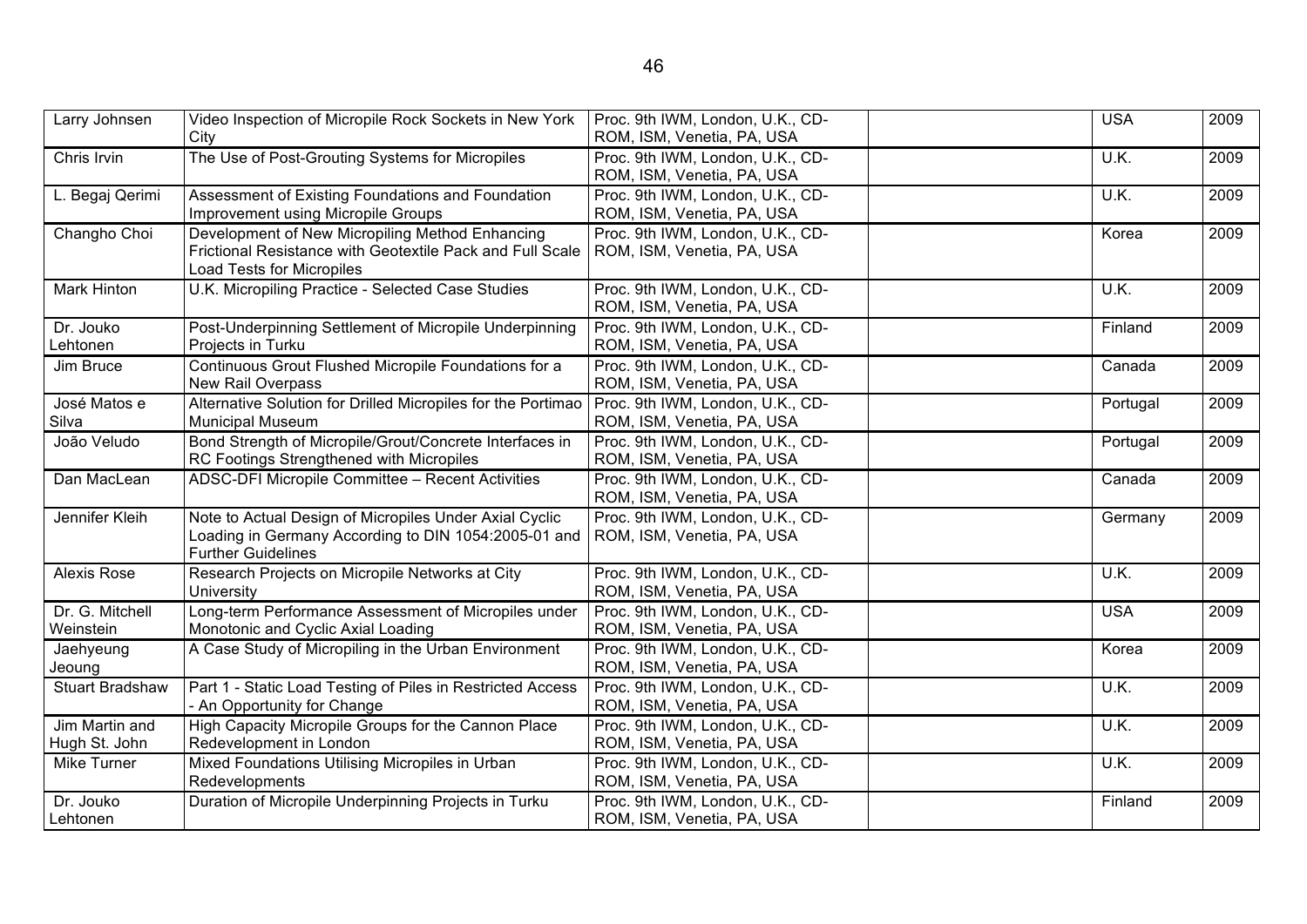| <b>Bill Telford</b>              | Pile Loading Tests of Titan Injection Micropiles at an<br>Industrial Plant in North Vancouver                                                                                  | Proc. 9th IWM, London, U.K., CD-<br>ROM, ISM, Venetia, PA, USA                  | Canada     | 2009 |
|----------------------------------|--------------------------------------------------------------------------------------------------------------------------------------------------------------------------------|---------------------------------------------------------------------------------|------------|------|
| Wilhelm Rankka                   | In Situ Test of Steel Core Micropiles in Limestone<br>Bedrock in Sweden                                                                                                        | Proc. 9th IWM, London, U.K., CD-<br>ROM, ISM, Venetia, PA, USA                  | Sweden     | 2009 |
| Dr. Terence<br>Holman            | Pseudo-Elastic Response and Performance of Micropiles                                                                                                                          | Proc. 9th IWM, London, U.K., CD-<br>ROM, ISM, Venetia, PA, USA                  | <b>USA</b> | 2009 |
| <b>Stuart Bradshaw</b>           | Part 2 - Static Load Testing of Piles in Restricted Areas -<br>An Opportunity for Change                                                                                       | Proc. 9th IWM, London, U.K., CD-<br>ROM, ISM, Venetia, PA, USA                  | U.K.       | 2009 |
| Glen Mann                        | Static "Micro" Micropile Load Capacity and Verification by<br><b>Dynamic Load Testing</b>                                                                                      | Proc. 9th IWM, London, U.K., CD-<br>ROM, ISM, Venetia, PA, USA                  | <b>USA</b> | 2009 |
| Cory Yacyshyn                    | A Decade of Micropile Load Hold Capacity Across<br>Western Canada                                                                                                              | Proc. 9th IWM, London, U.K., CD-<br>ROM, ISM, Venetia, PA, USA                  | Canada     | 2009 |
| Chris Irvin                      | Self-Drilled Hollow Bar Micropiles - Applications,<br><b>Corrosion Protection and Specialist Measures Required</b><br>for Load Testing                                         | Proc. 9th IWM, London, U.K., CD-<br>ROM, ISM, Venetia, PA, USA                  | U.K.       | 2009 |
| Andre Jaubertou                  | Drilled Micropiles - Design and Practice in France                                                                                                                             | Proc. 9th IWM, London, U.K., CD-<br>ROM, ISM, Venetia, PA, USA                  | France     | 2009 |
| Shad Hoover                      | Design, Inspection and Construction Challenges of<br>Installing Micropiles in Karst Terrain                                                                                    | Proc. 9th IWM, London, U.K., CD-<br>ROM, ISM, Venetia, PA, USA                  | <b>USA</b> | 2009 |
| Horst<br>Aschenbroich            | Stabilizing the Devil Slide with Hollow Bar, Grout<br>Injection Bored (IBO) Micropiles for Caltrans                                                                            | Proc. 9th IWM, London, U.K., CD-<br>ROM, ISM, Venetia, PA, USA                  | Canada     | 2009 |
| Jerold Bishop                    | Support of an Excavation Face with Micropiles                                                                                                                                  | Proc. 9th IWM, London, U.K., CD-<br>ROM, ISM, Venetia, PA, USA                  | U.S.A.     | 2009 |
| Dipl.-Ing Ernst F.<br>Ischebeck  | 6 <sup>th</sup> Lizzi Lecture: Design of Direct Drilled and Continuous<br>Flush Grouted Micropiles TITAN as Regulated in EU by<br>National German Approval Z-34.14 - 209, DIBt | Proc. 10th IWM, Washington, DC,<br>USA, CD-ROM, ISM, Venetia, PA,<br><b>USA</b> | Germany    | 2010 |
| <b>Sherif Lotfy</b><br>Abdelaziz | 3 <sup>rd</sup> Lizzi Scholarship Recipient - Utilization of Micropiles<br>for Heat Exchange: Virginia Tech Field Test                                                         | Proc. 10th IWM, Washington, DC,<br>USA, CD-ROM, ISM, Venetia, PA,<br><b>USA</b> | <b>USA</b> | 2010 |
| <b>Mark Hinton</b>               | ISM 9 <sup>th</sup> Workshop                                                                                                                                                   | Proc. 10th IWM, Washington, DC,<br>USA, CD-ROM, ISM, Venetia, PA,<br><b>USA</b> | <b>UK</b>  | 2010 |
| Allen Cadden                     | The History of Micropiles in our Nations Capitol                                                                                                                               | Proc. 10th IWM, Washington, DC,<br>USA, CD-ROM, ISM, Venetia, PA,<br><b>USA</b> | <b>USA</b> | 2010 |
| John Wolosick                    | Foundation Remediation using Micropiles and LMG<br>Grouting at Sandy Cove Condominium, Barbados                                                                                | Proc. 10th IWM, Washington, DC,<br>USA, CD-ROM, ISM, Venetia, PA,<br><b>USA</b> | <b>USA</b> | 2010 |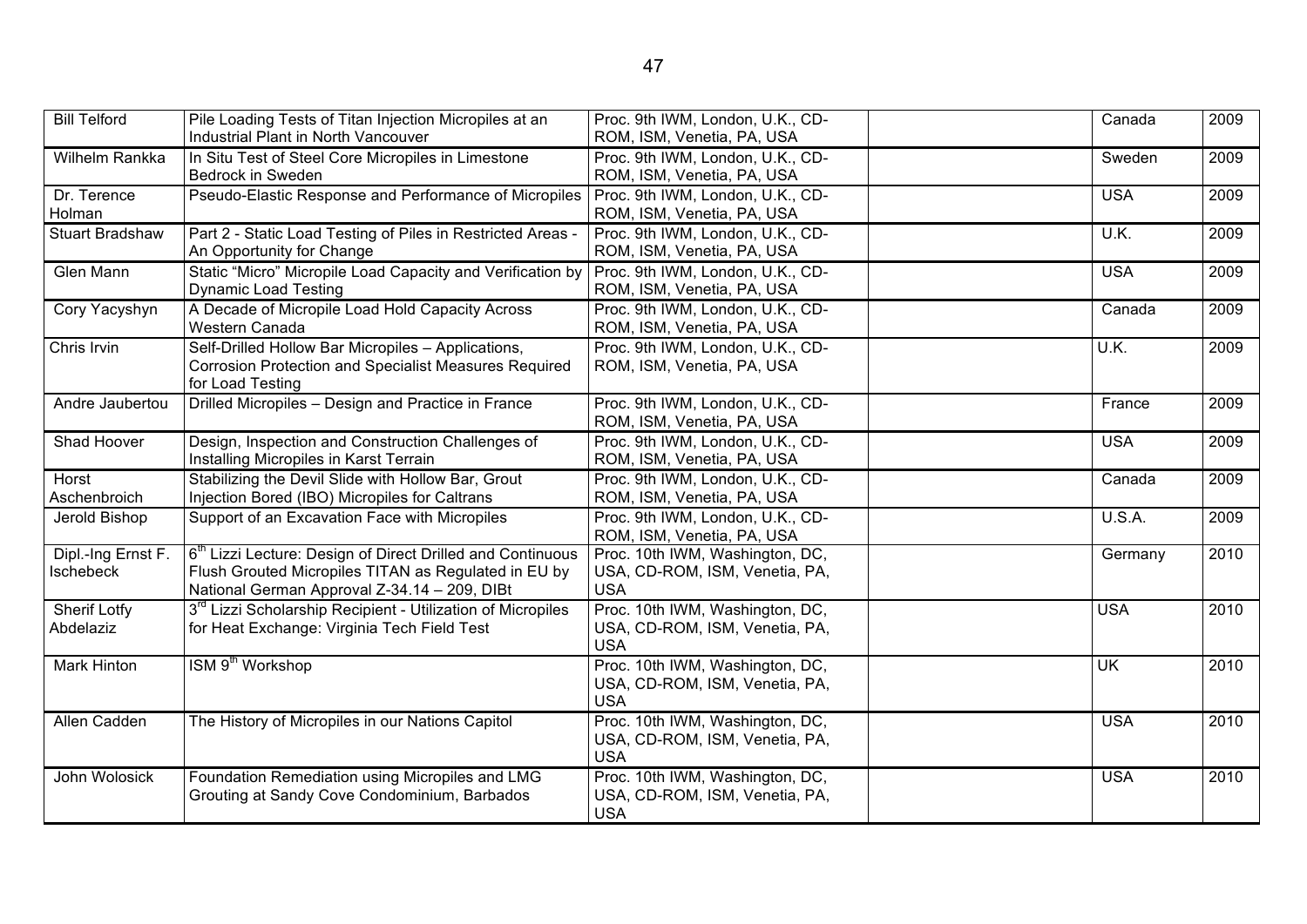| Rob Jameson                | Seismic Retrofit of an Underground Reservoir with<br>Micropiles                                                          | Proc. 10th IWM, Washington, DC,<br>USA, CD-ROM, ISM, Venetia, PA,<br><b>USA</b> | <b>USA</b>  | 2010 |
|----------------------------|--------------------------------------------------------------------------------------------------------------------------|---------------------------------------------------------------------------------|-------------|------|
| Dr. Terry Holman           | Emergency Micropile Repair of the Birmingham Bridge                                                                      | Proc. 10th IWM, Washington, DC,<br>USA, CD-ROM, ISM, Venetia, PA,<br><b>USA</b> | <b>USA</b>  | 2010 |
|                            | Dr. Changho Choi   Field verification Study for Micropile Load Capacity                                                  | Proc. 10th IWM, Washington, DC,<br>USA, CD-ROM, ISM, Venetia, PA,<br><b>USA</b> | South Korea | 2010 |
| Alexis Rose                | Modeling the Performance of Micropiles at Close<br>Spacing                                                               | Proc. 10th IWM, Washington, DC,<br>USA, CD-ROM, ISM, Venetia, PA,<br><b>USA</b> | U.K.        | 2010 |
| Prof. Alan<br>Lutenegger   | Shaft Resistance of Grouted Helical Micropiles in Clay                                                                   | Proc. 10th IWM, Washington, DC,<br>USA, CD-ROM, ISM, Venetia, PA,<br><b>USA</b> | <b>USA</b>  | 2010 |
| Dr. Thomas<br>Herbst       | Micropile Research at Technical University at Munich                                                                     | Proc. 10th IWM, Washington, DC,<br>USA, CD-ROM, ISM, Venetia, PA,<br><b>USA</b> | Germany     | 2010 |
| Andreas<br><b>Brandner</b> | Successful Slope Stabilization Under Severe Conditions<br><b>Using Micropiles</b>                                        | Proc. 10th IWM, Washington, DC,<br>USA, CD-ROM, ISM, Venetia, PA,<br><b>USA</b> | Austria     | 2010 |
| David Preece               | Slope Stabilization of a Section of the Thirlmere<br>Aqueduct by the Use of Spaced Micropiles and<br>Permeation Grouting | Proc. 10th IWM, Washington, DC,<br>USA, CD-ROM, ISM, Venetia, PA,<br><b>USA</b> | <b>UK</b>   | 2010 |
| Gary Quinn                 | Micropile Application in Salmon River Road Slope<br>Stabilization                                                        | Proc. 10th IWM, Washington, DC,<br>USA, CD-ROM, ISM, Venetia, PA,<br><b>USA</b> | <b>USA</b>  | 2010 |
| Dr. Jesús Gómez            | Micropiles Undetected - Bluff Stabilization on the Severn<br>River                                                       | Proc. 10th IWM, Washington, DC,<br>USA, CD-ROM, ISM, Venetia, PA,<br><b>USA</b> | <b>USA</b>  | 2010 |
| Dr. Håkan<br>Bredenberg    | The RD-Micropile System                                                                                                  | Proc. 10th IWM, Washington, DC,<br>USA, CD-ROM, ISM, Venetia, PA,<br><b>USA</b> | Sweden      | 2010 |
| <b>Andrew Burns</b>        | Hammer-grouted Micropiles at the Bronxe-Whitestone<br><b>Bridge</b>                                                      | Proc. 10th IWM, Washington, DC,<br>USA, CD-ROM, ISM, Venetia, PA,<br><b>USA</b> | <b>USA</b>  | 2010 |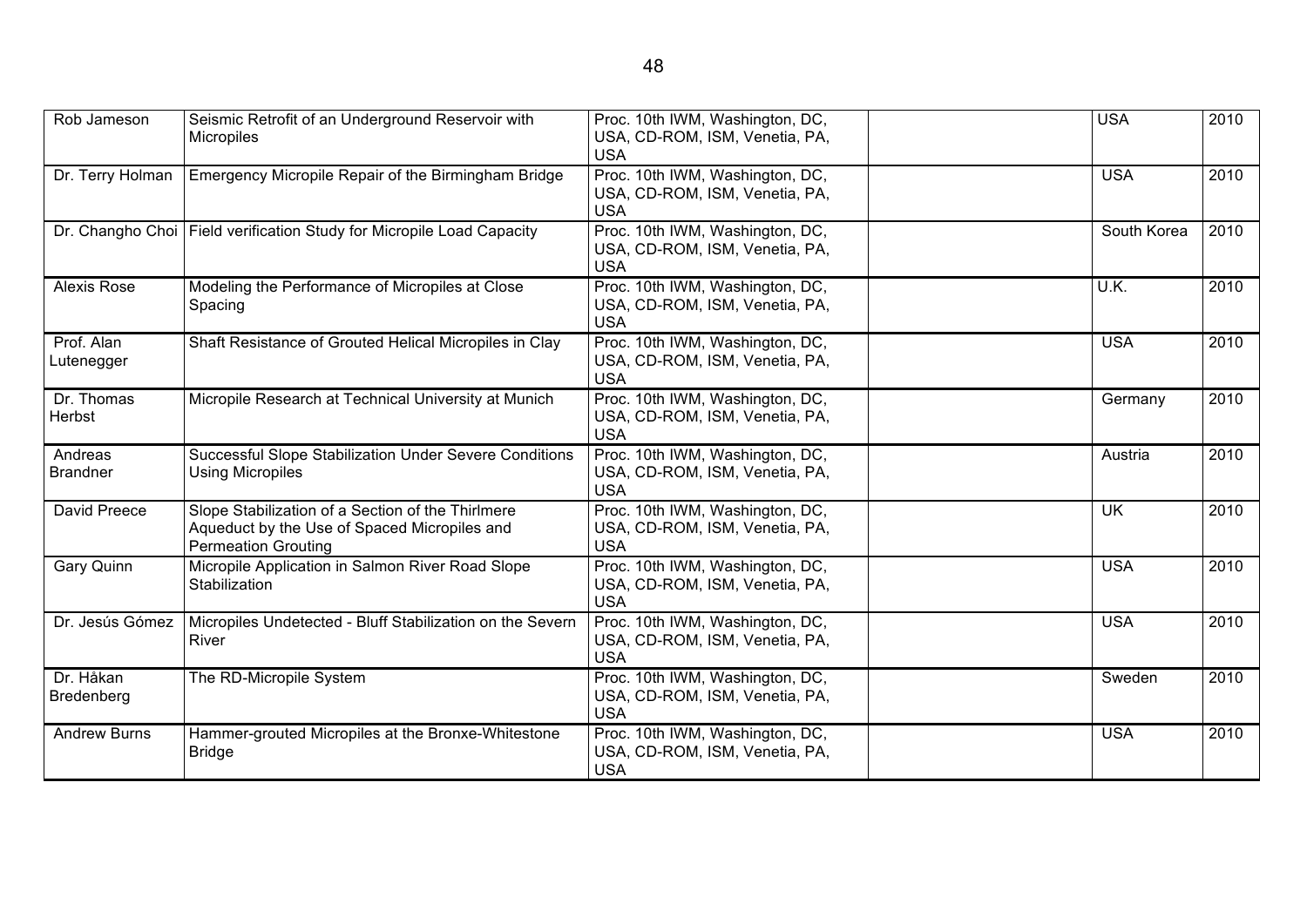| Veikko Kuosa          | Robit® Non-Stop Casing System for Anchoring and<br>Micropiling                                 | Proc. 10th IWM, Washington, DC,<br>USA, CD-ROM, ISM, Venetia, PA,<br><b>USA</b> | Finland                  | 2010 |
|-----------------------|------------------------------------------------------------------------------------------------|---------------------------------------------------------------------------------|--------------------------|------|
| <b>Timothy Myers</b>  | miniJET® - A New Type of Micropile                                                             | Proc. 10th IWM, Washington, DC,<br>USA, CD-ROM, ISM, Venetia, PA,<br><b>USA</b> | <b>USA</b>               | 2010 |
| Tom Tuozzolo          | Drill Bit Location - Rebuttal                                                                  | Proc. 10th IWM, Washington, DC,<br>USA, CD-ROM, ISM, Venetia, PA,<br><b>USA</b> | <b>USA</b>               | 2010 |
| Elaziz                | Ahmed Yehia abd   Monotonic Axial Behavior of Hollow Core Micropiles                           | Proc. 10th IWM, Washington, DC,<br>USA, CD-ROM, ISM, Venetia, PA,<br><b>USA</b> | Canada                   | 2010 |
| John Rowley           | Use of In-Place Inclinometers (IPI) during Lateral Load<br><b>Testing of Micropiles</b>        | Proc. 10th IWM, Washington, DC,<br>USA, CD-ROM, ISM, Venetia, PA,<br><b>USA</b> | <b>USA</b>               | 2010 |
| Jon Bennett           | ADSC-DFI Micropile Committee Update                                                            | Proc. 10th IWM, Washington, DC,<br>USA, CD-ROM, ISM, Venetia, PA,<br><b>USA</b> | <b>USA</b>               | 2010 |
| Mary Ellen Bruce      | Development of Micropile Codes Internationally                                                 | Proc. 10th IWM, Washington, DC,<br>USA, CD-ROM, ISM, Venetia, PA,<br><b>USA</b> | <b>USA</b>               | 2010 |
| <b>Mark Hinton</b>    | Development of Micropile Codes in UK                                                           | Proc. 10th IWM, Washington, DC,<br>USA, CD-ROM, ISM, Venetia, PA,<br><b>USA</b> | $\overline{\mathsf{UK}}$ | 2010 |
| Jerry DiMaggio        | LRFD the Facts and Misconceptions: Opportunities and<br>Challenges for the Micropile Community | Proc. 10th IWM, Washington, DC,<br>USA, CD-ROM, ISM, Venetia, PA,<br><b>USA</b> | <b>USA</b>               | 2010 |
| Dr. James Mason       | Reticulation and Research at University of Tennessee                                           | Proc. 10th IWM, Washington, DC,<br>USA, CD-ROM, ISM, Venetia, PA,<br><b>USA</b> | <b>USA</b>               | 2010 |
| Tom Armour            | Micropiles at Banjo Bill Rock Catchment Basins                                                 | Proc. 10th IWM, Washington, DC,<br>USA, CD-ROM, ISM, Venetia, PA,<br><b>USA</b> | <b>USA</b>               | 2010 |
| Horst<br>Aschenbroich | Root Pile Support of Vancouver's Hollow Tree Parallels<br>to Wind Turbine Foundations          | Proc. 10th IWM, Washington, DC,<br>USA, CD-ROM, ISM, Venetia, PA,<br><b>USA</b> | Canada                   | 2010 |